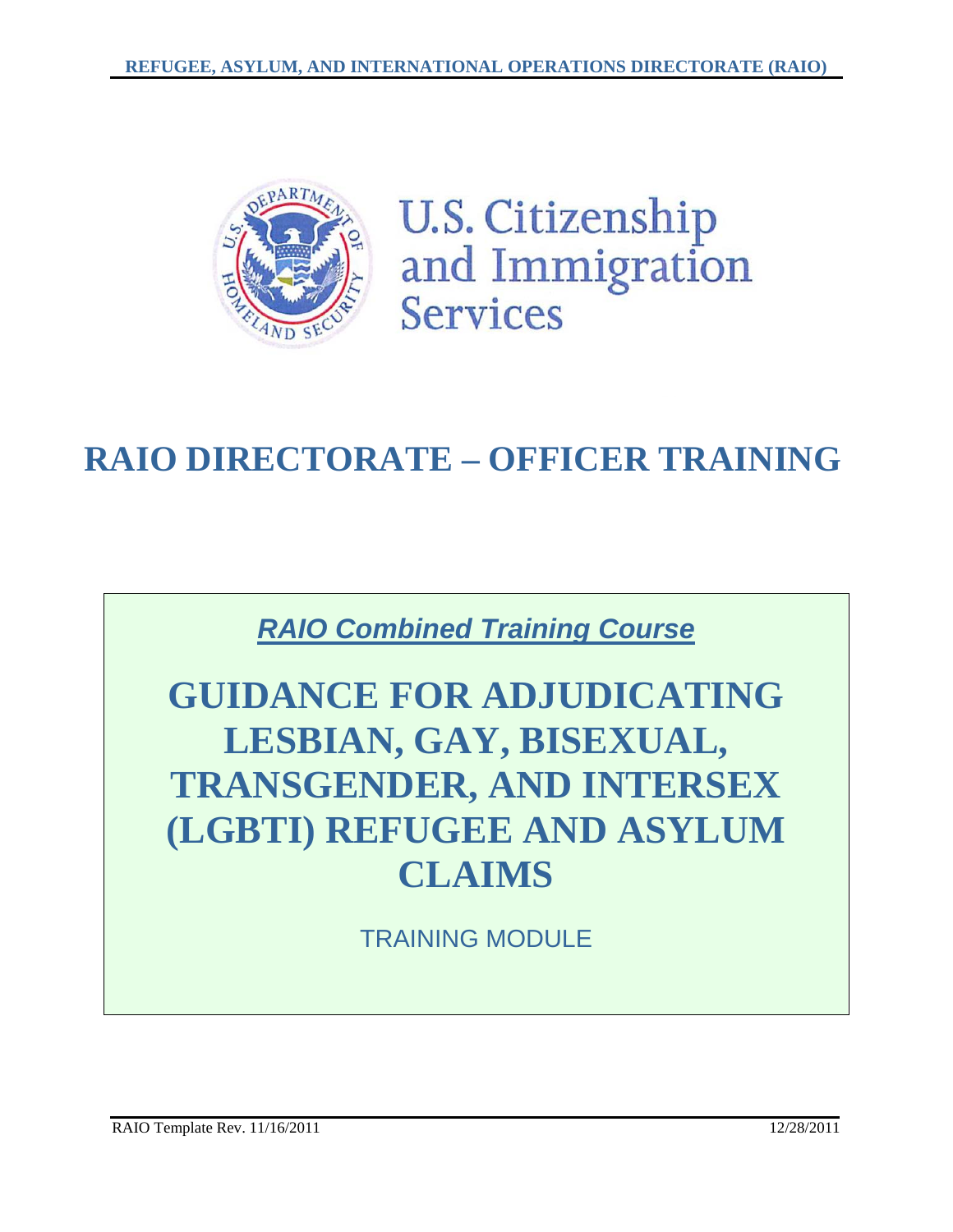*This Page Left Blank Intentionally*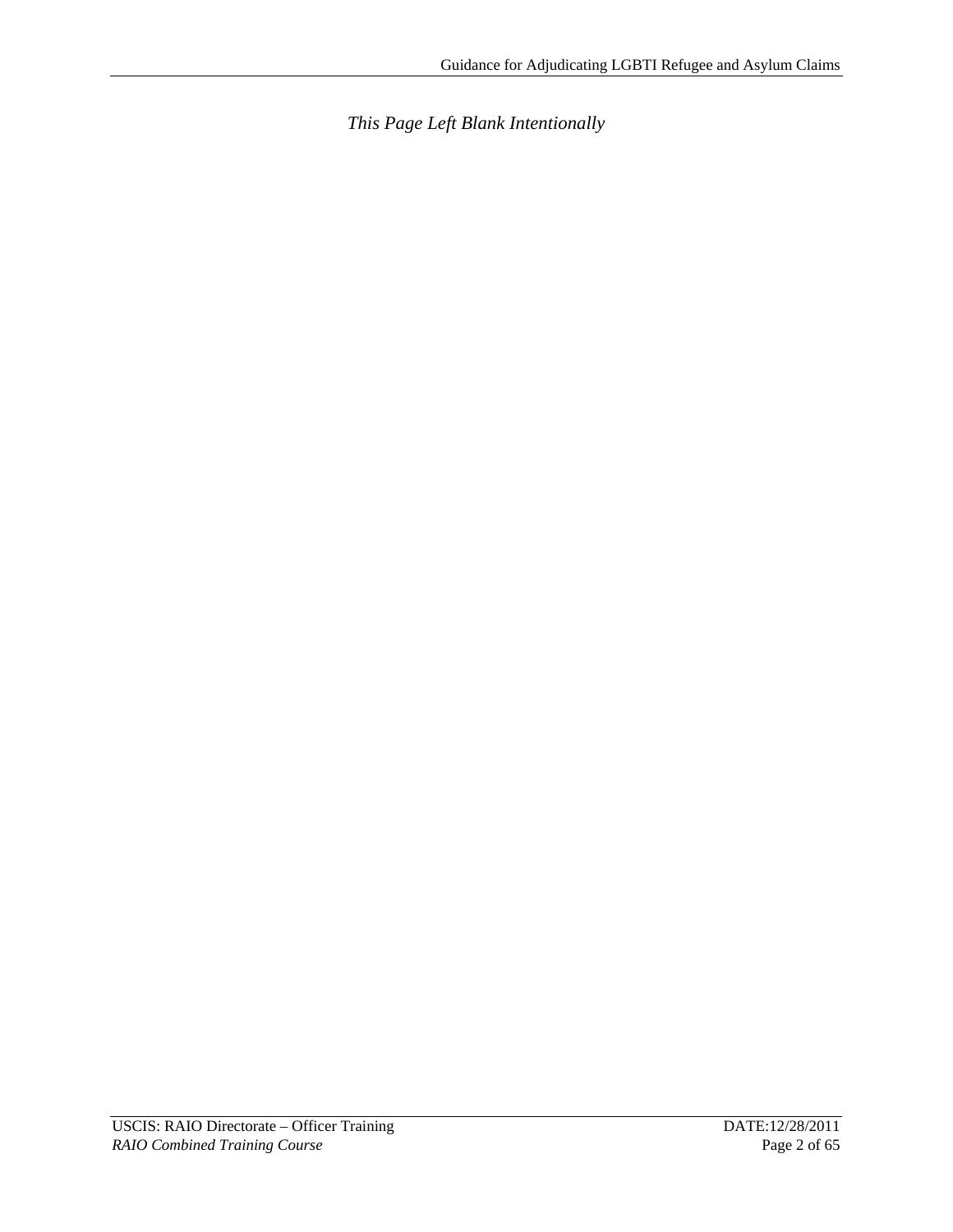RAIO Directorate – Officer Training / *RAIO Combined Training Course* 

## **GUIDANCE FOR ADJUDICATING LESBIAN, GAY, BISEXUAL, TRANSGENDER, AND INTERSEX (LGBTI) REFUGEE AND ASYLUM CLAIMS**

## Training Module

## **MODULE DESCRIPTION:**

This module provides guidelines for adjudicating and considering immigration benefits, petitions, protections, or other immigration-related requests by lesbian, gay, bisexual, transgender, and intersex, (LGBTI) individuals. The module addresses the legal analysis of claims that involve LGBTI applicants as well as related interviewing considerations.

#### **FIELD PERFORMANCE OBJECTIVE(S)**

When interviewing in the field, you (the Officer) will elicit all relevant information from an LGBTI applicant to properly adjudicate and consider the immigration benefit, petition, protection, or other immigration-related request before you.

## **INTERIM PERFORMANCE OBJECTIVES**

- 1. Summarize the developments in U.S. law that focus on LGBTI applicants.
- 2. Describe the types of harm that may be present in refugee and asylum claims involving LGBTI issues.
- 3. Describe how membership in a particular social group is analyzed when looking at the refugee or asylum claims involving LGBTI issues.
- 4. Identify factors to consider when evaluating evidence presented by LGBTI applicants.
- 5. Identify factors that may hinder an interview of an LGBTI applicant.
- 6. Identify methods and techniques to put an LGBTI applicant at ease during an interview.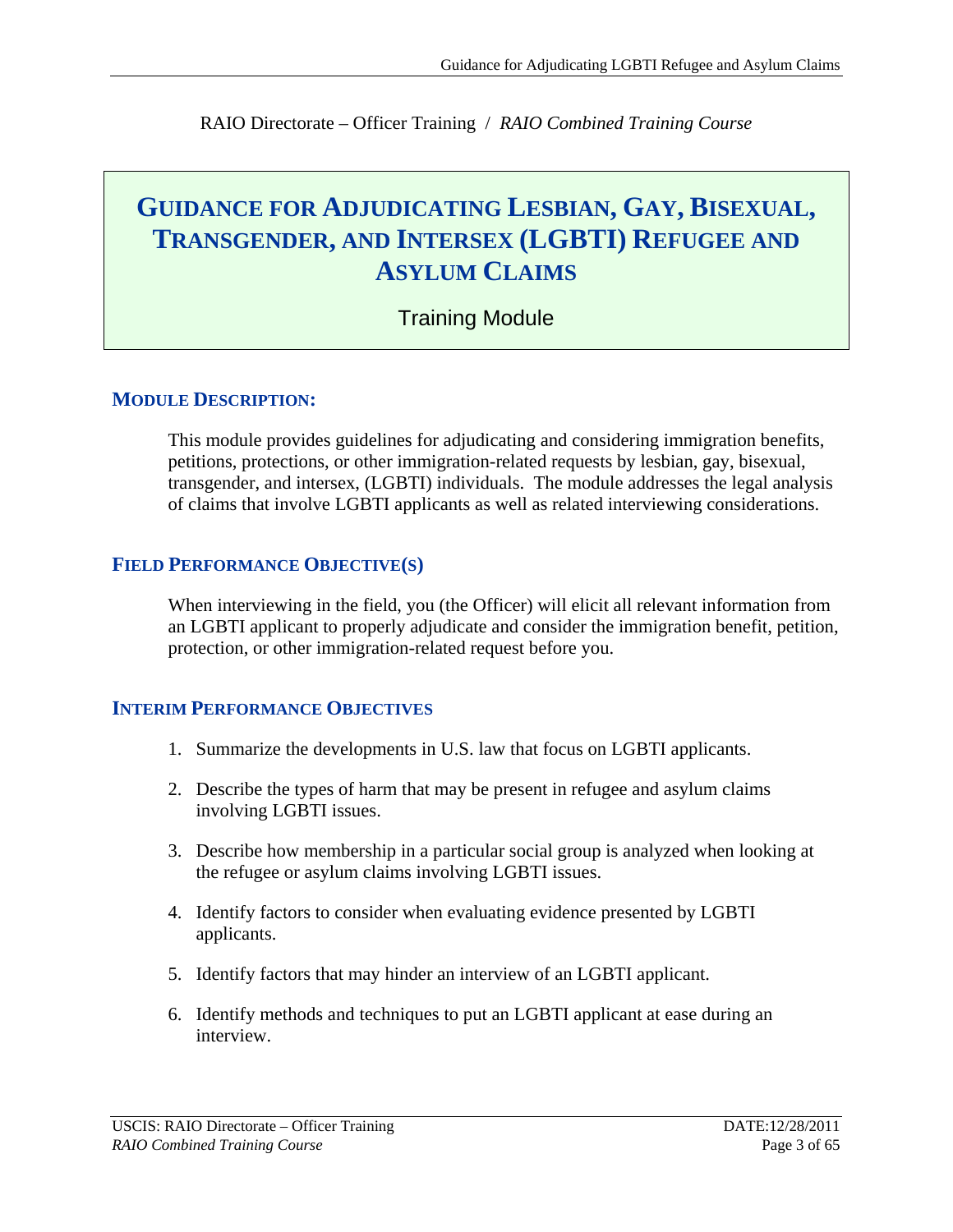7. Use sensitive questioning and listening techniques that aid in eliciting information from LGBTI applicants.

#### **INSTRUCTIONAL METHODS**

- Interactive presentation
- Discussion
- Practical exercises

## **METHOD(S) OF EVALUATION**

- Multiple-choice exam
- Observed practical exercises

## <span id="page-3-2"></span>**REQUIRED READING**

- 1. *[Matter of Toboso-Alfonso](http://web2.westlaw.com/find/default.wl?cite=20+I.+%26+N.+Dec.++819&rs=WLW12.01&vr=2.0&rp=%2ffind%2fdefault.wl&sv=Split&fn=_top&mt=Westlaw)*, 20 I. & N. Dec. 819, 822 23 (1990).
- 2. *UNHCR Guidance Note on Refugee Claims Relating to Sexual Orientation and Gender Identity*. United Nations High Commissioner for Refugees (UNHCR), Protection, Policy, and Legal Advice Section. Division of International Protection Services. Geneva, November 21, 2008, *available at*  <http://www.unhcr.org/refworld/docid/48abd5660.html>.
- 3. Memorandum from Don Neufeld, Acting Associate Director, Domestic Operations and Lori Scialabba, Associate Director, Refugee, Asylum, and International Operations, *[Adjudication of Petitions and Applications Filed by or on Behalf of](http://ecn.uscis.dhs.gov/team/raio/PerMgt/Training/RAIOTraining/RDOT%20Curriculum%20Library/Neufeld,%20Don%20and%20Lori%20Scialabba%20Memo%20-%20Petitions%20and%20Applications%20Filed%20by%20Transsexual%20Individuals.pdf)  [Transsexual Individuals](http://ecn.uscis.dhs.gov/team/raio/PerMgt/Training/RAIOTraining/RDOT%20Curriculum%20Library/Neufeld,%20Don%20and%20Lori%20Scialabba%20Memo%20-%20Petitions%20and%20Applications%20Filed%20by%20Transsexual%20Individuals.pdf)* (January 14, 2009).
- 4. Memorandum from William R. Yates, Associate Director for Operations, USCIS, *[Adjudication of Petitions and Applications Filed by or On Behalf Of, or Document](http://ecn.uscis.dhs.gov/team/raio/PerMgt/Training/RAIOTraining/RDOT%20Curriculum%20Library/Yates,%20William%20Memo%20-%20Petitions%20and%20Applications%20Filed%20by%20or%20On%20Behalf%20Of,%20or%20Document%20Requests%20by,%20Transsexual%20Individuals.pdf)  [Requests by, Transsexual Individuals](http://ecn.uscis.dhs.gov/team/raio/PerMgt/Training/RAIOTraining/RDOT%20Curriculum%20Library/Yates,%20William%20Memo%20-%20Petitions%20and%20Applications%20Filed%20by%20or%20On%20Behalf%20Of,%20or%20Document%20Requests%20by,%20Transsexual%20Individuals.pdf)* (April 16, 2004).

**[Division-Specific Required Reading - Refugee Division](#page-0-0)**

**[Division-Specific Required Reading - Asylum Division](#page-3-0)**

**[Division-Specific Required Reading - International Operations Division](#page-0-0)**

## <span id="page-3-1"></span><span id="page-3-0"></span>**ADDITIONAL RESOURCES**

1. [LGBTI-related Case Law](#page-56-0)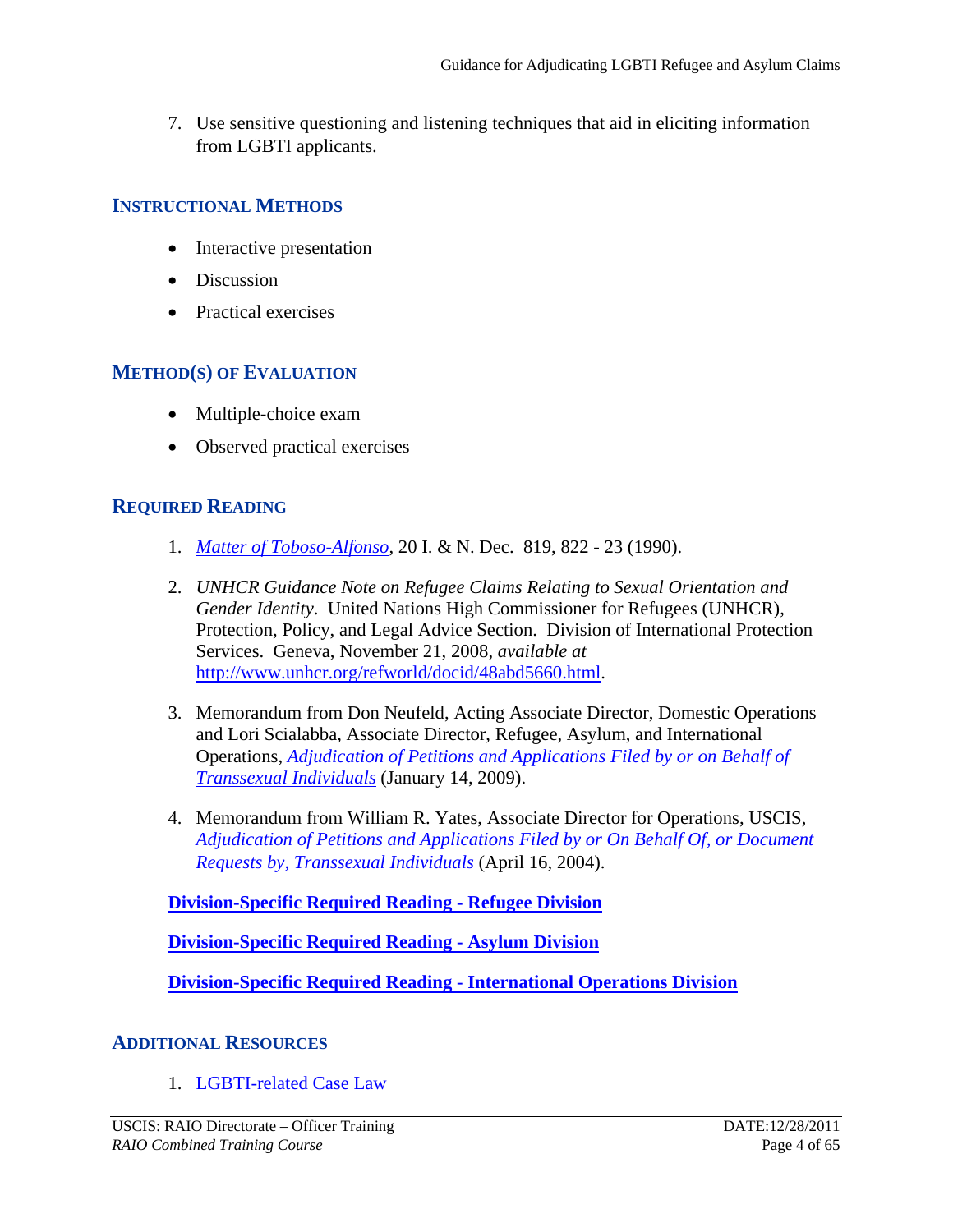- 2. Immigration Equality, *Immigration Equality Asylum Manual*, *available at* [http://www.immigrationequality.org/issues/law-library/lgbth-asylum-manual/.](http://www.immigrationequality.org/issues/law-library/lgbth-asylum-manual/)
- 3. Immigration Equality, *Immigration Equality Draft Model LGBT Asylum Guidance*, (2010), *available at* [http://www.immigrationequality.org/wp](http://www.immigrationequality.org/wp-content/uploads/2011/07/ImEq-Draft-Model-LGBT-Asylum-Guidance-2010.pdf)[content/uploads/2011/07/ImEq-Draft-Model-LGBT-Asylum-Guidance-2010.pdf.](http://www.immigrationequality.org/wp-content/uploads/2011/07/ImEq-Draft-Model-LGBT-Asylum-Guidance-2010.pdf)
- 4. Human Rights Watch, *They Wanted Us Exterminated: Murder, Torture, Sexual Orientation, and Gender in Iraq*, August 17, 2009, *available at* <http://www.hrw.org/node/85050>.
- 5. Matt McAllester, "The Hunted," *New York Magazine*, October 4, 2009, *available at* [http://nymag.com/news/features/59695.](http://nymag.com/news/features/59695)
- 6. Jason Burke and Afif Sarhan, "How Islamist Gangs Use Internet to Track, Torture and Kill Iraqi Gays," *The Guardian*, September 13, 2009, *available at* [http://www.guardian.co.uk/world/2009/sep/13/iraq-gays-murdered-militias.](http://www.guardian.co.uk/world/2009/sep/13/iraq-gays-murdered-militias)
- 7. *Statement by the President on the UN Human Rights Council Resolution on Human Rights, Sexual Orientation, and Gender Identity*. The White House, Office of the Press Secretary, June 17, 2011, *available at* [http://www.whitehouse.gov/the-press](http://www.whitehouse.gov/the-press-office/2011/06/17/statement-president-un-human-rights-council-resolution-human-rights-sexu)[office/2011/06/17/statement-president-un-human-rights-council-resolution-human](http://www.whitehouse.gov/the-press-office/2011/06/17/statement-president-un-human-rights-council-resolution-human-rights-sexu)[rights-sexu.](http://www.whitehouse.gov/the-press-office/2011/06/17/statement-president-un-human-rights-council-resolution-human-rights-sexu)
- 8. Memorandum from David A. Martin, INS General Counsel, *[Seropositivity for HIV](http://web2.westlaw.com/find/default.wl?mt=296&db=129431&tc=-1&rp=%2ffind%2fdefault.wl&findtype=Y&ordoc=0116475519&serialnum=0116477243&vr=2.0&fn=_top&sv=Split&tf=-1&referencepositiontype=S&pbc=B85BE977&referenceposition=909&rs=WLW12.01&RLT=CLID_FQRLT17761)  [and Relief From Deportation](http://web2.westlaw.com/find/default.wl?mt=296&db=129431&tc=-1&rp=%2ffind%2fdefault.wl&findtype=Y&ordoc=0116475519&serialnum=0116477243&vr=2.0&fn=_top&sv=Split&tf=-1&referencepositiontype=S&pbc=B85BE977&referenceposition=909&rs=WLW12.01&RLT=CLID_FQRLT17761)*, (Feb. 16, 1996).
- 9. International Gay and Lesbian Human Rights Commission (IGLHRC) *Nowhere to Turn: Blackmail and Extortion of LGBT People in Sub-Saharan Africa* (2011), *available at* [http://www.iglhrc.org/binary-data/ATTACHMENT/file/000/000/484-](http://www.iglhrc.org/binary-data/ATTACHMENT/file/000/000/484-1.pdf) [1.pdf.](http://www.iglhrc.org/binary-data/ATTACHMENT/file/000/000/484-1.pdf)
- 10. Daniel Ottoson, The International Lesbian, Gay, Bisexual, Trans and Intersex Association (ILGA), *State Sponsored Homophobia: A World Survey of Laws Prohibiting Same-Sex Activity between Consenting Adults* (2010), *available at* [http://old.ilga.org/Statehomophobia/ILGA\\_State\\_Sponsored\\_Homophobia\\_2010.pdf.](http://old.ilga.org/Statehomophobia/ILGA_State_Sponsored_Homophobia_2010.pdf)
- 11. American Psychiatric Association, *Therapies Focused on Attempts to Change Sexual Orientation: Reparative or Conversion Therapies Position Statement*, March 2000, *available at* [http://www.psych.org/Departments/EDU/Library/APAOfficialDocumentsandRelated/](http://www.psych.org/Departments/EDU/Library/APAOfficialDocumentsandRelated/PositionStatements/200001.aspx) [PositionStatements/200001.aspx](http://www.psych.org/Departments/EDU/Library/APAOfficialDocumentsandRelated/PositionStatements/200001.aspx).
- 12. Victoria Neilson, *Applying Gender-Based Asylum Jurisprudence to Lesbian Asylum Claims*, 16 Stanford Law & Policy Review 417 (2005), *available at* [http://www.immigrationequality.org/wp-content/uploads/2011/08/Neilson-Website-](http://www.immigrationequality.org/wp-content/uploads/2011/08/Neilson-Website-Version-Lesbian-article.pdf)[Version-Lesbian-article.pdf.](http://www.immigrationequality.org/wp-content/uploads/2011/08/Neilson-Website-Version-Lesbian-article.pdf)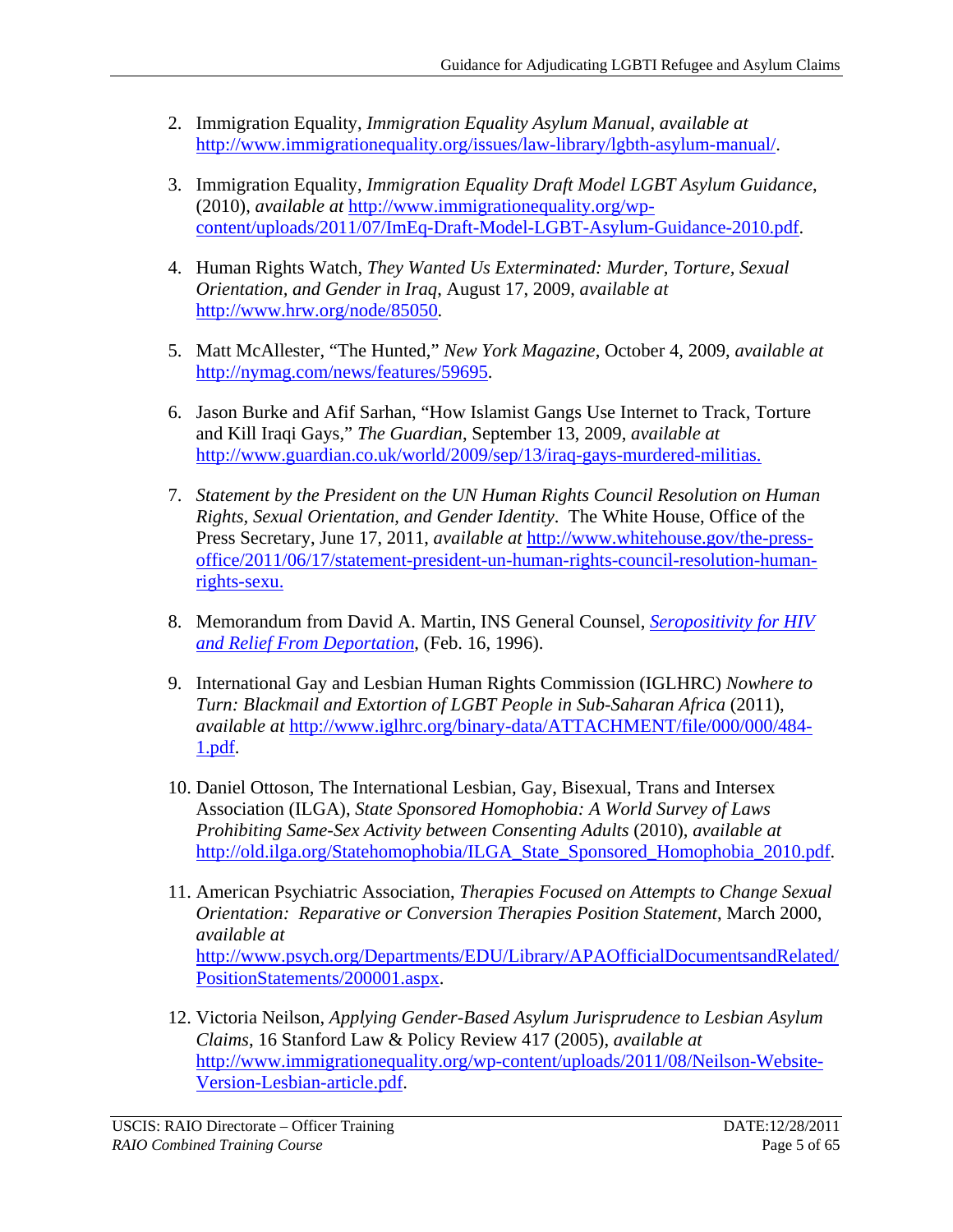13. Ellen A. Jenkins, *Taking the Square Peg Out of the Round Hole: Addressing the Misclassification of Transgender Asylum Seekers*, 40 Golden Gate U.L. Rev. (2009), *available at* [http://digitalcommons.law.ggu.edu/cgi/viewcontent.cgi?article=2008&context=ggulre](http://digitalcommons.law.ggu.edu/cgi/viewcontent.cgi?article=2008&context=ggulrev) [v](http://digitalcommons.law.ggu.edu/cgi/viewcontent.cgi?article=2008&context=ggulrev). <u>V. Andreas van die verschilden van die verschilden van die verschilden van die verschilden van die verschilden van die verschilden van die verschilden van die verschilden van die verschilden van die verschilden van die</u>

<span id="page-5-0"></span>**[Division-Specific Additional Resources - Refugee Division](#page-5-0)**

<span id="page-5-1"></span>**[Division-Specific Additional Resources - Asylum Division](#page-5-1)**

**[Division-Specific Additional Resources - International Operations Division](#page-0-0)**

#### **CRITICAL TASKS**

SOURCE: The Tasks listed below are from the Asylum Division's 2001 Revalidation. These tasks will need to be modified to reflect the results of the RAIO Directorate – Officer Training Validation study.

| Task/<br>Skill # | <b>Task Description</b> |
|------------------|-------------------------|
|                  |                         |
|                  |                         |
|                  |                         |
|                  |                         |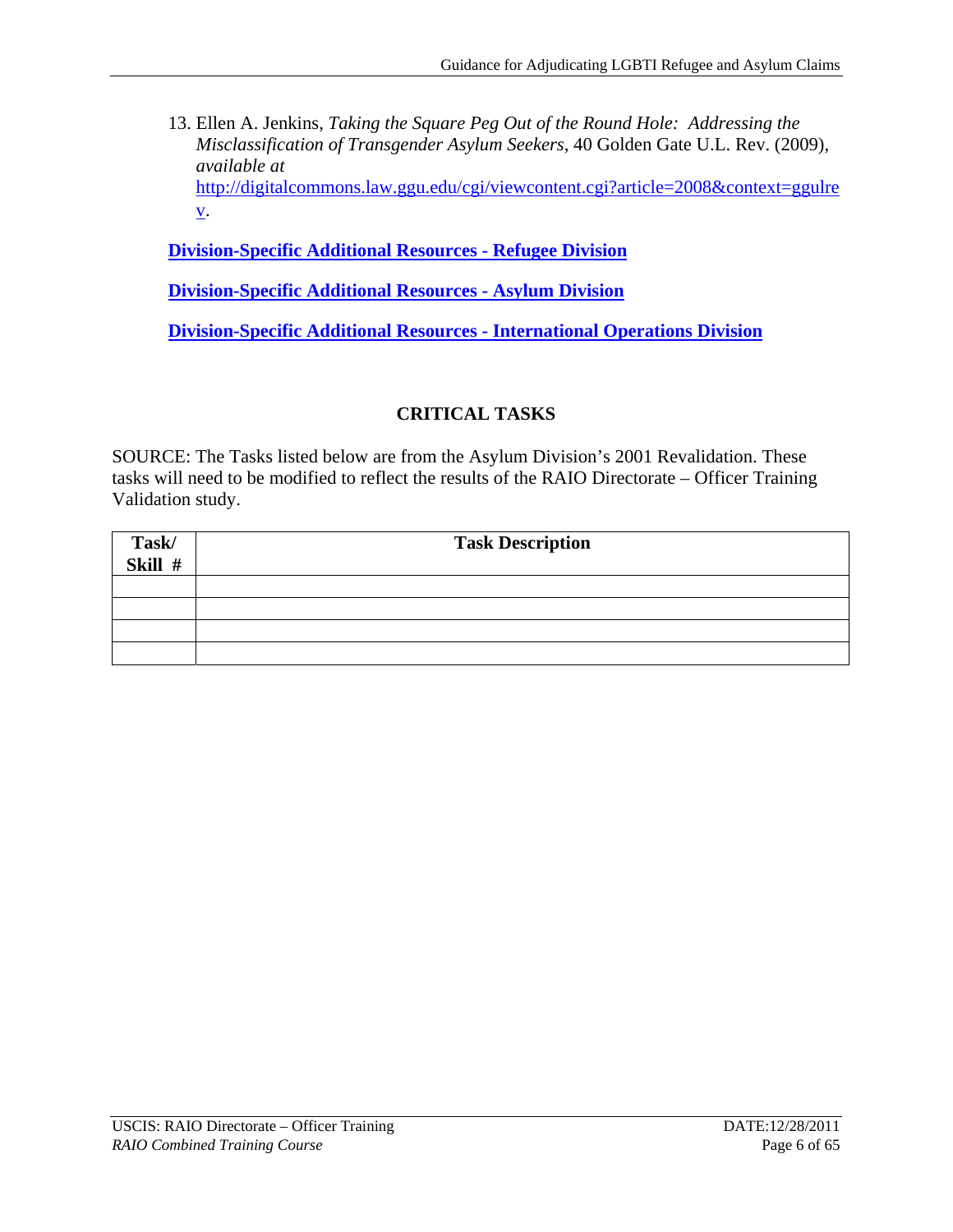| <b>Date</b> | <b>Section</b><br>(Number and<br>Name) | <b>Brief Description of Changes</b> | <b>Made By</b> |
|-------------|----------------------------------------|-------------------------------------|----------------|
|             |                                        |                                     |                |
|             |                                        |                                     |                |
|             |                                        |                                     |                |
|             |                                        |                                     |                |
|             |                                        |                                     |                |
|             |                                        |                                     |                |
|             |                                        |                                     |                |
|             |                                        |                                     |                |
|             |                                        |                                     |                |

## **SCHEDULE OF REVISIONS**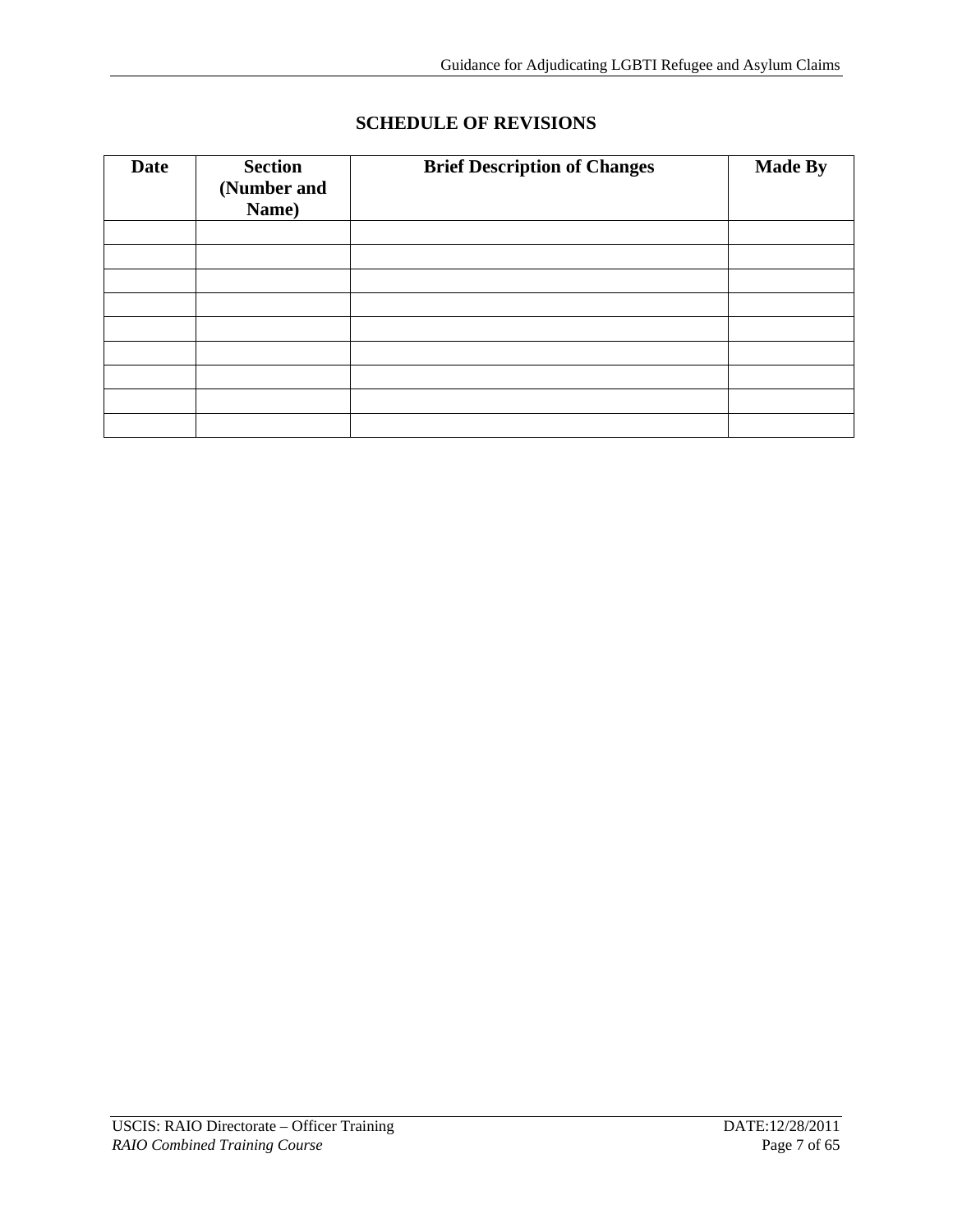## **Table of Contents**

| 1                       |                                                                                                                                                     |
|-------------------------|-----------------------------------------------------------------------------------------------------------------------------------------------------|
| $\overline{2}$          |                                                                                                                                                     |
| $\boldsymbol{3}$        |                                                                                                                                                     |
| 3.1                     |                                                                                                                                                     |
|                         | 3.1.1 Possession or Imputed Possession of a Protected Characteristic14<br>3.1.2 Particular Social Group – Immutable or Fundamental Characteristic15 |
| 3.2                     |                                                                                                                                                     |
|                         | 3.2.1                                                                                                                                               |
| $\overline{\mathbf{4}}$ | LEGAL ANALYSIS - PERSECUTION AND ELIGIBILITY BASED ON PAST PERSECUTION19                                                                            |
| 4.1                     |                                                                                                                                                     |
| 4.2                     |                                                                                                                                                     |
| 4.3                     |                                                                                                                                                     |
| 5                       |                                                                                                                                                     |
| 5.1                     |                                                                                                                                                     |
| 5.2                     |                                                                                                                                                     |
| 5.3                     |                                                                                                                                                     |
| 6                       |                                                                                                                                                     |
| 6.1                     |                                                                                                                                                     |
|                         | 6.1.2<br>6.1.3                                                                                                                                      |
| 6.2                     |                                                                                                                                                     |
|                         | 6.2.1<br>6.2.2<br>6.2.3                                                                                                                             |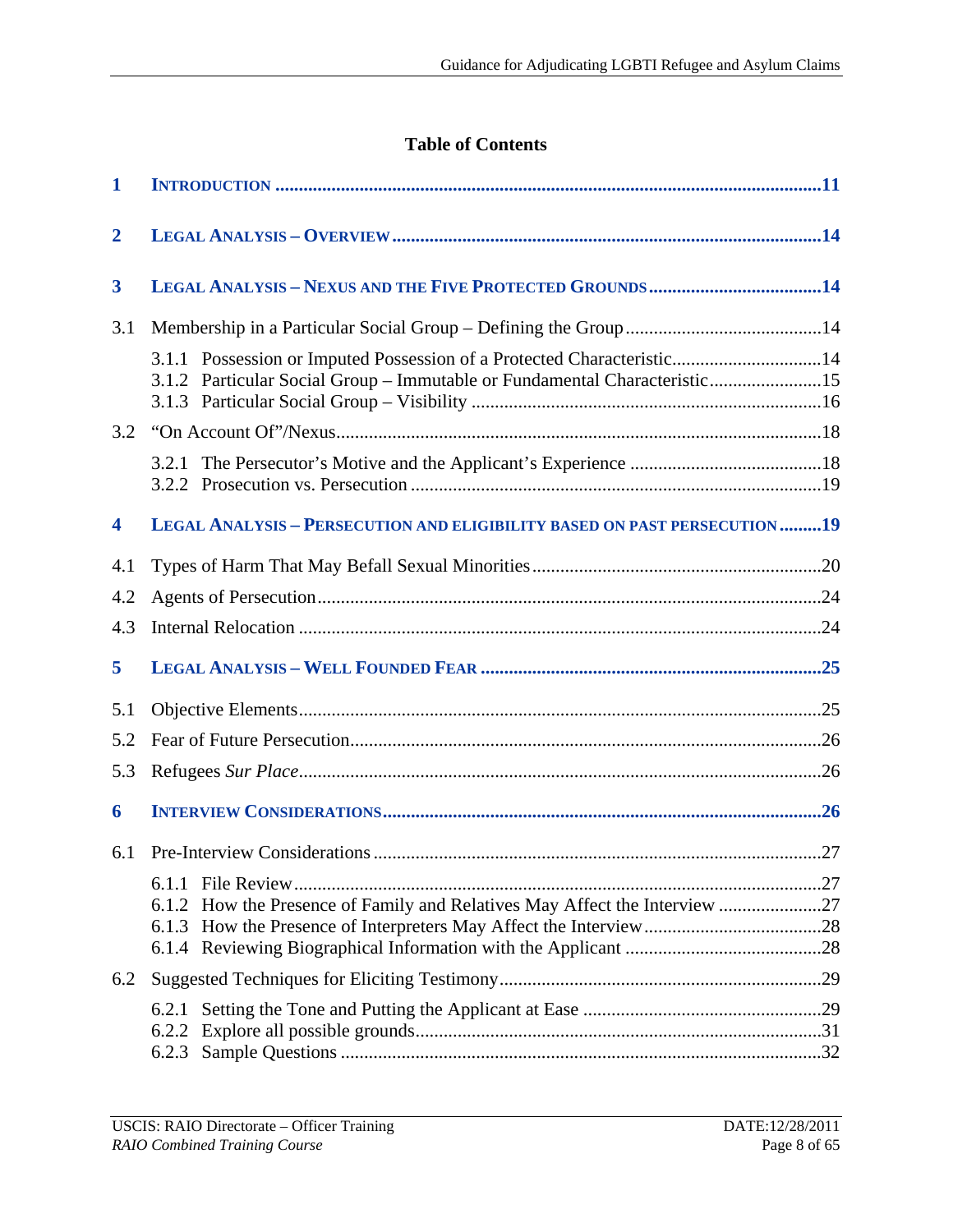| 7   |  |
|-----|--|
| 7.1 |  |
|     |  |
|     |  |
|     |  |
| 7.2 |  |
| 7.3 |  |
| 8   |  |
| 9   |  |
| 9.1 |  |
| 9.2 |  |
| 9.3 |  |
| 9.4 |  |
| 9.5 |  |
| 9.6 |  |
| 9.7 |  |
| 9.8 |  |
|     |  |
|     |  |
|     |  |
|     |  |
|     |  |
|     |  |
|     |  |
|     |  |
|     |  |
|     |  |
|     |  |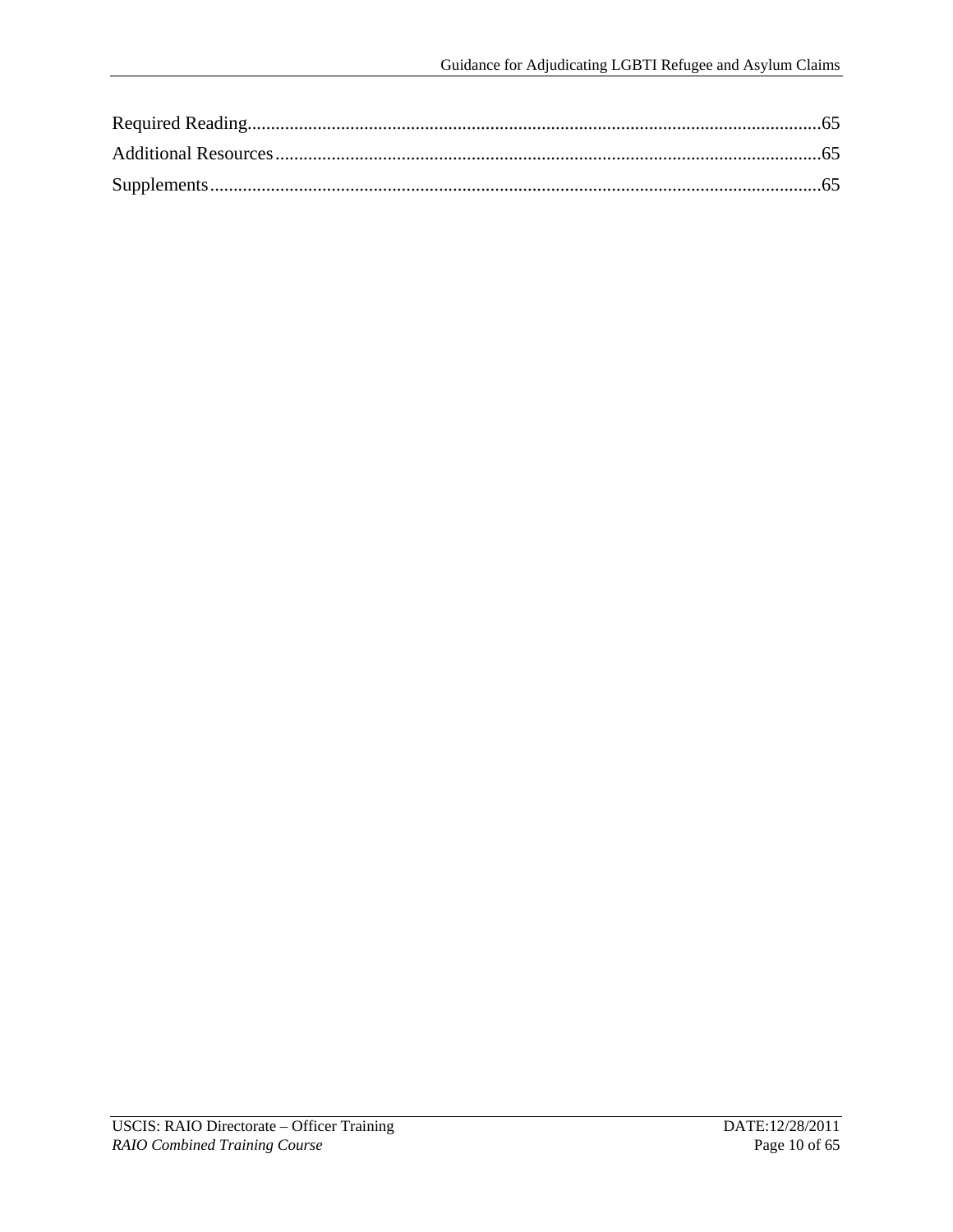Throughout this training module you will come across references to divisionspecific supplemental information located at the end of the module, as well as links to documents that contain division-specific, detailed information. You are responsible for knowing the information in the referenced material that pertains to your division. Officers in the International Operations Division who will be conducting refugee interviews are also responsible for knowing the information in the referenced material that pertains to the Refugee Affairs Division.

For easy reference, each division's supplements are color-coded: Refugee Affairs Division (RAD) in pink; Asylum Division (ASM) in yellow; and International Operations Division (IO) in purple.

## <span id="page-10-0"></span>**1 INTRODUCTION**

It has been over 20 years since Fidel Armando Toboso Alfonso, a gay man from Cuba, was granted withholding of deportation in the United States based on his sexual orientation.[1](#page-10-1) The *Toboso-Alfonso* decision paved the way for hundreds of lesbian, gay, bisexual, and transgender individuals as well as individuals with intersex conditions (LGBTI) to obtain refugee and asylum status in the United States. Recently, the United Nations marked another "significant milestone in the long struggle for equality, and the beginning of a universal recognition that LGBT[I] persons are endowed with the same inalienable rights – and entitled to the same protections – as all human beings"<sup>[2](#page-10-2)</sup> by passing a Resolution on Human Rights, Sexual Orientation, and Gender Identity. The increasing number of refugee and asylum (protection) claims related to LGBTI and HIV-positive status has resulted in the need for greater awareness of the issues involved in these claims and training on their adjudication.<sup>[3](#page-10-3)</sup>

Interviews with LGBTI or HIV-positive refugee and asylum applicants require the individual "to discuss some of the most sensitive and private aspects of human identity and behavior"[4](#page-10-4) – sexual orientation, gender identity, and life-threatening illness. These topics may be particularly difficult for applicants to discuss with government officials and may also be uncomfortable for the Interviewer to discuss.<sup>[5](#page-10-5)</sup>

<span id="page-10-1"></span> $\overline{a}$ <sup>1</sup> *Matter of Toboso-Alfonso*, 20 I. & N. Dec. 819, 822 - 23 (1990).

<span id="page-10-2"></span><sup>2</sup> *Statement by the President on the UN Human Rights Council Resolution on Human Rights, Sexual Orientation, and Gender Identity*. The White House, Office of the Press Secretary, June 17, 2011.

<span id="page-10-3"></span><sup>3</sup> *UNHCR Guidance Note On Refugee Claims Relating to Sexual Orientation and Gender Identity*, paragraph 12, UNHCR, Geneva, 20 November 2008.

<span id="page-10-4"></span><sup>4</sup>  *Immigration Equality Draft Model LGBT Asylum Guidance*, Immigration Equality 2010.

<span id="page-10-5"></span><sup>5</sup> *See Immigration Equality Draft Model LGBT Asylum Guidance*, 2010.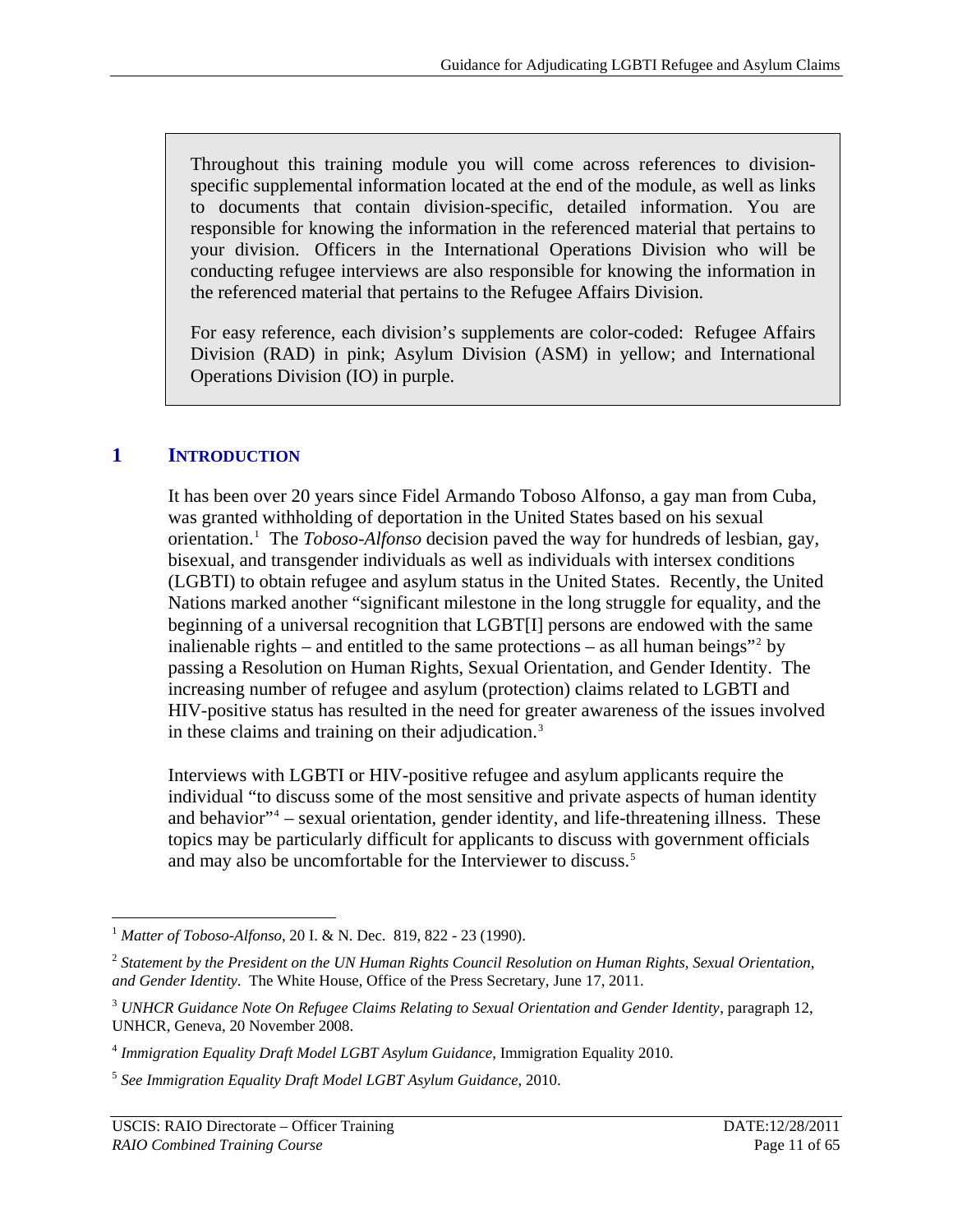All Officers in the RAIO Directorate should be familiar with the contents of this training module as it constitutes primary field guidance for interviewing LGBTI applicants and analyzing their claims. This module seeks to: 1) increase awareness about the issues sexual minorities face; 2) foster discussion about LGBTI issues; and, 3) provide consistent legal and interview guidance regarding these issues.

The RAIO LGBTI Training Module is the result of a collaborative effort between USCIS and non-governmental organizations (NGOs).

The module first addresses the legal issues you, the Interviewing Officer, must consider when analyzing cases and making protection determinations. Second, because establishing eligibility for refugee and asylum status presents its own challenges, the module covers the factors you must take into account when interviewing LGBTI individuals. Third, the module addresses proper techniques for assessing credibility.

## <span id="page-11-2"></span>**A Note about Terminology**

The terminology involving LGBTI issues is still evolving. For purposes of this module, the term "sexual minorities" and the acronym "LGBTI" are used interchangeably as umbrella terms to refer to issues involving sexual orientation, gender identity, and intersex conditions. The following are some essential LGBTI definitions. For a more comprehensive set of definitions, please click the hyperlink to the [LGBTI Glossary](#page-51-1)  located in the "Other Materials" section of this module.

The use of the term homosexual is limited in this module. It has a somewhat derogatory connotation within the LGBTI community as it has historically been used in a medical context to describe being gay or lesbian as an illness.<sup>[6](#page-11-0)</sup>

Sexual orientation is the emotional, physical, and romantic attraction a person feels towards another person.<sup>[7](#page-11-1)</sup> The term gay is used to mean men who are attracted to men. The term lesbian is used to mean women who are attracted to women, although homosexual women also sometimes use the term gay to describe themselves. The term heterosexual or straight is used to mean men or women who are attracted to the opposite sex. The term bisexual is used to mean men or women who are attracted to both sexes.

Gender is what society values as the roles and identities of being male or female. Sex is the assignment of one's maleness or femaleness on the basis of anatomy and reproductive organs. Gender and sex are assigned to every individual at birth. Gender identity is an individual's internal sense of being male, female, or something else. Since gender

<span id="page-11-0"></span><sup>1</sup> <sup>6</sup> *See Immigration Equality Draft Model LGBT Asylum Guidance*, 2010.

<span id="page-11-1"></span><sup>7</sup> For more information about sexual orientation, see American Psychological Association (APA), *Answers to Your Questions: A Better Understanding of Sexual Orientation and Homosexuality*, (2008), *available at* http://www.apa.org/pubinfo/answers.html.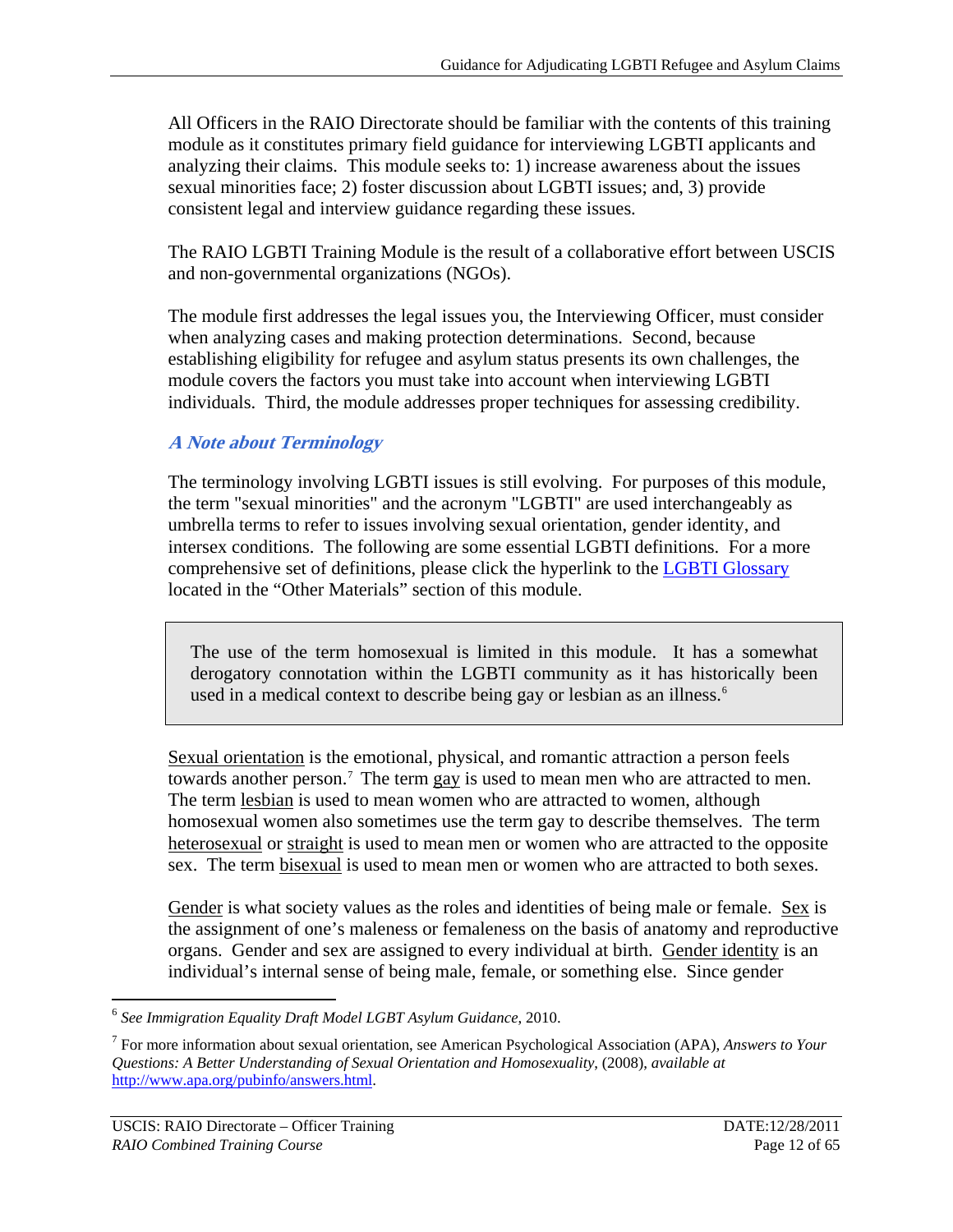identity is internal, one's gender identity is not necessarily visible to others. Gender expression is how a person expresses one's gender identity to others, often through behavior, clothing, hairstyles, voice, or body characteristics.<sup>[8](#page-12-0)</sup> Transgender is a term used for people whose gender identity, expression, or behavior is different from those typically associated with their assigned sex at birth. Some transgender people dress in the clothes of the opposite gender; others undergo medical treatment, which may include taking hormones and/or having surgery to alter their gender characteristics.

Intersex refers to a condition in which an individual is born with a reproductive or sexual anatomy and/or chromosome pattern that does not seem to fit typical definitions of male or female. The conditions that cause these variations are sometimes grouped under the terms "intersex" or "DSD" (Differences of Sex Development). Individuals with these conditions were previously referred to as "hermaphrodites," but this term is considered outmoded and should not be used unless the applicant uses it. These conditions may be apparent at birth, may appear at puberty, or may be discovered in a medical examination. Intersex is not the same as transgender, although an intersex person may identify themselves as transgender. Keep in mind that an intersex person may identify as male or female, and as lesbian, gay, bisexual, or heterosexual.<sup>[9](#page-12-1)</sup>

Transgender is a gender identity, not a sexual orientation. Thus, like any other man or woman, a transgender person may have a heterosexual, bisexual or homosexual sexual orientation.

It is also important to be familiar with the issues and terminology related to the Human Immunodeficiency Virus (HIV) and AIDS. USCIS has encountered claims from applicants who fear persecution because they were incorrectly perceived as gay, based on the fact that they were HIV-positive. We have also encountered claims where the persecutor incorrectly assumed that the applicant was HIV-positive based on the fact that the applicant was gay or was perceived to be gay. Because such claims involve overlapping and related issues, they are being addressed within the same module.

A person who was exposed to HIV and developed anti-bodies to the virus is HIV-positive.<sup>[10](#page-12-2)</sup> AIDS, or Acquired Immunodeficiency Syndrome, describes people with HIV who have either experienced certain infections or whose T-cells (infection fighting blood cells) have dropped below 200. Not everyone who is HIV-positive has AIDS, but everyone who has AIDS is HIV-positive.<sup>[11](#page-12-3)</sup> HIV is not spread by casual contact. It is

<span id="page-12-0"></span> $\overline{a}$ <sup>8</sup> For more information on transgender identity, see [http://transequality.org/Resources/NCTE\\_TransTerminology.pdf](http://transequality.org/Resources/NCTE_TransTerminology.pdf) and [http://transequality.org/Resources/NCTE\\_UnderstandingTrans.pdf](http://transequality.org/Resources/NCTE_UnderstandingTrans.pdf) (National Center for Transgender Equality.)

<span id="page-12-1"></span><sup>&</sup>lt;sup>9</sup> For more information on intersex conditions, see the Advocates for Informed Choice website at [www.aiclegal.org.](http://www.aiclegal.org/)

<span id="page-12-2"></span><sup>&</sup>lt;sup>10</sup> For more information about HIV see [http://www.gmhc.org/learn/hivaids-basics,](http://www.gmhc.org/learn/hivaids-basics) (Gay Men's Health Crisis website).

<span id="page-12-3"></span><sup>&</sup>lt;sup>11</sup> See Immigration Equality Draft Model LGBT Asylum Guidance, Immigration Equality 2004.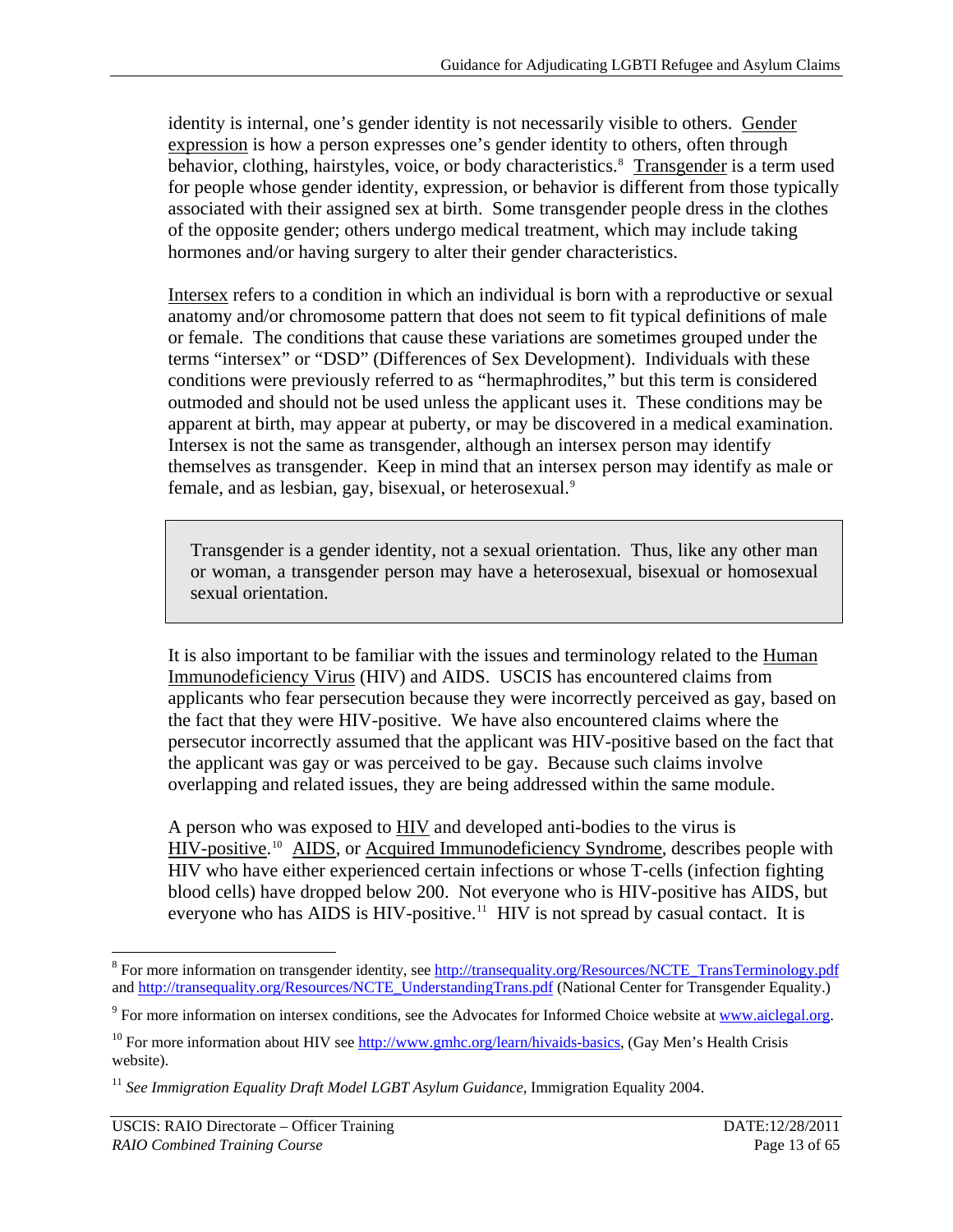only spread through contact with bodily fluids primarily through sex or sharing intravenous needles.

## <span id="page-13-0"></span>**2 LEGAL ANALYSIS – OVERVIEW**

This module does not expand the statutory definition of a refugee. The legal criteria used to evaluate an LGBTI applicant's eligibility for asylum or refugee status are the same criteria used in all other protection adjudications. However, because LGBTI applicants' experiences are often different from those of others, it is useful to discuss how these experiences fit into the legal framework of established refugee and asylum law.

## <span id="page-13-1"></span>**3 LEGAL ANALYSIS – NEXUS AND THE FIVE PROTECTED GROUNDS**

As explained in greater detail in the RAIO training module, *Nexus and the Five Protected Grounds*, to be eligible for asylum or refugee status, the applicant must establish that the persecution suffered or feared was or will be motivated "on account of" his or her actual or imputed possession of a protected characteristic. This is known as the nexus requirement and it applies equally to LGBTI applicants. The type of harm that may constitute persecution in the context of LGBTI claims will be discussed later in this module.

Depending on the facts of the case, claims relating to sexual orientation and gender identity are primarily recognized under membership in a particular social group (PSG) but may overlap with other grounds, in particular religion and political opinion.<sup>[12](#page-13-4)</sup>

The nexus analysis first requires consideration of whether the persecutor perceives the applicant as possessing a protected characteristic (either because the applicant does possess it or because the persecutor imputes it to the applicant); then whether the persecutor acted or would act against the applicant because of the persecutor's perception of that protected characteristic.

## <span id="page-13-2"></span>**3.1 Membership in a Particular Social Group – Defining the Group**

When deciding if the persecutor perceives in an applicant an actual or imputed characteristic that can define a cognizable PSG, you must first identify the characteristics that the persecutor perceives; then explain why individuals with those characteristics form a PSG within the meaning of the refugee definition. This is often referred to as "framing the PSG."

#### <span id="page-13-3"></span>**3.1.1 Possession or Imputed Possession of a Protected Characteristic**

<span id="page-13-4"></span> $\overline{a}$ <sup>12</sup> See *[Matter of S-A-](http://web2.westlaw.com/find/default.wl?mt=296&db=0001650&tc=-1&rp=%2ffind%2fdefault.wl&findtype=Y&ordoc=2023892495&serialnum=1997235118&vr=2.0&fn=_top&sv=Split&tf=-1&pbc=57537916&rs=WLW12.01&RLT=CLID_FQRLT3553859378171&TF=756&TC=1&n=1)*, 21 I & N Dec. 1050; *Pitcherskaia v. INS*, 118 F.3d 641 (9<sup>th</sup> Cir. 1997).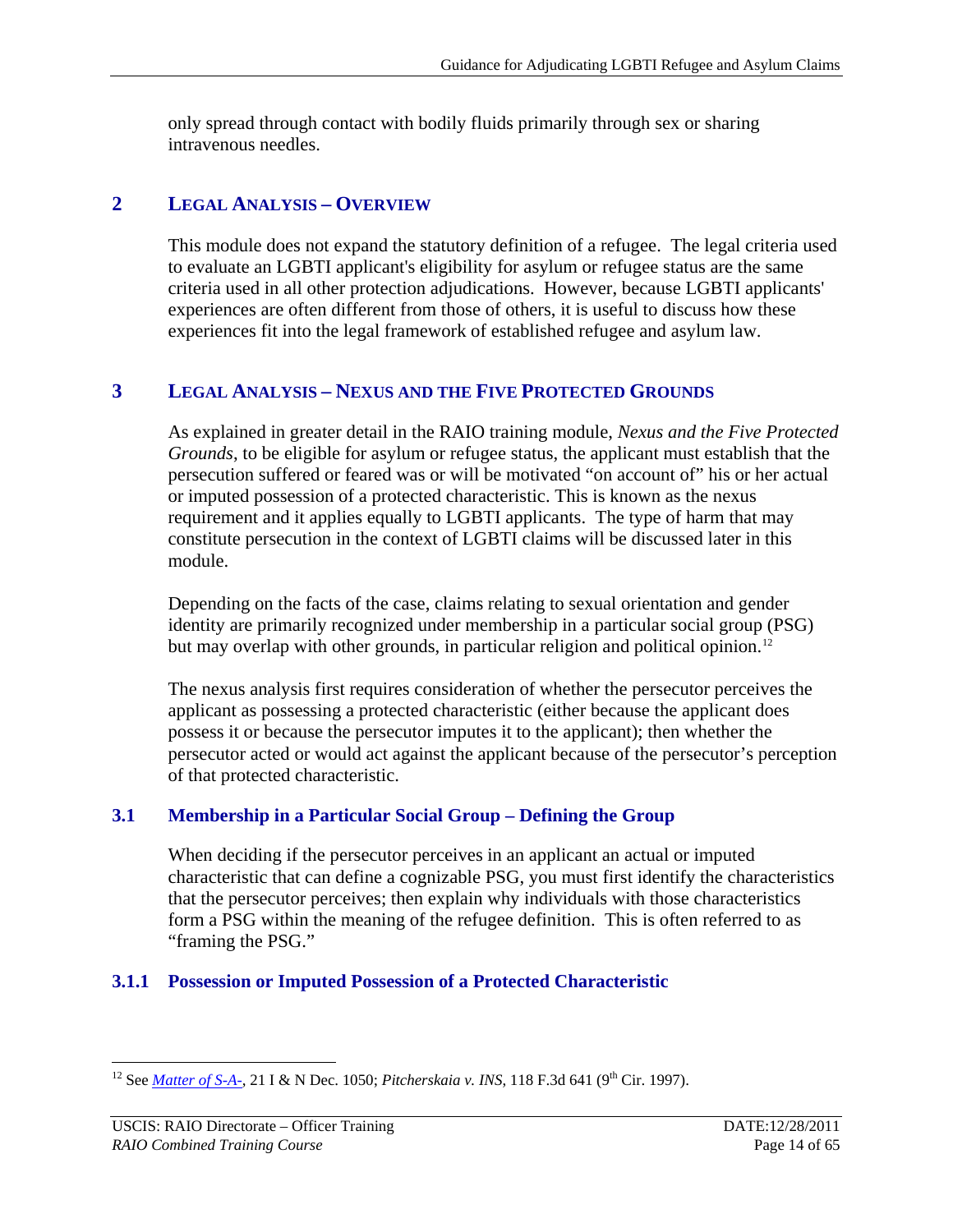To determine whether a group to which the applicant belongs may be considered a PSG, first determine whether there are any precedent decisions that analyze similar facts and rely on any such decisions to reach a conclusion. As mentioned previously, in 1990, the Board of Immigration Appeals (BIA) in *Matter of Toboso-Alfonso*, recognized persons identified as homosexuals by the Cuban Government as a PSG.<sup>[13](#page-14-1)</sup> Toboso-Alfonso was a gay man who was subjected to detention and forced labor by the Cuban government for being gay.

Four years later, the U.S. Attorney General designated *Toboso-Alfonso* "as precedent in all proceedings involving the same issue or issues."[14](#page-14-2)

While the BIA has not specifically ruled on claims by other sexual minorities, many U.S. Circuit Courts of Appeals have. Claims involving actual or imputed sexual minority status may qualify under the PSG category and may involve applicants who:

- $\bullet$  identify as gay or lesbian<sup>[15](#page-14-3)</sup>
- are viewed as a sexual minority, regardless of whether the persecutor or society involved distinguishes between sexual orientation, gender, and sex.
- $\bullet$  are transgender<sup>[16](#page-14-4)</sup> (note that even if a transgender applicant identifies as heterosexual, he or she may be perceived as gay or lesbian)
- are "closeted" gays and lesbians
- $\bullet$  test positive for HIV, regardless of their sexual orientation<sup>[17](#page-14-5)</sup>
- are viewed as "effeminate" or "masculine" but identify as heterosexual
- are not actually gay but are thought to be gay by others<sup>[18](#page-14-6)</sup>
- are from throughout the world, not just  $Cuba^{19}$  $Cuba^{19}$  $Cuba^{19}$

For a comprehensive list of court cases involving LGBTI asylum and refugee issues, click LGBTI-Related Case Law found in the "Other Materials" section of this module.

## <span id="page-14-0"></span>**3.1.2 Particular Social Group – Immutable or Fundamental Characteristic**

To determine if an applicant is a member of a PSG, you must decide whether:

<span id="page-14-1"></span><sup>13</sup> *See Toboso-Alfonso*.

<span id="page-14-2"></span><sup>&</sup>lt;sup>14</sup> Attorney General, Order number 1895 (June 19, 1994).

<span id="page-14-3"></span><sup>&</sup>lt;sup>15</sup> *See*, *e.g., Karouni v. Gonzales*, 399 F.3d 1163 (9<sup>th</sup> Cir 2005); *Pitcherskaia v. INS*, 118 F.3d 641 (9<sup>th</sup> Cir. 1997); *Nabulawala v. Gonzales*, 481 F.3d 1115 (8<sup>th</sup> Cir. 2007).

<span id="page-14-4"></span><sup>&</sup>lt;sup>16</sup> *Hernandez-Montiel v. INS, 225 F.3d 1088 (9<sup>th</sup> Cir. 2000).* 

<span id="page-14-5"></span><sup>17</sup> *Seropositivity for HIV and Relief From Deportation*, Memorandum. David A. Martin, INS General Counsel. (Feb. 16, 1996).

<span id="page-14-6"></span><sup>18</sup> *Amanfi v. Ashcroft*, 328 F.3d 719 (3rd Cir. 2003).

<span id="page-14-7"></span><sup>&</sup>lt;sup>19</sup> This will depend on country of origin information. LGBTI claims are put forward from all over the world.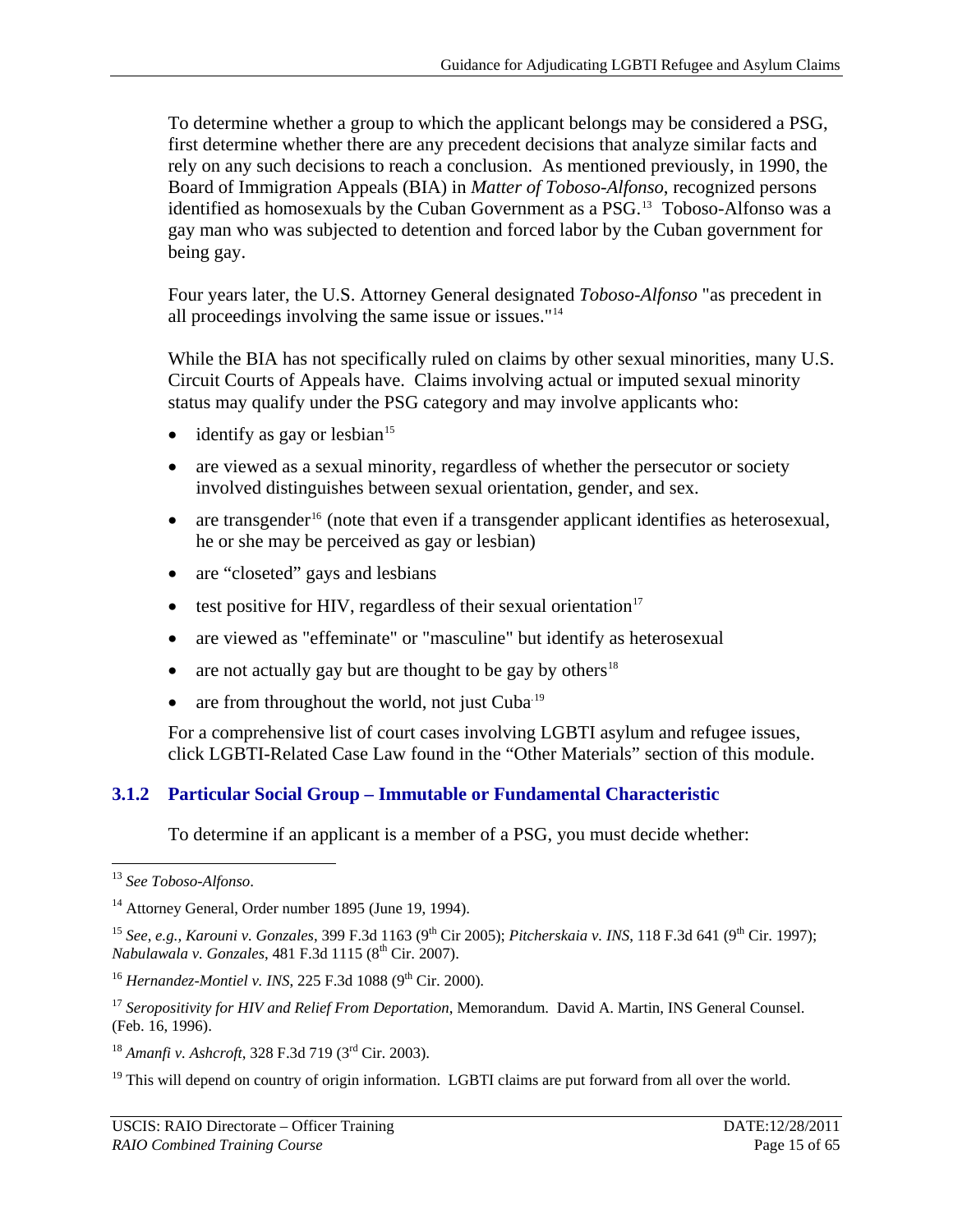the group is comprised of individuals who share a common, innate characteristic – such as sex, color, kinship ties, or past experience – that members cannot change,

or

whether the group is comprised of individuals who share a characteristic that is so fundamental to the members' identity or conscience that they should not be required to change it. $20$ 

sexual orientation - whether heterosexual, lesbian, or gay - is set in place early in life and is highly resistant to change. Also keep in mind that it has been over 30 years since the Sexual orientation, gender identity, and having an intersex condition can be classified as either innate or fundamental. They are characteristics that an individual cannot change about him or herself or should not be required to change.<sup>[21](#page-15-2)</sup> Most experts agree that American Psychiatric Association (APA) revised its Diagnostic and Statistical Manual (DSM) to remove any references to homosexuality being an illness or a diagnosable mental disorder.<sup>[22](#page-15-3)</sup> In the case of a transgender person, he or she either cannot change or should not be required to ignore the inner feelings that his or her gender identity does not match his or her biological sex at birth. Even if these traits could somehow be changed, they are traits that are so fundamental to a person's identity that he or she should not be required to change them.

Harm imposed because an applicant was mistakenly perceived as belonging to a sexual minority may also qualify as "on account of" a protected ground.

## <span id="page-15-0"></span>**3.1.3 Particular Social Group – Visibility**

When analyzing the PSG issue, you must not only make a finding regarding immutability or fundamentality, you must also determine social visibility or social distinction, i.e., whether the actual or imputed characteristic is "easily recognizable and understood by others to constitute a social group."[23](#page-15-4) Some adjudicators mistakenly believe that social visibility or distinction requires that the applicant "look gay or act gay." *See [Burden of](#page-38-1)  [Proof and Evidence, Credibility-Plausibility](#page-38-1)* section below. In this context, social visibility or distinction does not mean visible to the eye. Rather, this means that the society in question distinguishes individuals who share this trait from individuals who do not.

 $\overline{a}$ <sup>20</sup> *[Matter of Acosta](http://web2.westlaw.com/find/default.wl?cite=19+I%26N+Dec.+211+&rs=WLW12.01&vr=2.0&rp=%2ffind%2fdefault.wl&sv=Split&fn=_top&mt=Westlaw),* 19 I&N Dec. 211 (BIA 1985).

<span id="page-15-2"></span><span id="page-15-1"></span><sup>21</sup> *See Matter of Toboso-Alfonso* at 822.

<span id="page-15-3"></span><sup>&</sup>lt;sup>22</sup> *Homosexuality and Sexual Orientation Disturbance: Proposed Change in DSM-II*, 6<sup>th</sup> Printing, page 44, Position Statement (retired). American Psychiatric Association, 1973.

<span id="page-15-4"></span><sup>23</sup> *[Matter of C-A-](http://web2.westlaw.com/find/default.wl?cite=23+I%26N+Dec.+951+&rs=WLW12.01&vr=2.0&rp=%2ffind%2fdefault.wl&sv=Split&fn=_top&mt=26)*, 23 I&N Dec. 951 (BIA 2006).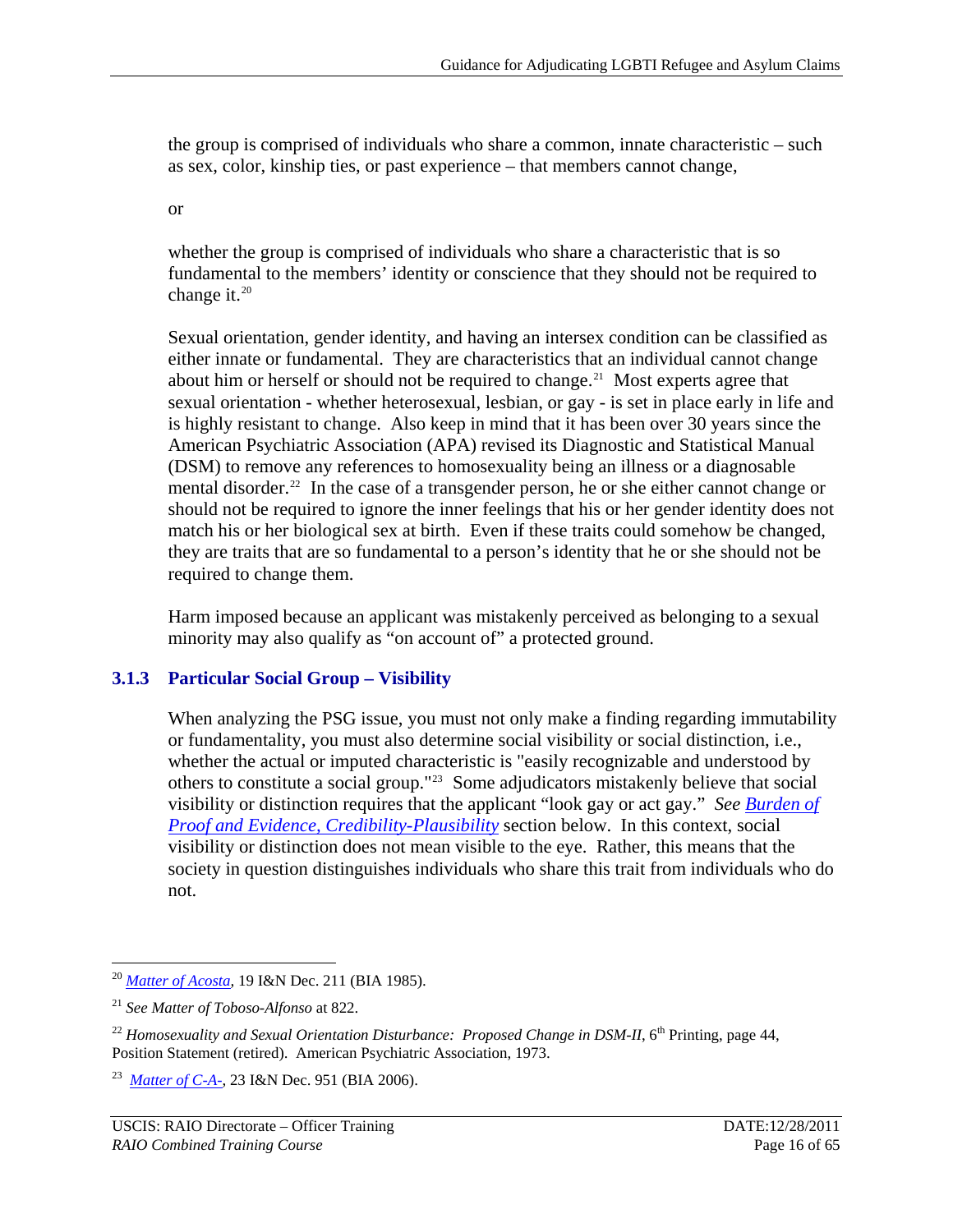In *Matter of C-A-*, the BIA lists men recognized as homosexuals by the government as an example of a social group that involves a characteristic that is "highly visible and recognizable by others in the country in question."[24](#page-16-0) Although *C-A-* was discussing the PSG as formulated in *Toboso-Alfonso*, which involved the applicant's registration as a homosexual by the Cuban government, formal registration or recognition by a government is not required for a PSG.

For purposes of the "social visibility" analysis, you must examine the evidence, including country conditions, to determine whether the society in question distinguishes sexual minorities from other individuals in a meaningful way. While government registration of individuals as homosexuals would establish social visibility, it would not be required. Information about discriminatory attitudes or behavior toward sexual minorities would also be an example of evidence of social visibility.

#### **Possible PSG Formulations**

It is important to remember that, in order to conduct an accurate assessment of nexus, a PSG should not be formulated too broadly or too narrowly. Rather, it should refer to the trait that the persecutor perceives the applicant to possess.

Because LGBTI claims involve individuals with a variety of characteristics, and because the persecutors in given cases may perceive the applicants' traits in a variety of ways, the appropriate PSG formulation will depend on the facts of the case, including evidence about how the persecutor and the society in question view the applicant and people like the applicant.

Consider the following as possible ways to formulate the PSG:

- $\triangleright$  Sexual minorities in Country X. This may be an appropriate PSG in cases where the persecutor in question perceives any sexual minority as "outside the norm" but does not necessarily distinguish between orientation, gender, and sex. It might also be appropriate where there are a variety of traits involved in the claim, but the persecutor's animus toward those different traits stems from a more general animus toward all sexual minorities. This might be the case, for example, in a situation where an applicant has an intersex condition or has undergone Sex Reassignment Surgery (SRS) in the United States after having been harmed in the past for simply being perceived as gay. This prevents the need to analyze past and future harm for two separate PSGs when past and future harm are both based on the applicant's sexual minority status. (Example: "sexual minorities in Mexico" in lieu of "transgender Mexican women perceived as homosexual Mexican men cross dressing as women.");
- $\triangleright$  Gay, lesbian, transgender, or HIV-positive (choose one) / men or women

<span id="page-16-0"></span> $\overline{a}$ <sup>24</sup> *[Matter of C-A-](http://web2.westlaw.com/find/default.wl?cite=23+I%26N+Dec.+960+&rs=WLW12.01&vr=2.0&rp=%2ffind%2fdefault.wl&sv=Split&fn=_top&mt=26)* at 960.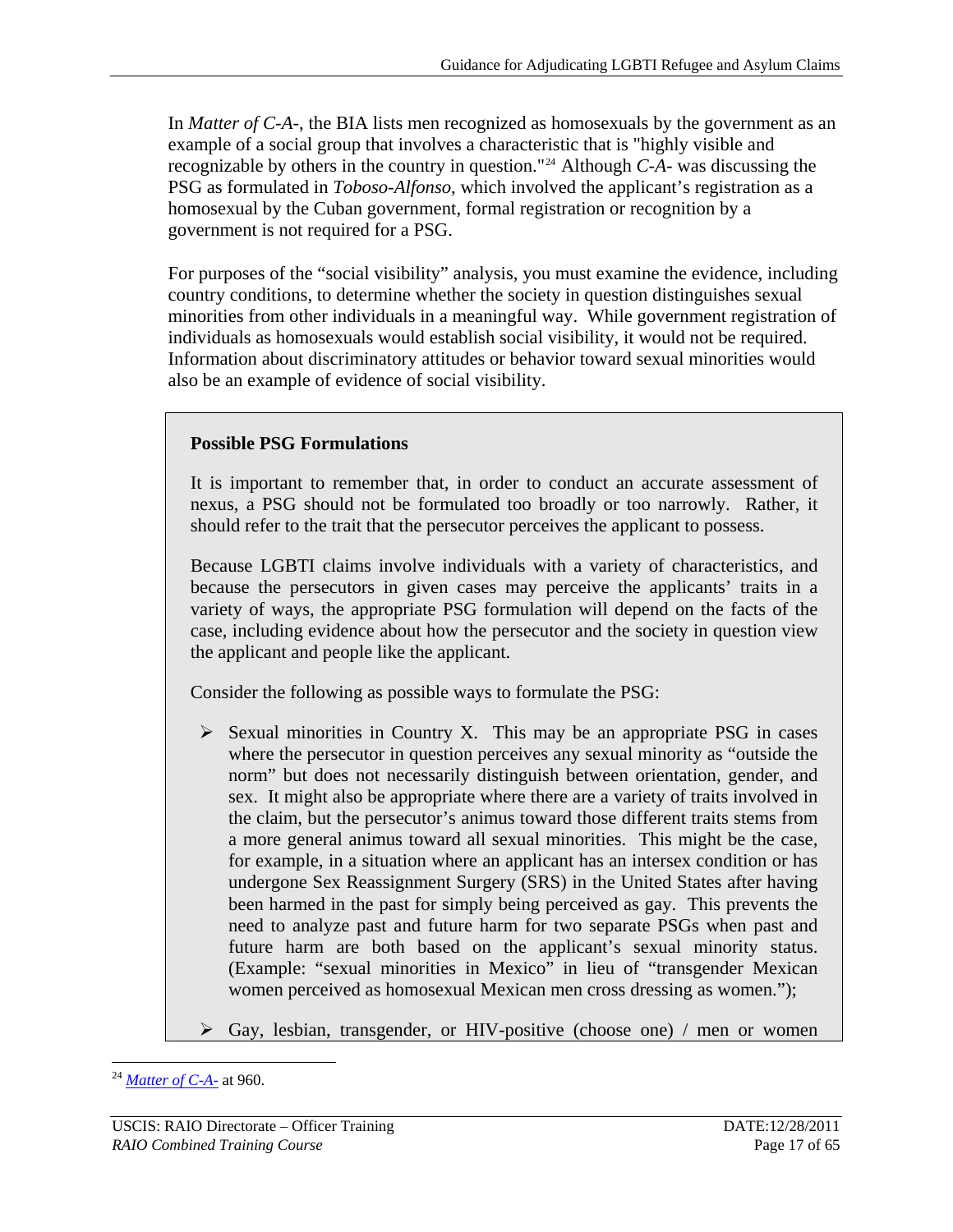(choose one) / from Country X (choose one) (Example: "Lesbian women from Uganda."); or

 $\triangleright$  Men or women (choose one) / from Country X (choose one) / imputed to be gay, lesbian, transgender, or HIV-positive (choose one) (Example: "men from Ghana imputed to be gay.")

#### <span id="page-17-0"></span>**3.2 "On Account Of"/Nexus**

#### <span id="page-17-1"></span>**3.2.1 The Persecutor's Motive and the Applicant's Experience**

The "on account of" requirement focuses on the motivation of the persecutor. The persecutor in most LGBTI cases seeks to harm the individual based on the individual's perceived or actual sexual orientation, on the persecutor's belief that the applicant transgresses traditional gender boundaries, or on the persecutor's more general animus toward sexual minorities of any kind. In some situations, the persecutor may have been trying to "cure" the applicant of his or her sexual orientation or gender identity.<sup>[25](#page-17-2)</sup> Most persecutors may not have been making the distinction between gay, lesbian, bisexual, transgender, intersex, or HIV-positive. They may simply have harmed or want to harm the applicant based on their perception that the applicant is gay or a sexual minority that is "outside the norm."

The applicant must provide some evidence, direct or circumstantial, that the persecutor is motivated to act against the applicant because he or she possesses or is believed to possess one or more of the protected characteristics in the refugee definition.<sup>[26](#page-17-3)</sup> For example, in an LGBTI claim, you would consider evidence that the persecutor harmed or tried to correct the applicant because the persecutor knows or believes the applicant belongs to a sexual minority.

This evidence may include the applicant's testimony regarding:

- what the persecutor said or did to the applicant
- what the persecutor said or did to others similar to the applicant
- the context of the act of persecution (for example, if the applicant was attacked in a gay bar or while holding hands with a same-sex partner)
- reliable Country of Origin Information (COI) that corroborates such testimony

It is critical that you ask the applicant questions about what the persecutor may

<span id="page-17-2"></span> $\overline{a}$ <sup>25</sup> *Matter of Kasinga*[, 21 I&N Dec. 357 \(BIA 1996\);](http://web2.westlaw.com/find/default.wl?cite=21+I%26N+Dec.+357&rs=WLW12.01&vr=2.0&rp=%2ffind%2fdefault.wl&sv=Split&fn=_top&mt=26) *Pitcherskaia v. INS.*

<span id="page-17-3"></span><sup>26</sup> *[Elias-Zacarias](http://web2.westlaw.com/find/default.wl?cite=502+U.S.+478+&rs=WLW12.01&vr=2.0&rp=%2ffind%2fdefault.wl&sv=Split&fn=_top&mt=26)*, 502 U.S. 478 (1992).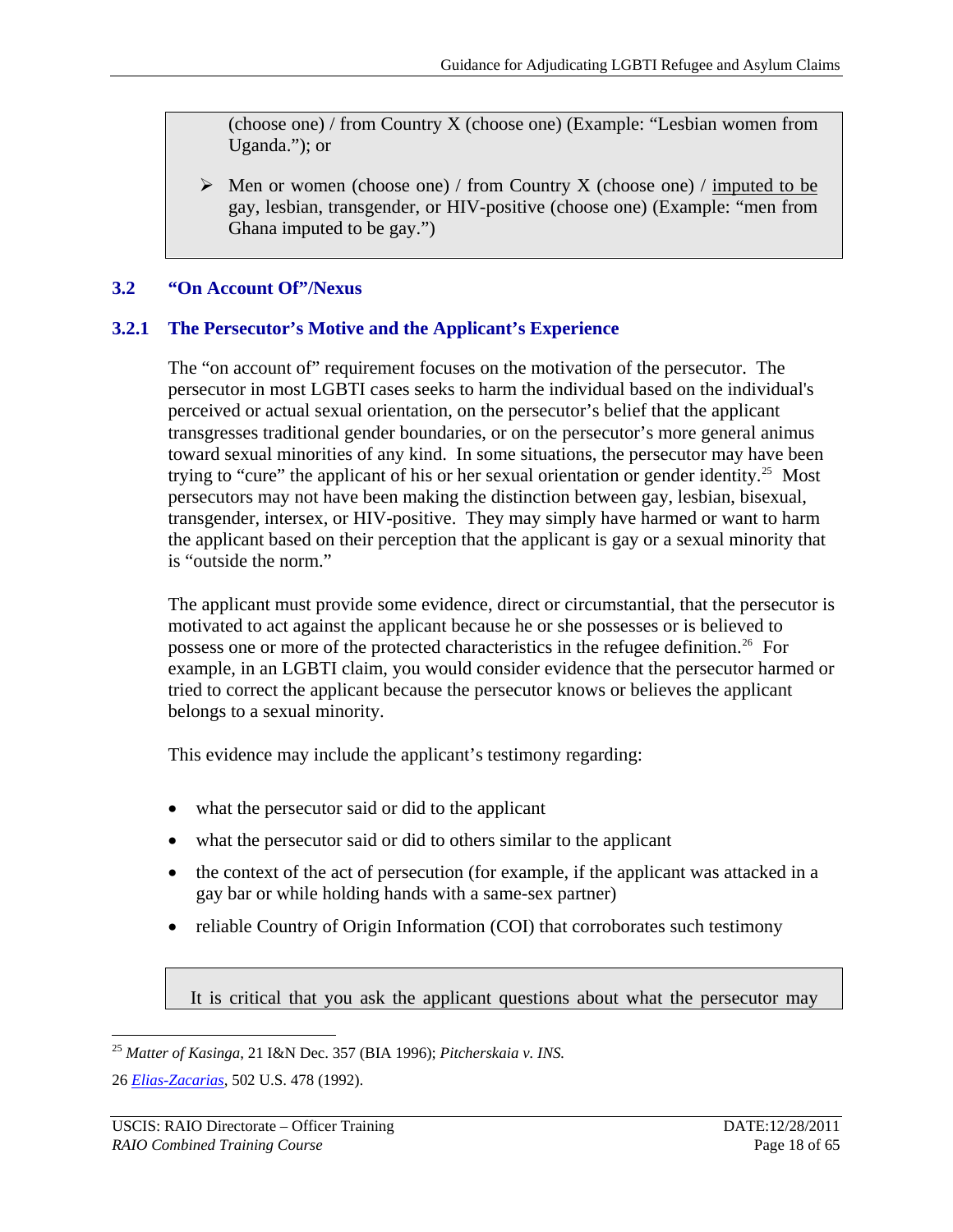have said to him or her when the harm was inflicted or when the threats were made.

As with other types of refugee or asylum claims, there is no malignant intent required on the part of the persecutor, as long as the applicant experiences the abuse as harm.<sup>[27](#page-18-2)</sup> State and non-state actors may inflict harm on LGBTI persons with the intention of curing or treating them, for example, through what is effectively medical abuse or forced marriage.[28](#page-18-3) (*See Types of Harm That May Befall Sexual Minorities, Forced Psychiatric or Other Efforts to "Cure" Homosexuality* below.)

#### <span id="page-18-0"></span>**3.2.2 Prosecution vs. Persecution**

The U.S. Supreme Court has made it clear that intimate sexual activity between consenting adults is a constitutionally protected activity.<sup>[29](#page-18-4)</sup> This Constitutional principle, while not directly applicable to the analysis of an asylum claim, is consistent with the recognition that punishing conduct or sexual activity between consenting adults of the same sex is tantamount to punishing a person simply for being gay. If a law exists in another country that prohibits intimate sexual activity between consenting adults, enforcement of the law itself may constitute persecution and not simply prosecution.

#### <span id="page-18-1"></span>**4 LEGAL ANALYSIS – PERSECUTION AND ELIGIBILITY BASED ON PAST PERSECUTION**

In evaluating whether harm constitutes persecution in an LGBTI-related case, you should consider the same factors as in any other protection case. The relevant considerations are: 1) does the harm rise to the level of persecution; and 2) is the persecutor the government or an individual or entity from which the government is unable or unwilling to provide reasonable protection?

Because the amount of harm that rises to the level of persecution is discussed in detail in the RAIO training module, *Refugee Definition, Definition of Persecution, and Eligibility Based on Past Persecution*, this section focuses on the types of harm directed at sexual minorities.

In asylum processing, if the applicant establishes past persecution on account of one of the five protected grounds, he or she is presumed to have a well-founded fear of persecution in the future. The burden then shifts to USCIS to show that there has been a fundamental change in circumstances or that the applicant can reasonably relocate within the country of origin. If USCIS does not meet this

<span id="page-18-2"></span> $\overline{a}$ 27 *[Matter of Kasinga](http://web2.westlaw.com/find/default.wl?cite=21+I%26N+Dec.+357+&rs=WLW12.01&vr=2.0&rp=%2ffind%2fdefault.wl&sv=Split&fn=_top&mt=26)*, 21 I&N Dec. 357 (BIA 1996).

<span id="page-18-3"></span><sup>28</sup> *Pitcherskaia v. INS*.

<span id="page-18-4"></span><sup>29</sup> [Lawrence v. Texas,](http://web2.westlaw.com/find/default.wl?cite=539+U.S.+558+&rs=WLW12.01&vr=2.0&rp=%2ffind%2fdefault.wl&sv=Split&fn=_top&mt=26) 539 U.S. 558 (2003).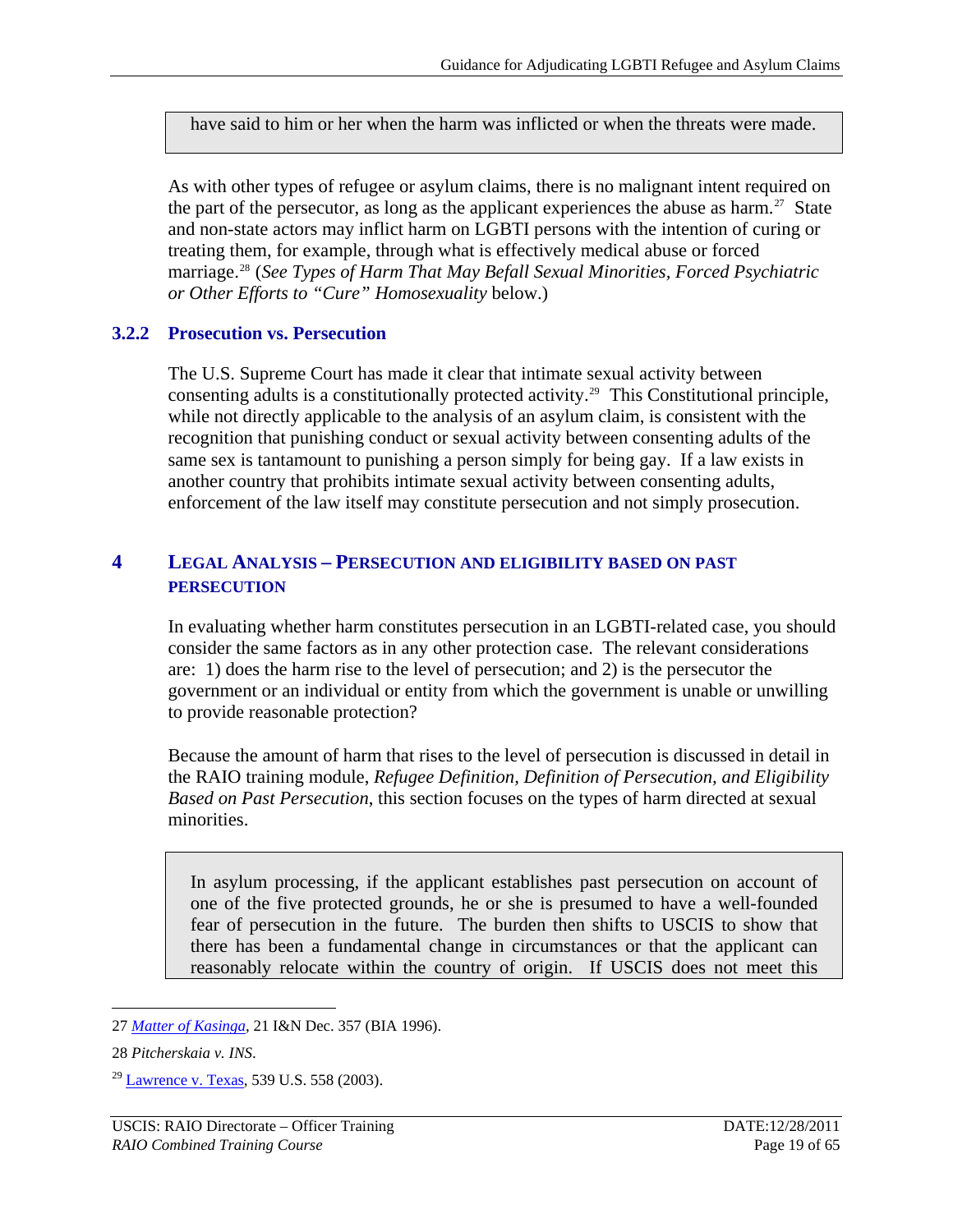burden, it must be concluded that the applicant's fear is well-founded.

To be eligible for resettlement as a refugee in the United States, an applicant must establish either past persecution or well-founded fear of persecution on account of a protected ground.<sup>[30](#page-19-1)</sup> Therefore, in general, a refugee applicant who is found to have suffered past persecution but who does not have a well-founded fear of future persecution is still able to establish that he or she meets the refugee definition. There is no rebuttable presumption or burden shifting as there is in asylum processing.

## <span id="page-19-0"></span>**4.1 Types of Harm That May Befall Sexual Minorities**

The types of harm directed at LGBTI applicants vary and include the same types of harm that are directed at other applicants. LGBTI individuals, however, may be more vulnerable to some types of harm than other applicants and may be subject to harm unique to them. $31$ 

When considering whether harm will amount to persecution, you must not only consider the objective degree of harm or whether the harm rises to the level of persecution, but also whether the applicant personally experienced or would experience the act(s) as serious harm.<sup>[32](#page-19-3)</sup> You must evaluate the opinions and feelings of each applicant individually. Because each case is unique and each applicant has his or her own psychological makeup, interpretations of what amounts to persecution vary widely.<sup>[33](#page-19-4)</sup>

While discrimination is often a fundamental part of claims made by LGBTI individuals, applicants also frequently reveal having experienced serious physical and sexual violence. These incidents of harm must be assessed in their totality. They must be analyzed in light of prevailing attitudes with regard to sexual orientation and gender identity in the country of origin.<sup>[34](#page-19-5)</sup>

## **Violation of Fundamental Rights**

<span id="page-19-1"></span> $30$  [INA § 101\(a\)\(42\)](http://www.uscis.gov/ilink/docView/SLB/HTML/SLB/0-0-0-1/0-0-0-29/0-0-0-101.html)

<span id="page-19-2"></span><sup>31</sup> *UNHCR Guidance Note on Refugee Claims Relating to Sexual Orientation and Gender Identity.*

<span id="page-19-3"></span><sup>32</sup> *See* RAIO training module, *Refugee Definition, Definition of Persecution, and Eligibility Based on Past Persecution*, "Whether the Harm Experienced Amounts to Persecution, General Considerations, Individual Circumstances."

<span id="page-19-4"></span><sup>33</sup> *Id* and UNHCR, *[Handbook on Procedures and Criteria for Determining Refugee Status](http://ecn.uscis.dhs.gov/team/raio/PerMgt/Training/RAD-RPTC/RDOT%20Curriculum%20Library/UNHCR%20Handbook%20for%20Determining%20Ref%20Status%20-%20LGBTI.pdf)*, paragraphs 40, 51, and 52, reedited Geneva, January 1992.

<span id="page-19-5"></span><sup>34</sup> *UNHCR Guidance Note on Refugee Claims Relating to Sexual Orientation and Gender Identity*, paragraph 12.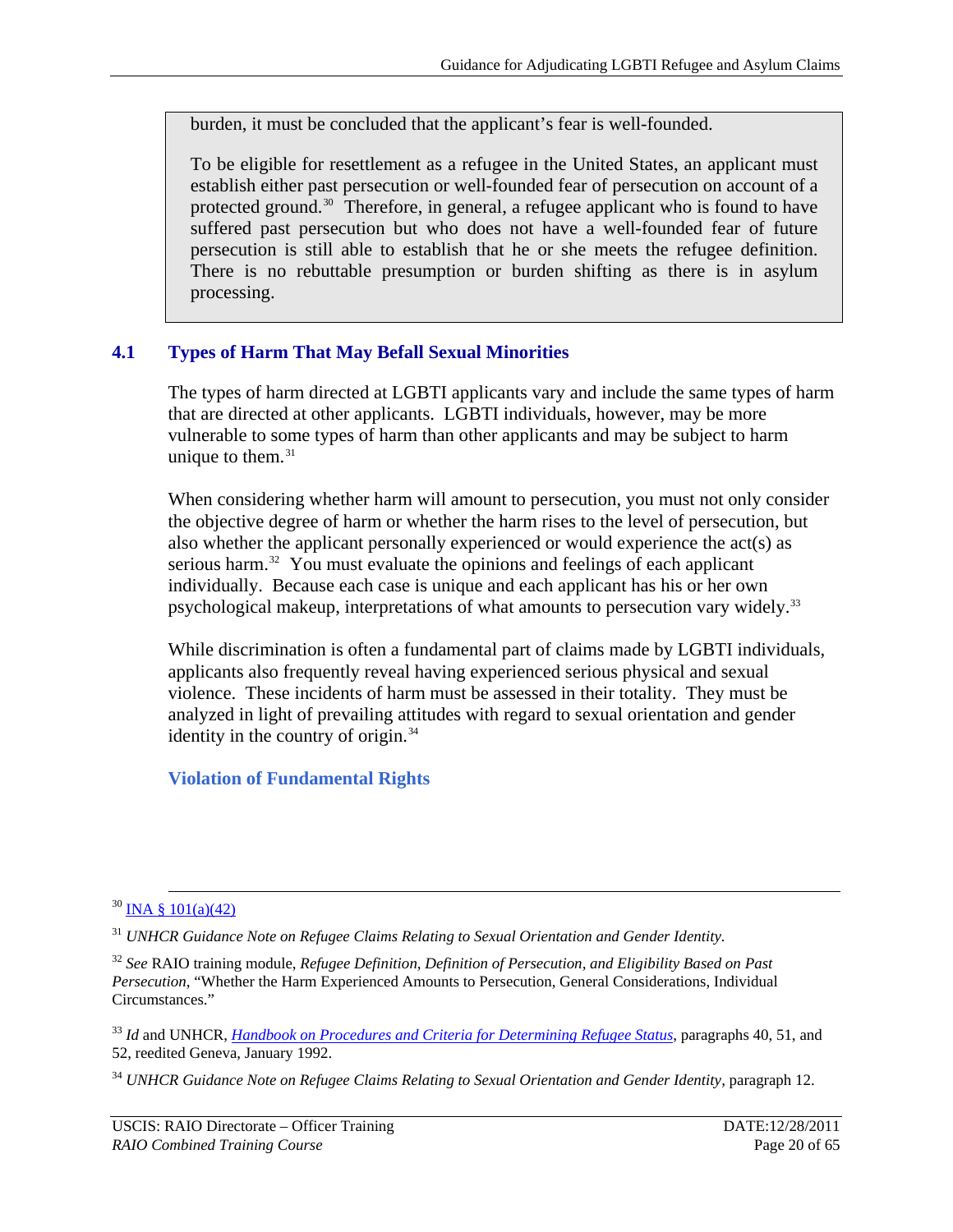Being compelled to abandon or conceal one's sexual orientation or gender identity, where this is instigated or condoned by the state, may amount to persecution.<sup>[35](#page-20-0)</sup> LGBTI persons who live in fear of being publicly identified often conceal their sexual orientation in order to avoid the severe consequences of such exposure - including the risk of incurring harsh criminal penalties, arbitrary arrests, physical and sexual violence, dismissal from employment, and societal disapproval.

#### **Criminal Penalties**

In some countries, homosexuality is criminalized and, "if discovered by the authorities, a lesbian or gay man may be arrested or imprisoned based on her or his sexual orientation."[36](#page-20-1)

In some countries, individuals accused of consensual sex with a member of the same sex may be subject to prosecution and even death.<sup>[37](#page-20-2)</sup> For example, in Mauritania any Muslim male who engages in a sexual act with another male is subject to death by stoning; in Kenya, the Penal Code explicitly states that engaging in a consensual sexual act between two men is a felony and punishable by up to imprisonment for five years.<sup>[38](#page-20-3)</sup>

In other countries, there may not be laws that actually prohibit homosexuality, but authorities may still persecute people because of their sexual orientation.<sup>[39](#page-20-4)</sup> Thus, applicants have been arrested, detained, beaten, sexually assaulted, and/or forced to pay bribes by police or army officials because of their sexual orientation, even if a nondiscriminatory legal basis is used as a pretext for the action. $40$ 

## **Rape and Sexual Violence**

Because LGBTI people are often perceived as undermining gender norms, they are at heightened risk for sexual violence in many countries.<sup>41</sup> Rape and sexual assault are types of harm that rise to the level of persecution.<sup>42</sup> Other types of sexual violence, for example being forced to perform sexual acts upon another, may also constitute

<span id="page-20-0"></span> $\overline{a}$ <sup>35</sup> *[Fatin v. INS](http://web2.westlaw.com/find/default.wl?cite=12+F.3d+1233&rs=WLW12.01&vr=2.0&rp=%2ffind%2fdefault.wl&sv=Split&fn=_top&mt=26)*, 12 F.3d 1233, 1242 (3d Cir. 1993); *See also, Karouni v. Gonzales* (9th Cir. 2005).and UNHCR *Sexual Orientation Guide Note,* paragraph 12.

<span id="page-20-1"></span><sup>36</sup> *See Immigration Equality Draft Model LGBT Asylum Guidance*, Immigration Equality 2004.

<span id="page-20-2"></span> $37 \text{ http://www.state.gov/g/dr1/rls/hrrpt/2008/nea/119115.htm}$ 

<span id="page-20-3"></span><sup>38</sup> *State Sponsored Homophobia: A World Survey of Laws Prohibiting Same-Sex Activity between Consenting Adults*. Daniel Ottoson. The International Lesbian, Gay, Bisexual, Trans and Intersex Association (ILGA), 2010.

<span id="page-20-4"></span><sup>39</sup> *See Immigration Equality Draft Model LGBT Asylum Guidance*, 2004.

<span id="page-20-5"></span><sup>40</sup> *Maldonado v. Attorney General,* 188 Fed. Appx. 101, 103 (3d Cir. 2006). *See also Nowhere to Turn: Blackmail and Extortion Of LGBT People in Sub-Saharan Africa*. International Gay and Lesbian Human Rights Commission IGLHRC.

<span id="page-20-6"></span><sup>41</sup> *See Immigration Equality Draft Model LGBT Asylum Guidance*, 2004.

<span id="page-20-7"></span><sup>42</sup> *Nabulwala v. Gonzales*.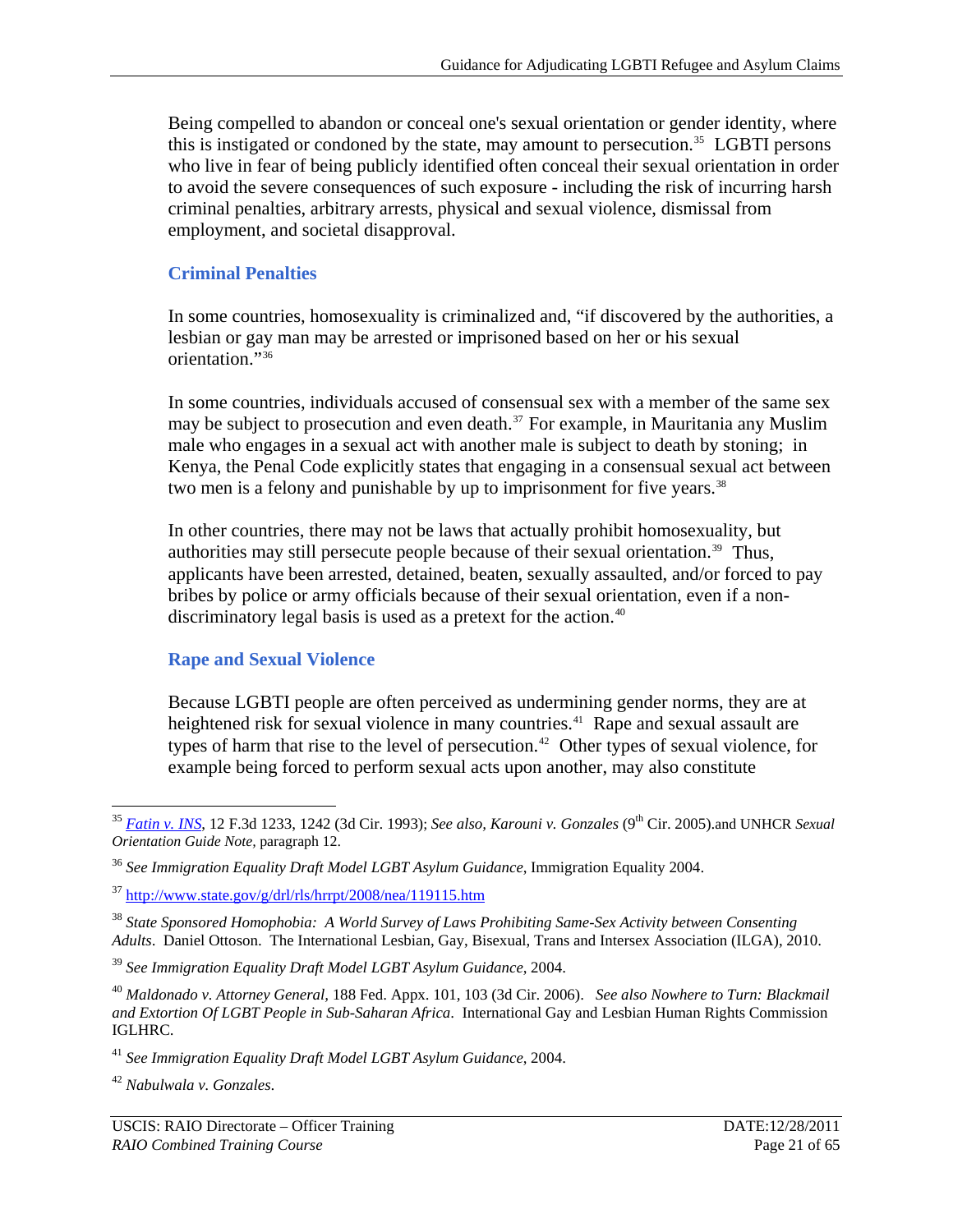persecution.[43](#page-21-0) Some applicants may have been raped as a measure to "correct" their behavior or status or as a means of punishing them for being gay or "outside the norm."

#### **Beatings, Torture, and Inhumane Treatment**

Many LGBTI people are subjected to severe forms of physical violence. An applicant may have been the victim of repeated physical violence that the police never investigated or that the police themselves perpetrated.[44](#page-21-1) Many applicants have been seriously harmed by members of their own family.<sup>[45](#page-21-2)</sup>

Claims made by LGBTI persons often reveal exposure to physical and sexual violence, extended periods of detention, medical abuse, the threat of execution, and honor killing. Generally, these are acts of harm that would rise to the level of persecution.

LGBTI individuals can also experience other forms of physical and psychological harm, including harassment, threats of harm, vilification, intimidation, and psychological violence that can rise to the level of persecution, depending on the individual circumstances of the case and the impact on the particular applicant.

#### **Forced Medical Treatment**

The case of an individual with an intersex condition may involve the applicant's fear or history of non-consensual surgery and other non-consensual medical treatment. In other cases, the applicant's fear may involve the lack of medical care in their home country.

## **Forced Psychiatric Treatment or Other Efforts to "Cure" Homosexuality**

Many cultures see homosexuality as a disease, a mental illness, or a severe moral failing. Forced efforts to change an individual's fundamental sexual orientation or gender identity would generally rise to the level of persecution.<sup>[46](#page-21-3)</sup> The American Psychiatric Association (APA) has stated that efforts to "convert" gay people to being heterosexual are unethical and ineffective.<sup>[47](#page-21-4)</sup> Forced institutionalization, electroshock, and forced drug injections could constitute persecution. It is important to remember that there is no requirement that harm be inflicted with the intent to harm the victim.<sup>[48](#page-21-5)</sup> Rather, you should assess whether it is objectively serious harm and was experienced as serious harm by the applicant.

 $\overline{a}$ 43 *Ayala v. U.S. Atty Gen*., 605 F3d 941 (11Cir. 2010).

<span id="page-21-1"></span><span id="page-21-0"></span><sup>44</sup> *See Immigration Equality Draft Model LGBT Asylum Guidance*, 2010.

<span id="page-21-2"></span><sup>45</sup> *Ixtlilco-Morales v. Keisler,* 507 F.3d 651 (8th Cir. 2007). See also *Nabulwala v. Gonzales* 

<span id="page-21-3"></span><sup>46</sup> *Pitcherskaia v. INS*.

<span id="page-21-4"></span><sup>47</sup> *Therapies Focused on Attempts to Change Sexual Orientation: Reparative or Conversion Therapies Position Statement*. American Psychiatric Association, March 2000.

<span id="page-21-5"></span><sup>48</sup> *See [Matter of Kasinga](http://web2.westlaw.com/find/default.wl?findcite=21+I%26N+Dec.+357&RS=WLW2.67&VR=2.0&SV=Split&FN=_top&MT=Westlaw&findgo.x=11&findgo.y=11)* and *Pitcherskaia v. INS*.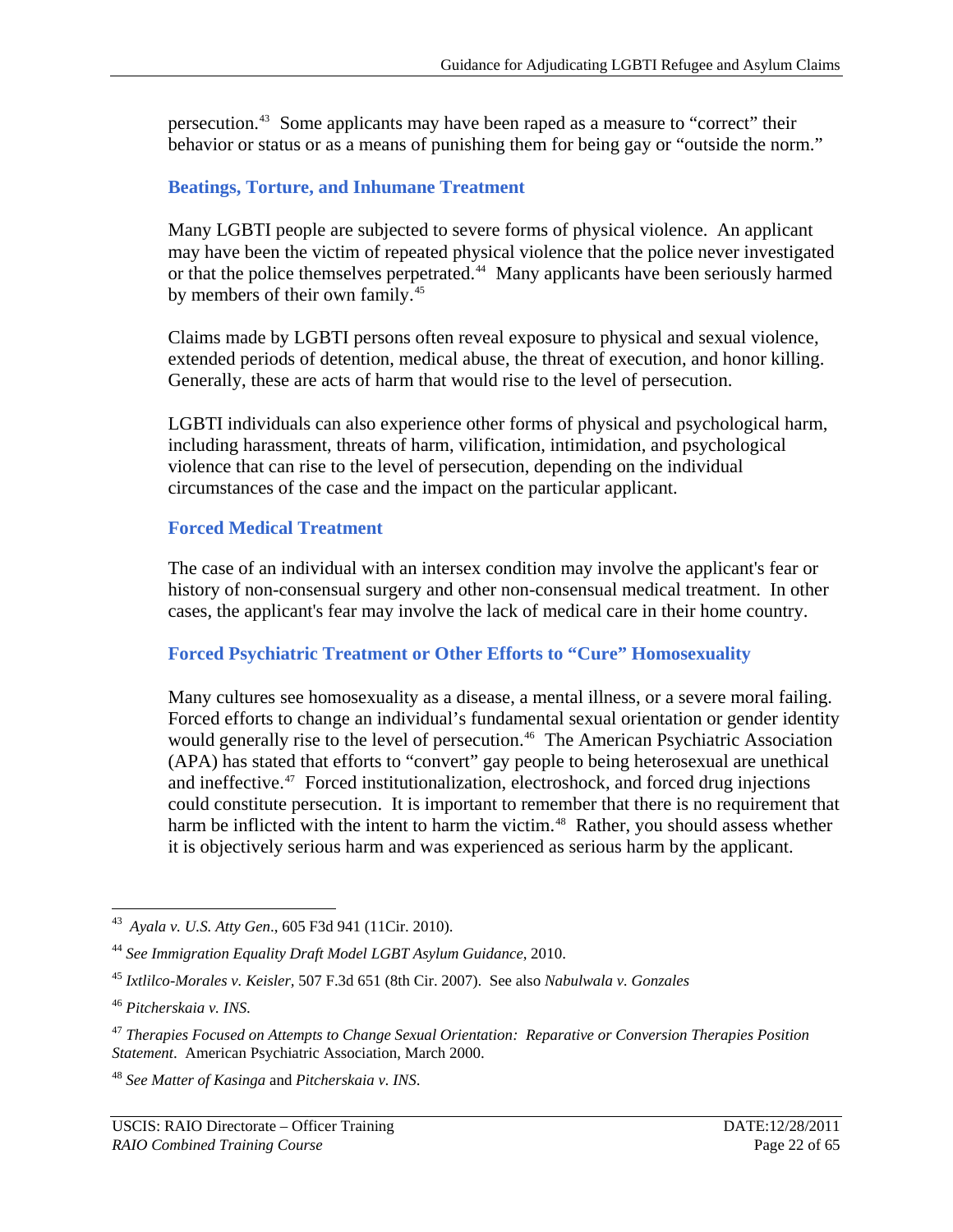#### **Discrimination, Harassment, and Economic Harm**

Many LGBTI people are disowned by their families if their sexual orientation or transgender identity becomes known.<sup>[49](#page-22-0)</sup> It is important to consider such mistreatment within the context of the applicant's culture. In many countries it is virtually impossible for an unmarried person to find housing outside of his or her family home. Likewise, in many cultures it would be impossible for a woman to find employment on her own. In such cultures, being disowned by one's family in and of itself could be found to rise to the level of persecution, since it would have such severe consequences.

Some applicants may have been threatened by neighbors or had their property vandalized. Others may have been repeatedly fired from jobs and found it impossible to engage in any form of employment once their sexual orientation became known. While being fired from a job generally is not considered persecution, if an individual can demonstrate that his or her LGBTI status would make it impossible to engage in any kind of gainful employment, this may constitute persecution. For example, in many countries transgender people face such severe discrimination that the only way they can survive is by engaging in prostitution.

Discrimination and harassment may amount to persecution if cumulatively they are sufficiently severe.<sup>[50](#page-22-1)</sup> This may be the case, for example, where an LGBTI person is consistently denied access to normally available services in his or her private life or workplace, such as education, welfare, health, and access to the courts.

#### **Forced Marriage**

LGBTI persons may be unable to engage in meaningful relationships, be forced into arranged marriages, or experience extreme pressure to marry.<sup>[51](#page-22-2)</sup> They may fear that failure to marry will reveal them to be LGBTI to their family and to the public at large. Societal and cultural restrictions that require them to marry individuals in contravention of their sexual orientation may violate their fundamental right to marry and may rise to the level of persecution.<sup>[52](#page-22-3)</sup> For instance, a lesbian who has no physical or emotional attraction to men and is forced to marry a man may experience this as persecution. Likewise, a gay man who is in no way attracted to women who is forced to marry a woman may experience this as persecution.

#### **Gender-Based Mistreatment**

 $\overline{a}$ <sup>49</sup> *See Immigration Equality Draft Model LGBT Asylum Guidance*, 2010.

<span id="page-22-1"></span><span id="page-22-0"></span><sup>50</sup> *Kadri v. Mukasey,* 543 F.3d 16 (1st Cir. 2008; *[Matter of T-Z-](http://web2.westlaw.com/find/default.wl?fn=_top&rs=WLW7.07&rp=%2ffind%2fdefault.wl&mt=Westlaw&vr=2.0&sv=Split&cite=24+i.%26n.+dec+163)*, 24 I&N Dec. 163, 169-71 (BIA 2007) (adopting the standard applied in *[Matter of Laipenieks](http://web2.westlaw.com/find/default.wl?fn=_top&rs=WLW7.10&rp=%2ffind%2fdefault.wl&mt=Westlaw&vr=2.0&sv=Split&cite=18+I%26N+Dec.+433)*, 18 I&N Dec. 433 (BIA 1983), rev'd on other grounds, [750 F.2d 1427](http://web2.westlaw.com/find/default.wl?fn=_top&rs=WLW7.10&rp=%2ffind%2fdefault.wl&mt=Westlaw&vr=2.0&sv=Split&cite=+750+F.2d+1427) (9th Cir. 1985).

<span id="page-22-3"></span><span id="page-22-2"></span><sup>51</sup> *UNHCR Guidance Note on Refugee Claims Relating to Sexual Orientation and Gender Identity* at paragraph 13. <sup>52</sup> *Id*.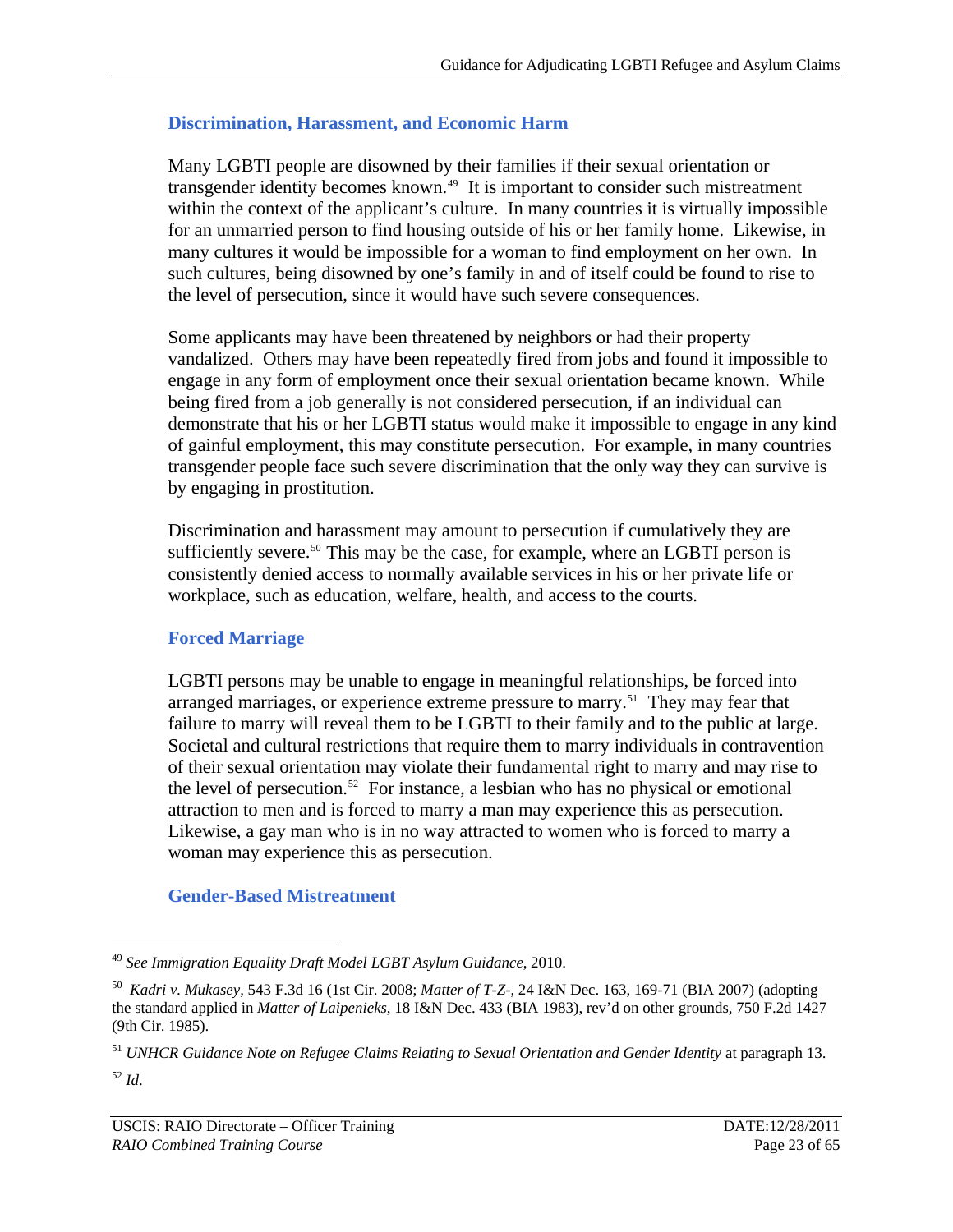Lesbians often experience harm as a result of their gender as well as their sexual orientation. The types of harm that a lesbian may suffer will frequently parallel the harms in claims filed by women in general more closely than the harms in gay male asylum claims.<sup>[53](#page-23-2)</sup> Likewise, before ["coming out,](#page-51-2)" transgender men are generally raised as girls and may experience the same types of harm. In many parts of the world persecution faced by lesbians may be less visible than that encountered by gay men. Lesbians and transgender women may be particularly vulnerable to rape by attackers who wish to punish them for their sexual identity. This can include retaliation by former partners or husbands.

Transgender individuals may be more visible and may be viewed as transgressing societal norms more than gay men or lesbians. Therefore, they may be subject to increased discrimination and persecution.<sup>54</sup>

#### <span id="page-23-0"></span>**4.2 Agents of Persecution**

The second step in the analysis of whether harm constitutes persecution is to determine if the agent of persecution is the government or a nongovernment actor. It is well established that an applicant can qualify for refugee or asylum status whether the persecutor is the government or an individual or entity from whom the government is unable or unwilling to provide reasonable protection. In LGBTI cases this may include governmental agents of persecution such as the police, military, or militias. Family, relatives, neighbors, and other community members are examples of non-governmental agents of persecution.

#### <span id="page-23-1"></span>**4.3 Internal Relocation**

The issue of internal relocation arises when determining whether an applicant has established a well-founded fear or, in the context of asylum, whether the presumption of a well-founded fear is rebutted by the reasonable possibility of internal relocation. In the asylum context, once an applicant has established past persecution, the burden then shifts to the Government to show that internal relocation is reasonable. In cases where the persecutor is a government or government sponsored, there is a presumption that internal relocation is not reasonable. In some cases there may be evidence to rebut that presumption, such as, for example, evidence that the government's authority is limited to certain parts of the country.<sup>[55](#page-23-4)</sup> Homophobia, "whether expressed in laws or people's attitudes and behavior, often tends to exist nationwide."[56](#page-23-5) A law of general application, such as a penal code that criminalizes homosexual conduct, which is enforceable in the

<span id="page-23-2"></span> $\overline{a}$ <sup>53</sup> *See* Victoria Neilson, *Applying Gender-Based Asylum Jurisprudence to Lesbian Asylum Claims*, 16 Stanford Law & Policy Review 417 (2005).

<span id="page-23-3"></span><sup>54</sup> Ellen A. Jenkins, *Taking the Square Peg Out of the Round Hole: Addressing the Misclassification of Transgender Asylum Seekers,* 40 Golden Gate U.L. Rev. (2009).

<span id="page-23-4"></span><sup>55</sup> *Id*.

<span id="page-23-5"></span><sup>56</sup> UNHCR *Guidance Note on Refugee Claims Relating to Sexual Orientation and Gender Identity* at paragraph 33.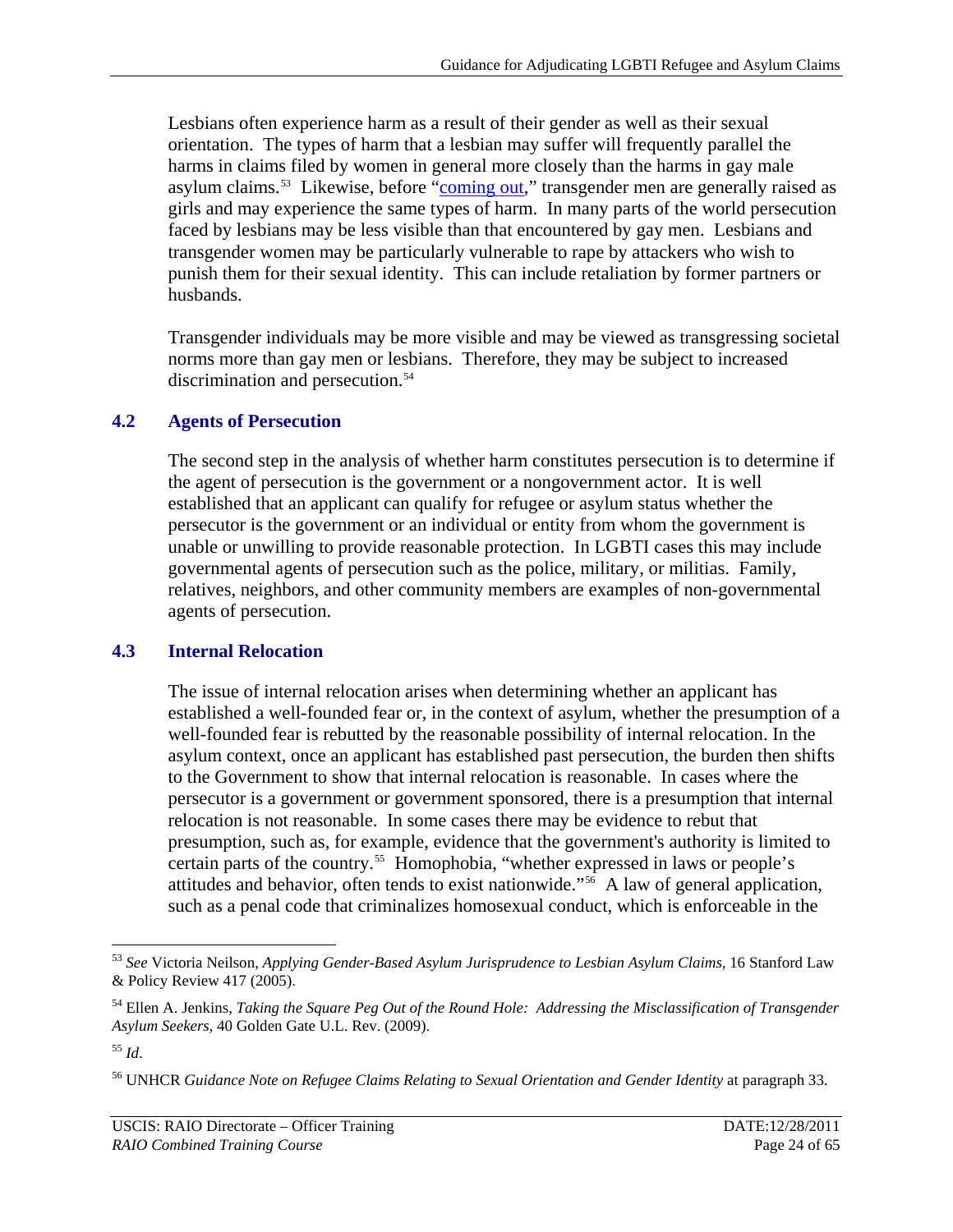place of persecution, would normally also be enforceable in other parts of the country of origin.<sup>[57](#page-24-2)</sup>

organizations does not in itself provide protection from persecution. Where a nongovernmental actor is the persecutor, the government's inability or unwillingness to protect the applicant in one part of the country may also be evidence that it is unwilling or unable to do so in other parts of the country.[58](#page-24-3) It is not reasonable to expect an applicant to suppress his or her sexual orientation or gender identity through internal relocation. He or she should not have to depend on anonymity to avoid the reach of the persecutor. While a major capital city "in some cases may offer a more tolerant and anonymous environment, the place of relocation must be more than a 'safe haven.'" The applicant must also be able to access a minimum level of political, civil, and socioeconomic rights.<sup>[59](#page-24-4)</sup> Thus, he or she must be able to access the protection in a genuine and meaningful way. The existence of LGBTI-related nongovernmental

## <span id="page-24-0"></span>**5 LEGAL ANALYSIS – WELL FOUNDED FEAR**

LGBTI-specific issues may also arise in cases where the applicant has not experienced past persecution but may nevertheless have a well-founded fear of persecution. Because well-founded fear is discussed in detail in the AOTC and ROTC *Well-Founded Fear* lessons, this section focuses on common well-founded fear issues raised in LGBTI claims.

## <span id="page-24-1"></span>**5.1 Objective Elements**

An applicant may qualify for asylum or refugee status even if he or she was not persecuted in the past but has a well-founded fear of future persecution. To establish well-founded fear, the applicant must have a subjectively genuine fear and an objectively reasonable fear of return.

The existence of certain objective elements in a particular claim will not necessarily undermine the applicant's subjective fear or credibility. For example, just because a country permits an LGBTI organization to exist or allows an annual public LGBTI event does not mean that LGBTI people are free from ongoing violence and harm in that country.

Some countries with laws that state that their citizens and nationals are guaranteed religious, political, or other freedoms often do not enforce these protections. Similarly some countries have anti-discrimination laws that seemingly protect LGBTI individuals, but in reality the laws are not enforced or are openly flaunted.

<span id="page-24-4"></span><sup>59</sup> *Id.*

 $\overline{a}$ <sup>57</sup> *Id*.

<span id="page-24-3"></span><span id="page-24-2"></span><sup>58</sup> UNHCR *Guidance Note on Refugee Claims Relating to Sexual Orientation and Gender Identity* at paragraph 34.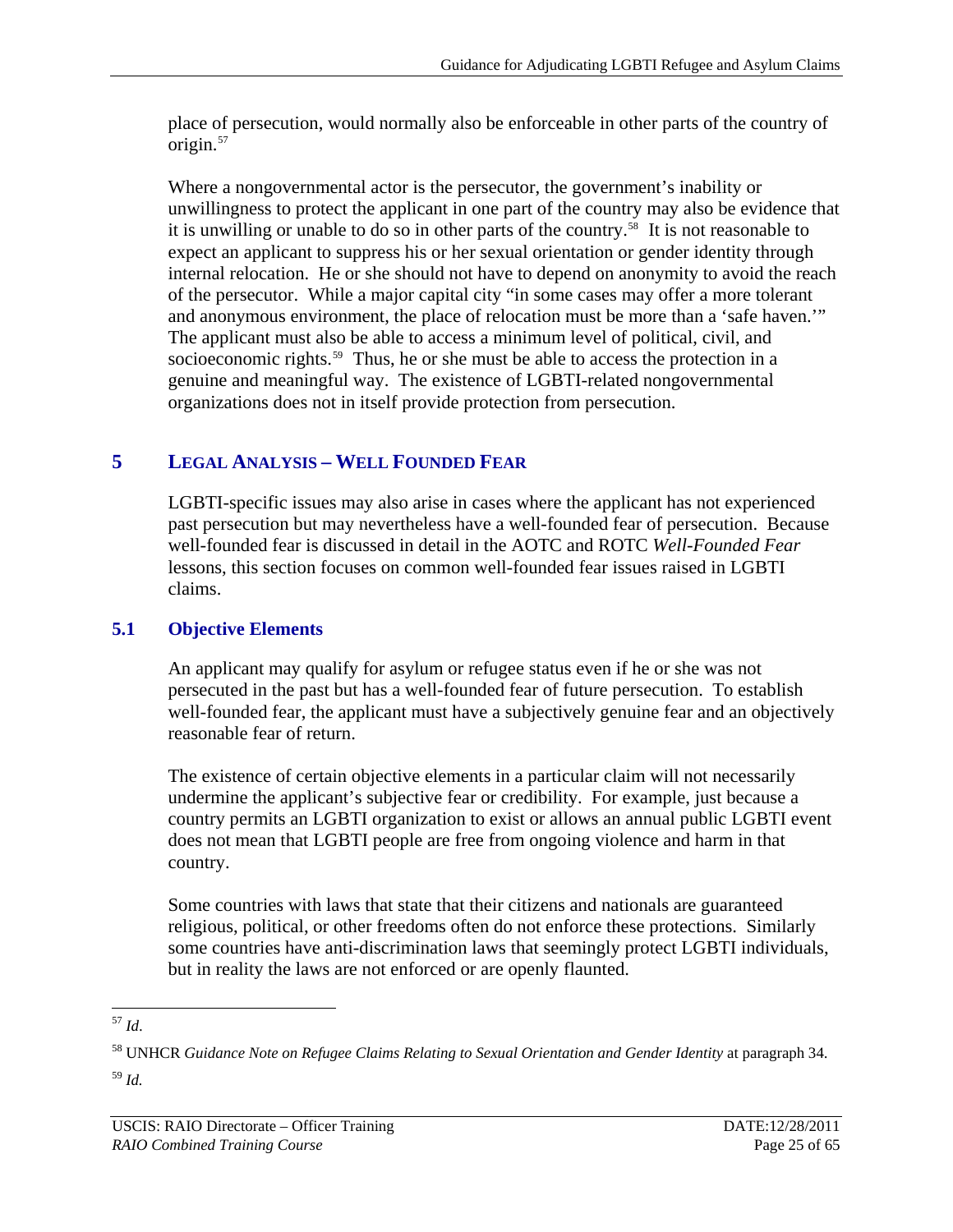#### <span id="page-25-0"></span>**5.2 Fear of Future Persecution**

LGBTI applicants who were forced to conceal their sexual orientation in their home countries in order to avoid harm might not have experienced injuries that rise to the level of persecution.<sup>[60](#page-25-3)</sup> These applicants need not show that the persecutor knew about their sexual orientation before leaving, only that the persecutor may become aware of it if they return.

#### <span id="page-25-1"></span>**5.3 Refugees Sur Place**

A *sur place* claim for refugee status may arise as a consequence of events that have occurred in the applicant's country of origin since his or her departure, or as a consequence of the applicant's activities since leaving his or her country of origin. This may also occur where he or she has been "[outed"](#page-52-0) to members of his or her family back home or where his or her LGBTI status or views on sexual orientation have been publicly expressed, for example by taking part in advocacy campaigns, demonstrations, or other human rights activism on behalf of LGBTI individuals.

Additionally, LGBTI applicants might have left the country of origin for a reason other than their sexual orientation, for example to pursue employment and educational opportunities in the United States and have "come out" after arrival in the country of asylum or first asylum. These applicants may qualify for refugee or asylum status if they can demonstrate a well-founded fear of future persecution.

You should carefully consider whether the applicant's sexual orientation or gender identity may come to the attention of the authorities or relatives in the country of origin and the ensuing risk of persecution. Keep in mind that in making this analysis, it is not appropriate to assume that an individual who is lesbian, gay, or bisexual could "go back in the closet" or that a transgender individual who is living in their "corrected gender" could go back to "passing. $61"$  $61"$ "

As with all claims based solely on a fear of future persecution, the claim must meet the four elements in the *Mogharrabi* test. *See RAIO training module Well-Founded Fear*.

In the asylum context, there are some one-year filing deadline issues that may arise specifically in the context of LGBTI *sur place* claims. *[See Asylum Supplement - One-](#page-60-4)[Year Filing Deadline](#page-60-4)* below.

## <span id="page-25-2"></span>**6 INTERVIEW CONSIDERATIONS**

It is important to create an interview environment that allows applicants to freely discuss the elements and details of their claims and to identify issues that may be related to

<span id="page-25-4"></span><span id="page-25-3"></span> $\overline{a}$ 60 UNHCR *Guidance Note on Refugee Claims Relating to Sexual Orientation and Gender Identity* at paragraph 23. <sup>61</sup> *Id*.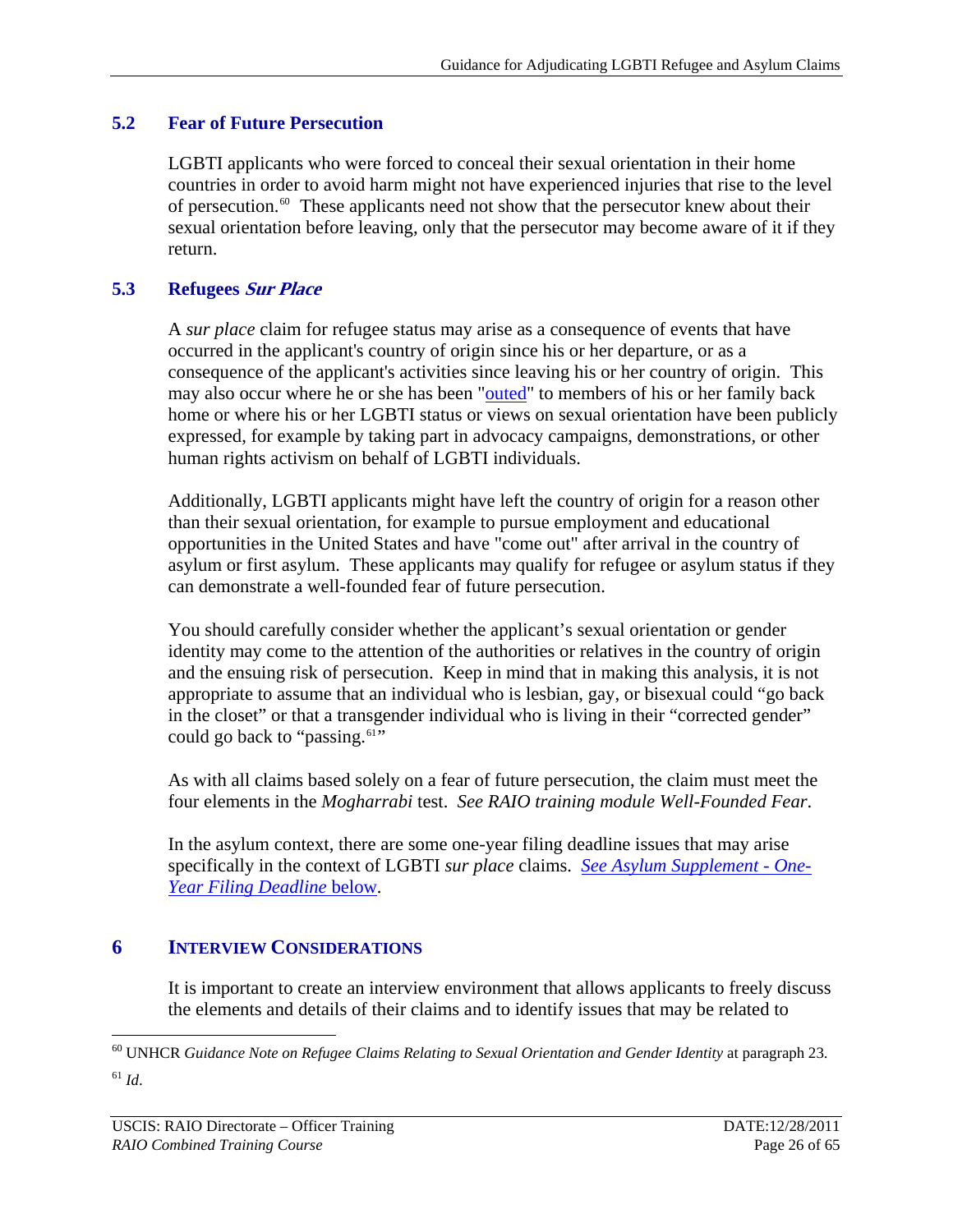sexual orientation or imputed sexual orientation. Like most gender-based claims, LGBTI claims involve very private topics that are difficult for applicants to talk about openly. LGBTI applicants may hesitate to talk about past experiences and may be afraid they will be harmed again because of their actual or perceived sexual orientation or gender identity. For many, it will be very difficult to talk about something as private as sexual orientation, gender identity, or HIV-positive status. Furthermore, you, yourself may feel uncomfortable discussing some of these issues. It is therefore especially important for you to create an interview environment that is open and non-judgmental.<sup>[62](#page-26-3)</sup>

This section should be considered along with the guidance contained in the RAIO *Interviewing* modules, which also address issues related to sexual minorities.

The following may help you interact more meaningfully with LGBTI applicants during an interview.

#### <span id="page-26-0"></span>**6.1 Pre-Interview Considerations**

#### <span id="page-26-1"></span>**6.1.1 File Review**

Before the interview, when you review each file, be mindful of any LGBTI-related issues in the claim. Due to the delicate and personal issues that surround sexual abuse, sexual orientation, and gender identity, some applicants may have inhibitions about disclosing past experiences to an interviewer of a particular sex. Some LGBTI applicants may be more comfortable discussing their experiences with Officers of a particular gender, particularly in cases involving rape, sexual abuse, or other sexual violence.

To the extent that personnel resources permit, an applicant's request for an interviewer of a particular sex should be honored. If a pre-interview review of the file indicates that the case may involve sensitive LGBTI-related issues, you may consult with your supervisor or team leader prior to the interview to evaluate whether it would be more appropriate for an Officer of a different sex to conduct the interview.

## <span id="page-26-2"></span>**6.1.2 How the Presence of Family and Relatives May Affect the Interview**

For a variety of reasons, the presence of relatives may help or impede an applicant's willingness to discuss LGBTI-related persecutory acts or fears. For example:

 The applicant's relatives may not be aware of the harm he or she experienced. He or she may wish that the relative remain unaware of those experiences or may be ashamed to say what he or she has experienced or fears in front of a relative. In addition, the applicant's claim may be based, in part, on fear of the relative who is present.

<span id="page-26-3"></span> $\overline{a}$ <sup>62</sup> *See Immigration Equality Draft Model LGBT Asylum Guidance*, 2010.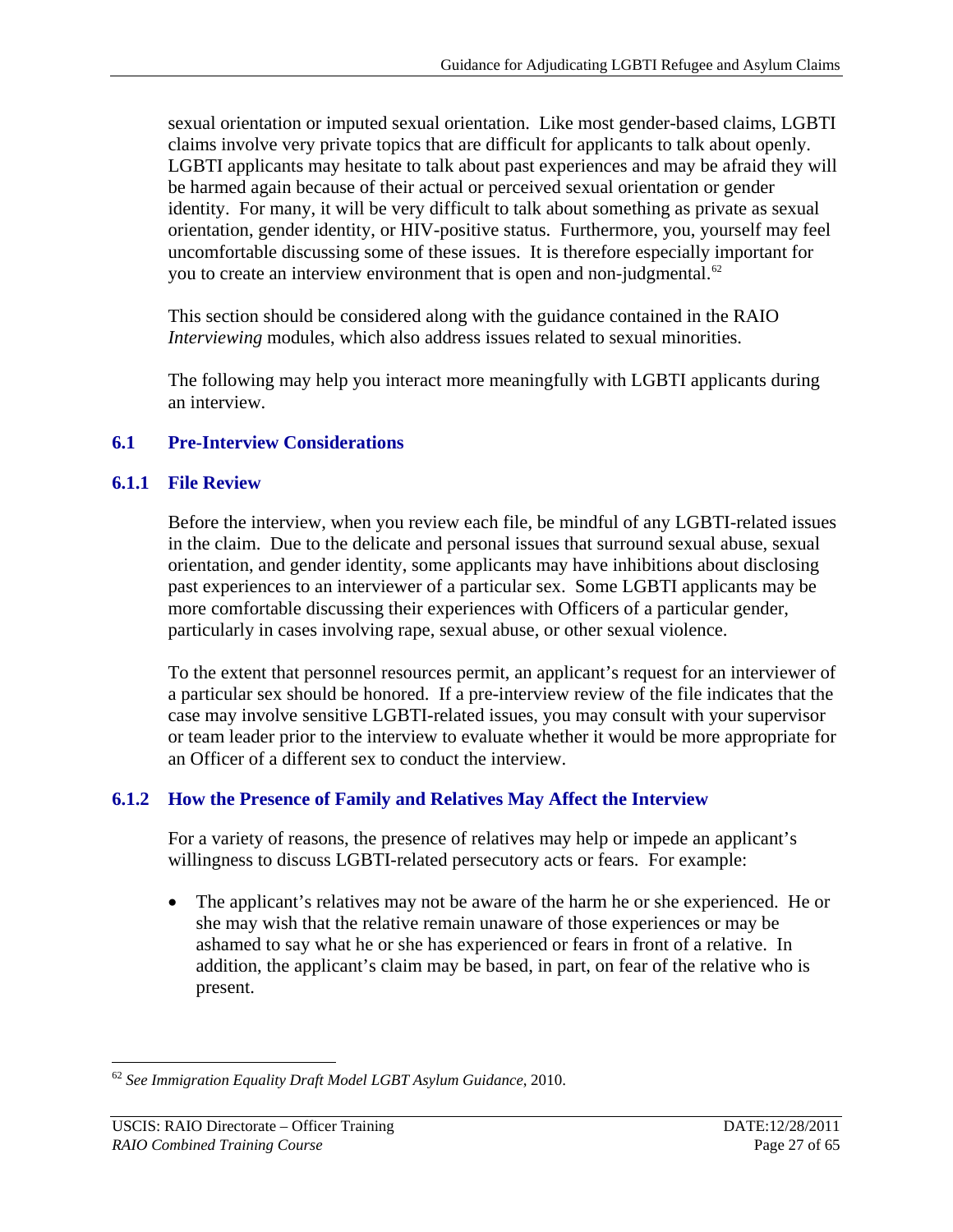Or, the applicant may want a family member or significant other present during the interview. Sometimes having a loved one present can provide support to the applicant when recounting traumatic events.<sup>[63](#page-27-2)</sup>

Therefore, to the extent possible, the choice of whether to be interviewed alone or with a relative present should be left to the applicant. The applicant should be asked his or her preference, when possible, in private, prior to the interview.

If the applicant elects for the relative to be present at the interview, you should exercise sound judgment during the interview, determining whether the presence of the relative is impeding communication. If it appears that relative's presence is interfering with open communication, the relative should be asked to wait in the waiting room.

In some cases, an applicant will bring a partner to the interview to testify as corroboration of the applicant's sexual orientation or gender identity. If you feel that this corroboration would be helpful, the partner should be permitted to testify. Note: in the Asylum context, an Officer may exercise discretion and request that the witness's testimony be submitted in writing.

## <span id="page-27-0"></span>**6.1.3 How the Presence of Interpreters May Affect the Interview**

Interpreters play a critical role in ensuring clear communication between you and an LGBTI applicant. The actions of an interpreter can affect the interview as much as those of the interviewing Officer. As in all interviews, you should confirm that the applicant and the interpreter fully understand each other.

As explained in greater detail in the RAIO training module *Working with an Interpreter,* an applicant's testimony on sensitive issues such as sexual abuse may be diluted when received through the filter of an interpreter. The applicant may not feel comfortable discussing such LGBTI issues with an interpreter of the same nationality, ethnicity, or clan, etc.

The same holds true for the interpreter; even if the applicant feels comfortable using a particular interpreter, the interpreter may be inhibited about discussing LGBTI-related issues or using certain terms. For example, the interpreter may substitute the word "harm" for "rape" because the interpreter is not comfortable discussing rape due to  $\text{cultural tahos}$ <sup>64</sup>

## <span id="page-27-1"></span>**6.1.4 Reviewing Biographical Information with the Applicant**

For transgender applicants, it is best to ask at the beginning of the interview what pronoun the applicant feels more comfortable with and to ask if there is a name he or she prefers using. For example, if an individual with a female appearance, who has described

<span id="page-27-2"></span> $\overline{a}$ <sup>63</sup> *See Immigration Equality Draft Model LGBT Asylum Guidance*, 2010.

<span id="page-27-3"></span><sup>64</sup>*See Immigration Equality Draft Model LGBT Asylum Guidance*, 2010.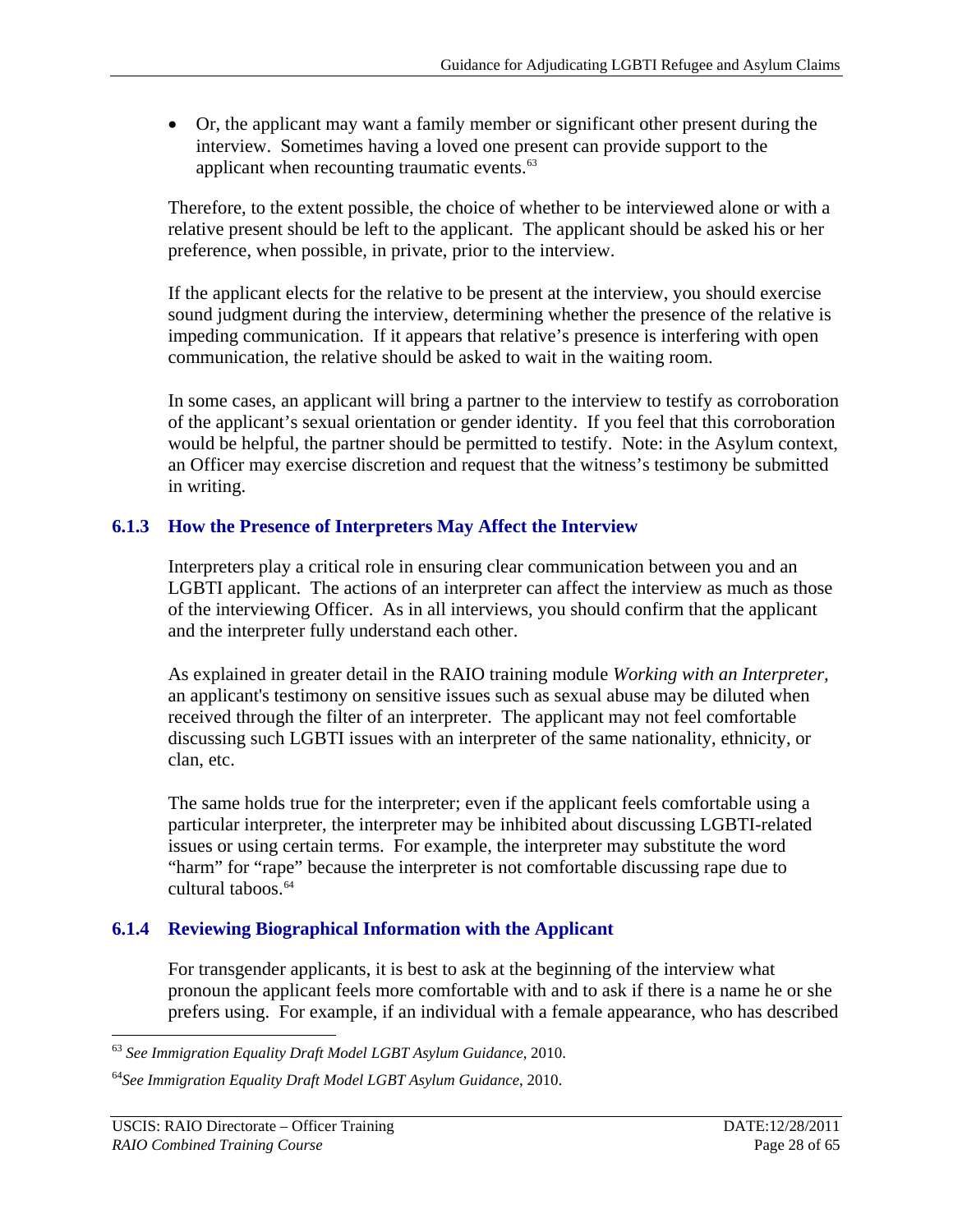her claim as based on transgender identity, has filled in the biographical information of the application form with an obviously male name, you should ask if there is a name she would prefer that you use.

One of the biographical information questions on the forms is "gender." Since this issue may be sensitive and go to the heart of the applicant's claim, it may be better to come back to this question at the end of the interview after the applicant has described the steps he or she has taken to ["transition](#page-53-0)," rather than at the beginning of the interview. The early part of the interview should be devoted, in part, to putting the applicant at ease. If you immediately question the legitimacy of the "gender" box that he or she has checked off, the applicant may be uncomfortable for the rest of the interview.

When going through the biographical information on the application form at the beginning of the interview, it is appropriate for you to inquire whether the applicant has legally changed his or her name. If yes, you can request the legal name change documents. If no, you should explain why it is necessary to use the legal name on the form, but that during the interview you will refer to the applicant by the name that the applicant feels most comfortable using.<sup>65</sup>

**Note**: If the applicant provides any new name or gender information, additional database systems may need to be updated and further security checks may be required. Please refer to USCIS and division procedures for updating name and gender information.

## <span id="page-28-0"></span>**6.2 Suggested Techniques for Eliciting Testimony**

#### <span id="page-28-1"></span>**6.2.1 Setting the Tone and Putting the Applicant at Ease**

While you must conduct all of your interviews in a non-adversarial manner, it is crucial when interviewing LGBTI applicants that you set a tone that allows the applicant to testify comfortably and that promotes a full discussion of the applicant's past experiences. You must conduct the interview in an open and nonjudgmental atmosphere designed to elicit the most information from the applicant.

You should be mindful that for many people there is no topic more difficult to discuss with a stranger than matters relating to sexual orientation, gender identity, and serious illness.[66](#page-28-3) Furthermore, many applicants have been physically and sexually abused, harassed, tormented, and humiliated over many years because of their actual or perceived sexual orientation or gender identity.

Asking questions about difficult or private issues is a sensitive balancing act you

<span id="page-28-2"></span> $\overline{a}$ <sup>65</sup> *Adjudication of Petitions and Applications Filed by or On Behalf Of, or Document Requests by, Transsexual Individuals*. William R. Yates, Associate Director for Operations. U.S. Citizenship and Immigration Services. Washington DC, 16 April 2004.

<span id="page-28-3"></span><sup>66</sup> *See Immigration Equality Draft Model LGBT Asylum Guidance*, 2004.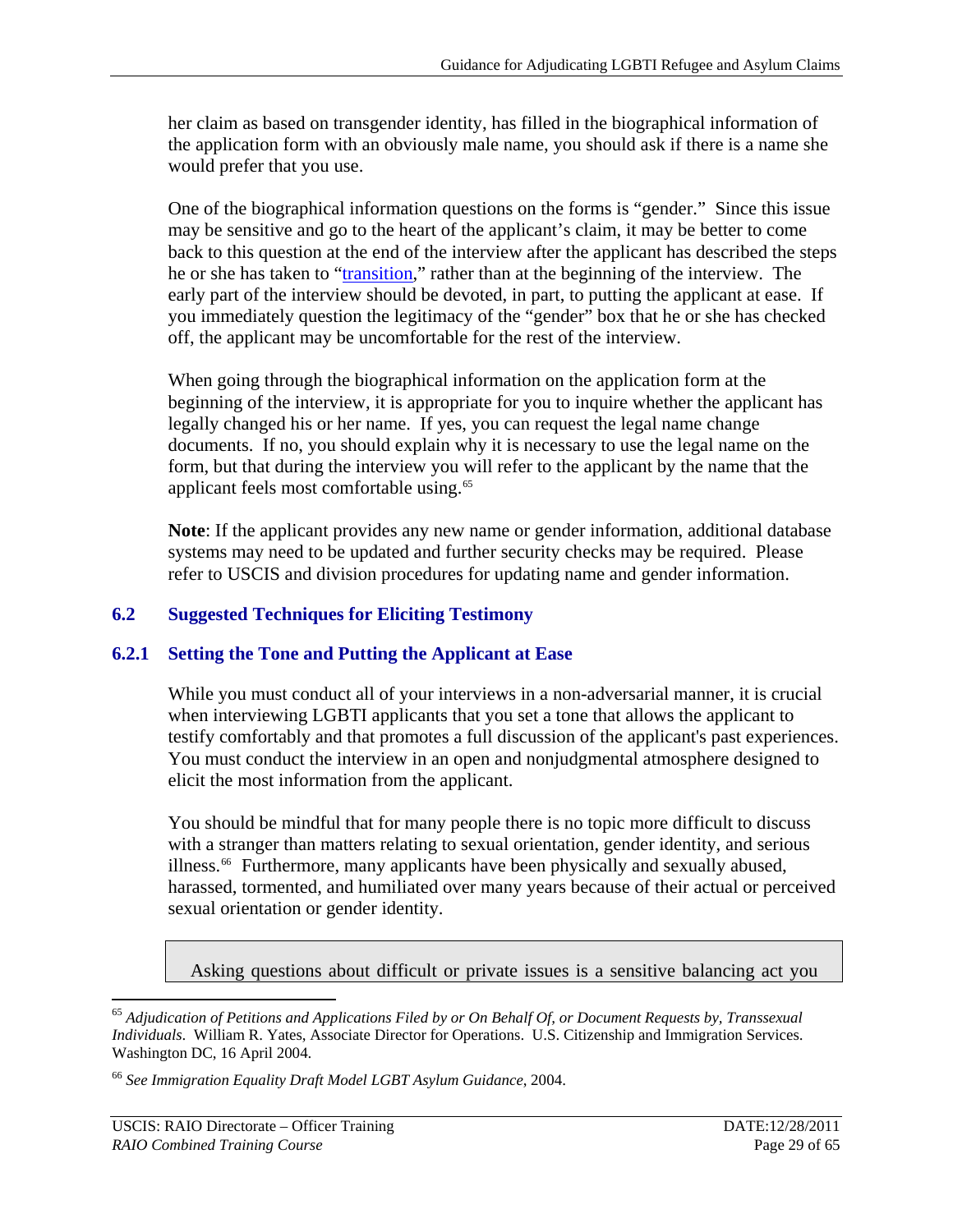face in all interviews. On the one hand, you need to obtain detailed testimony from the applicant. On the other hand, you do not want to badger or traumatize the applicant. The most important thing to understand is that this may be a difficult topic for the applicant to talk about and to be respectful in discussing sexual orientation, gender identity, and serious illness.<sup>[67](#page-29-0)</sup>

You can help alleviate some of the applicant's reluctance to discuss some of these issues by incorporating the following suggestions into your interviews:

**Remind the applicant that the interview is confidential.** It can also help to ease the applicant's nervousness if you explain confidentiality to the interpreter in the presence of the applicant.

**Be particularly sensitive when questioning the applicant about past sexual assault.**  Applicants may be reluctant to talk about actual or perceived sexual orientation or to disclose experiences of sexual violence. This may be especially true for LGBTI applicants who are not "[out of the closet"](#page-51-3) or where the applicant was sexually assaulted. In many societies, sexual assault is seen as a violation of community or family morality for which the victim is held responsible. The combination of shame and feelings of responsibility and blame for having been victimized in this way can seriously limit an LGBTI applicant's ability to discuss or even to mention such experiences.<sup>[68](#page-29-1)</sup>

**Explore all relevant aspects of the claim, even if they make you particularly uncomfortable.** While you must be sensitive as you interview an applicant regarding such delicate topics, at the same time you must not shy away from your duty to elicit sufficient testimony to make an informed adjudication. This may include instances involving sexual violence. It is critical that you ask all necessary and relevant follow-up questions to help the applicant develop his or her claim.<sup>[69](#page-29-2)</sup>

It is important to remember that in the PSG analysis, the relevant inquiry is not whether the applicant actually possesses the protected trait. Rather, it is whether the persecutor believes the applicant possesses the trait (either because the applicant does possess it or because the persecutor imputes it to the applicant). Thus, the issue is not whether the applicant actually is LGBTI, but whether the persecutor believes that he or she is, either because the applicant is or because the persecutor imputes it to the applicant.

It is not necessary to probe the details of the applicant's personal life beyond what is necessary to make this specific determination. So, once you have established

<span id="page-29-0"></span> <sup>67</sup> *See Immigration Equality Draft Model LGBT Asylum Guidance*, 2010.

<span id="page-29-1"></span><sup>68</sup> See RAIO Training Module, *Gender Related Claims*.

<span id="page-29-2"></span><sup>69</sup> *See Immigration Equality Draft Model LGBT Asylum Guidance*, 2004.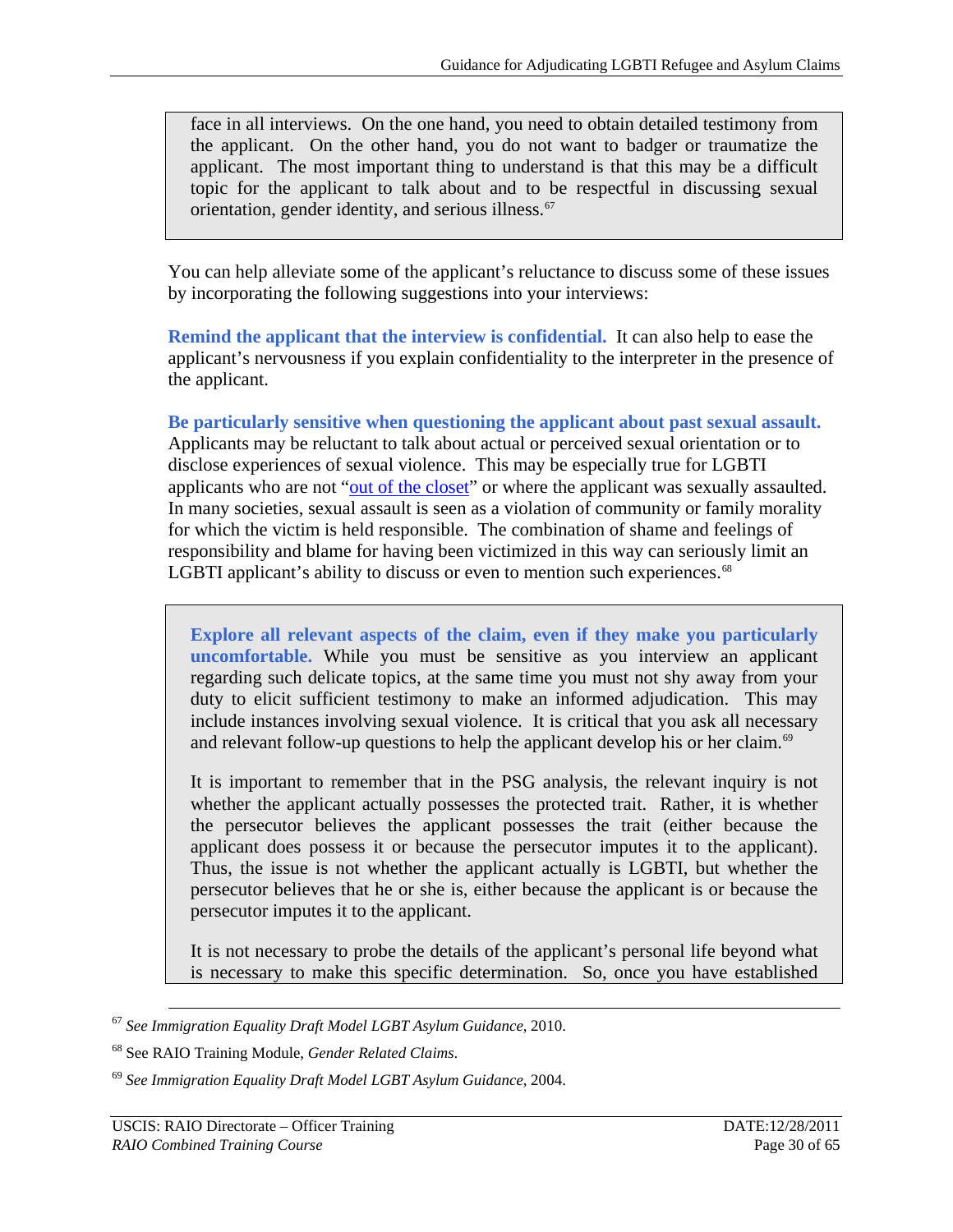that the persecutor perceives the applicant to have a protected trait, further inquiry into the specific nature of the applicant's LGBTI status is not necessary to establish inclusion in a PSG.

**Try to use the same language that the applicant has used in his or her own application.** If an applicant refers to himself as "gay," you should use this term, rather than "homosexual" and vice versa. The most important thing is to understand what a difficult topic this may be for the applicant to discuss and to be respectful.<sup>[70](#page-30-1)</sup>

**Do not assume that being a sexual minority is a lifestyle or a choice**. This will help you avoid asking questions in a way that may put the applicant on the defensive and result in the applicant holding back information rather than imparting it.<sup>[71](#page-30-2)</sup>

**Become familiar with the legal issues, terminology, and questioning techniques specific to the LGBTI community.** You can use this information to help the applicant tell his or her own story.

**Be mindful that the applicant and the interpreter may not be familiar with many of these issues or terms.** While many LGBTI individuals in the United States embrace their LGBTI identity and have a language to talk about these issues, for many LGBTI individuals who come from countries where topics of sexuality are taboo, the way that applicants express themselves may be different from what an interviewer would expect from an LGBTI person in the United States.<sup>[72](#page-30-3)</sup>

The fact that an applicant may be uncomfortable with these terms may be a result of the fact that he or she comes from a culture where there is no word for homosexuality or transgender identity. It may be a result of his or her own ingrained homophobia from growing up in a culture where such terms were the equivalent of insults.<sup>[73](#page-30-4)</sup>

**Become well-versed in country of origin information.** This allows you to ask relevant follow-up questions. The more you know about the applicant's country of origin, the less likely you will be to miss important facts. Additionally, awareness of country conditions may also assist you in conducting the interview with cultural sensitivity and may help you put the applicant at ease during the interview. If the applicant notices that you took the time to try to understand the situation he or she faces in the country of origin as an LGBTI individual, he or she may be more inclined to talk in detail about his or her experiences and fears.

## <span id="page-30-0"></span>**6.2.2 Explore all possible grounds**

 $\overline{a}$ <sup>70</sup> *Id.* 

<span id="page-30-2"></span><span id="page-30-1"></span><sup>71</sup> *Id.*

<span id="page-30-3"></span><sup>72</sup> *Id.*

<span id="page-30-4"></span><sup>73</sup> *See Immigration Equality Draft Model LGBT Asylum Guidance*, 2004.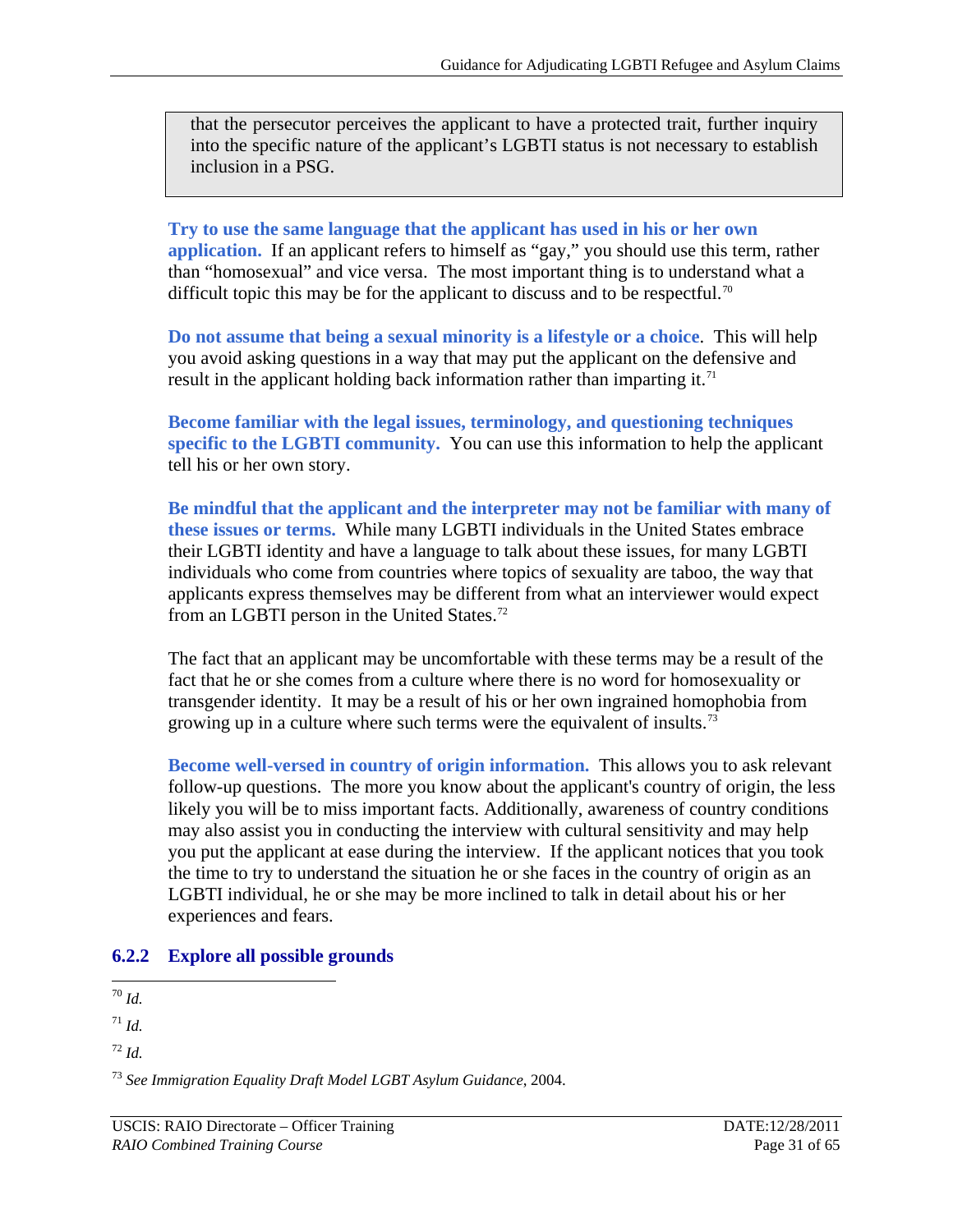Many LGBTI applicants may not know that their sexual orientation, gender identity, HIV-positive status, or intersex condition is the basis for a protection claim and may be reluctant to talk about these topics because they are so private. This is especially true where applicants are not represented. They may only put forward the elements of their past experiences that their family or members of their communities recommend.

For example, an applicant from Colombia appears before you for an interview. The majority of claims you have adjudicated from Colombia involve fear of the FARC. The applicant tells you about all of the instances when he has had contact with the FARC. At the end of the interview you have already begun to analyze the case and despite being credible, your assessment is that the applicant has not established nexus, past persecution, or well-founded fear.

When you ask the applicant if there is any other reason he fears returning to Colombia, he appears to have something more to say, but hesitates. You suspect that there may be an issue that the applicant has not put forward. In this situation it would be appropriate to try to explain to the applicant that there is more than one ground for asylum or refugee status.

 "Refugee (or Asylum) status is a case-by-case determination made based on an individual's unique circumstances and is not just for people fleeing because of political opinion. Individuals who are afraid to return because of their religion, sexual orientation, clan membership, or because of domestic violence may also be eligible. Are there any other circumstances affecting you that you would like to tell me about?"

It is important to remember that the applicant would still be required to provide credible testimony regarding past harm and/or fear of future harm on account of one of the five protected grounds.

## <span id="page-31-0"></span>**6.2.3 Sample Questions**

The following are appropriate types of questions to elicit testimony and assess credibility in LGBTI cases. Please note that these questions are intended as starting points and should not be used as a substitute for all necessary lines of inquiry and follow-up questions during your adjudication. In other words, it is good to have a general outline of questions you need to ask or questions you need the answers to, but not a script. Remember, credible testimony alone may be enough and, other than reliable country of origin information, is often the only other evidence the applicant submits to you.

## **Sexual Orientation**

## **Appropriate Lines of Inquiry**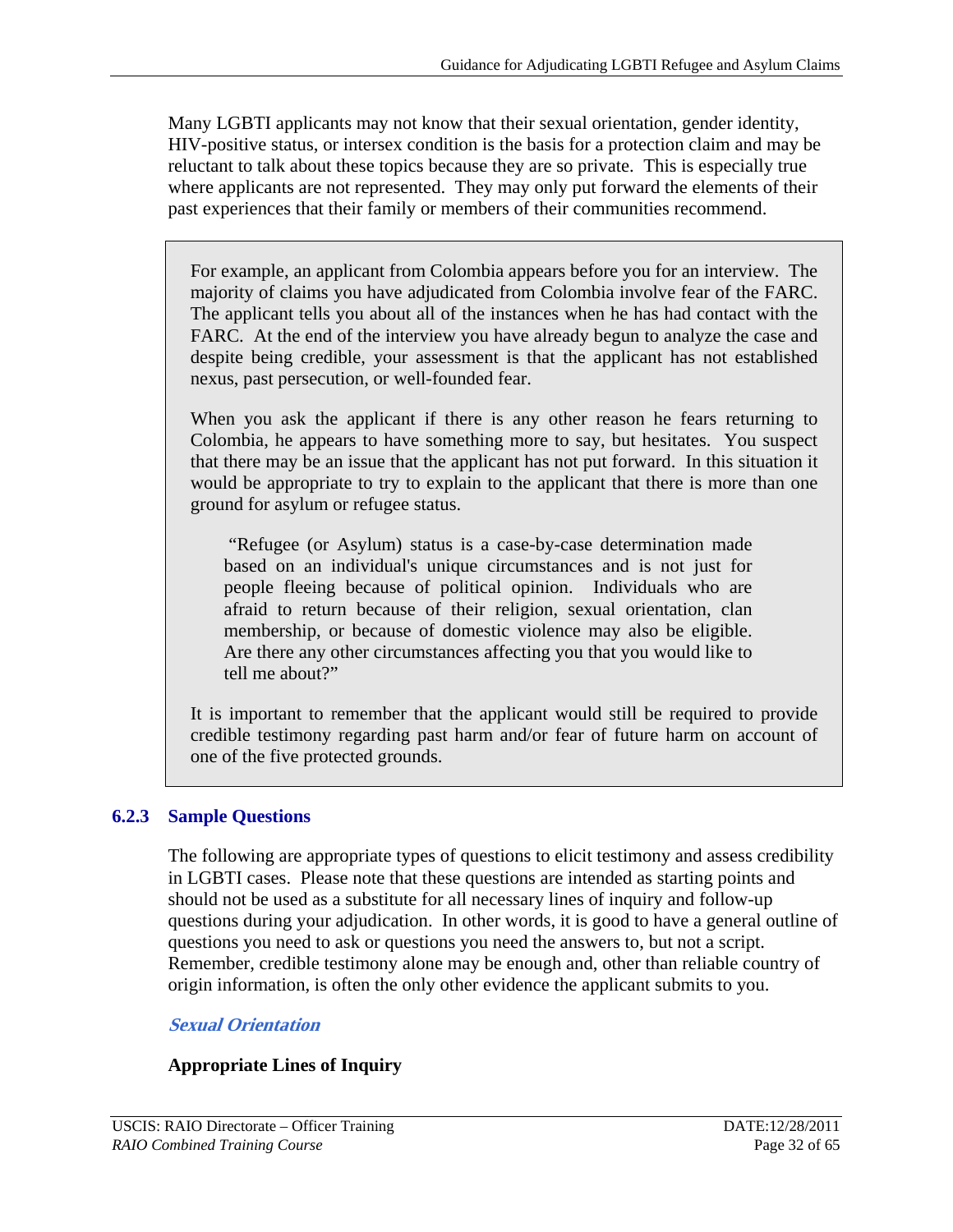The most common LGBTI claims are based on sexual orientation and involve gay men, and to a lesser extent lesbian women. If the applicant was aware that he or she was lesbian, gay, or bisexual while in the country of origin, he or she should be able to describe his or her personal experiences as well as the lives of gay people in general.<sup>[74](#page-32-0)</sup> The applicant should be able to describe what it was like coming to terms with his or her sexual orientation. Likewise, the applicant should be able to describe his or her first relationship, and the harm he or she suffered or fears in the home country. Keep in mind that this might only be true if the person is "out."

Ask the applicant about his or her experiences in the home country and his or her awareness of the lives of other lesbian, gay, or bisexual people there.<sup>[75](#page-32-1)</sup> These questions focus on the possession or perceived possession of a protected characteristic. You must also ask about past harm and fear of future harm.

The following are some suggested questions when adjudicating claims that involve the applicant's sexual orientation:<sup>[76](#page-32-2)</sup>

- When did you first realize you were gay (or lesbian or bisexual)?
- Did you tell anyone?
- Why/why not?
- $\bullet$  If yes, when?
- How did they react?
- Did you know other gay people in your home country?
- If yes, how were they treated?
- Did you hear about other gay people in your home country?
- If yes, how were they treated?
- Have you met any other gay people?
- Where?
- Does your family know you're gay?
- If yes, what was their reaction when you told them?
- Have you ever been in a relationship?
- How did you and your partner meet?
- Are you still together/ in touch?

 $\overline{a}$ <sup>74</sup> *See Immigration Equality Draft Model LGBT Asylum Guidance*, 2004.

<span id="page-32-1"></span><span id="page-32-0"></span><sup>75</sup> *Id*.

<span id="page-32-2"></span><sup>76</sup> *Id.*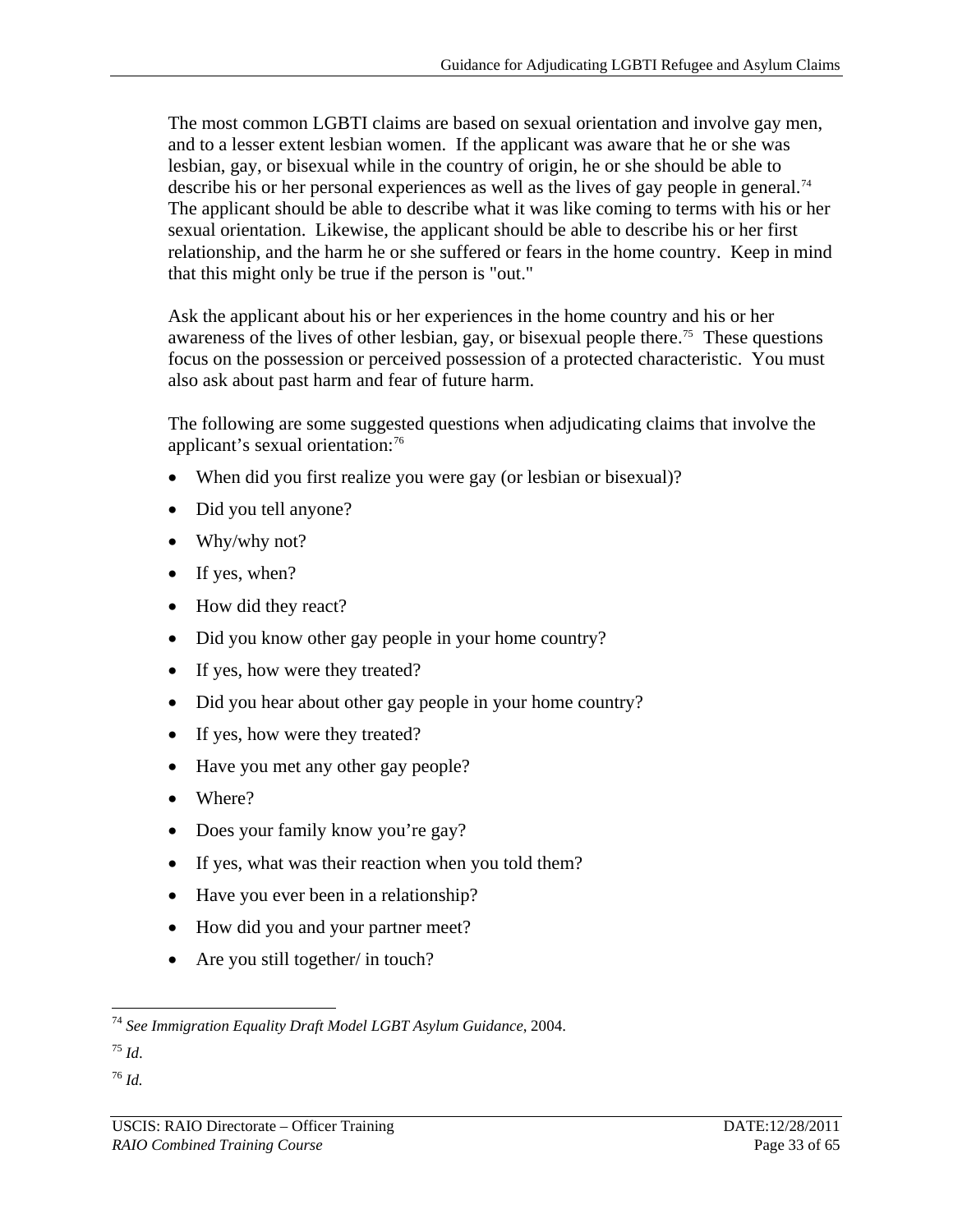- How do lesbian [or gay, or bisexual] people meet one another in your country?
- Were you involved in any LGBTI organizations in your country?
- Are you involved in any LGBTI organizations here?
- When you say people in your country want to kill people like you, can you explain what you mean by "people like you?"

#### **Inappropriate Lines of Inquiry**

The applicant's specific sexual practices are not relevant to the claim for asylum or refugee status. Therefore, asking questions about "what he or she does in bed" is never appropriate.<sup>[77](#page-33-0)</sup> If the applicant begins to volunteer such information, you should politely tell him or her that you do not need to hear these intimate details in order to fairly evaluate the claim.

## **Transgender Identity***[78](#page-33-1)*

## **Appropriate Lines of Inquiry**

A transgender applicant may identify as straight, lesbian, gay, or bisexual and that gender identity has to do with the person's inner feelings about his or her sexual identity.<sup>[79](#page-33-2)</sup> Most transgender people consider themselves to be male or female. Therefore do not think of "transgender" as a gender. Male to female (M to F) transgender individuals were assigned the male gender at birth and consider themselves to be female. They are called transgender women.<sup>[80](#page-33-3)</sup>

Female to male (F to M) transgender individuals were assigned the female gender at birth and consider themselves to be male. They are called transgender men. $81$ 

Start off with easy questions and gradually ease into asking the more sensitive ones; be cognizant not to put words in the applicant's mouth. It is important to remember that being transgender involves an overall dissatisfaction with the gender assigned at birth; it is not about having one particular surgery. In many cases it will be appropriate to ask the applicant about the steps he or she has taken to transition gender.<sup>82</sup> This question should be framed as one question among many that elicits the applicant's expression of his or

 $\overline{a}$ <sup>77</sup> *See Immigration Equality Draft Model LGBT Asylum Guidance*, 2010.

<span id="page-33-1"></span><span id="page-33-0"></span><sup>78</sup> For further reading see *Immigration Law and the Transgender Client, available at* <http://www.immigrationequality.org/issues/law-library/trans-manual/>

<span id="page-33-2"></span><sup>79</sup> *See Immigration Equality Draft Model LGBT Asylum Guidance*, 2004.

<span id="page-33-3"></span><sup>80</sup> *See Immigration Equality Draft Model LGBT Asylum Guidance*, 2010.

<span id="page-33-4"></span><sup>81</sup> *Id.*

<span id="page-33-5"></span><sup>82</sup> *See Immigration Equality Draft Model LGBT Asylum Guidance*, 2004.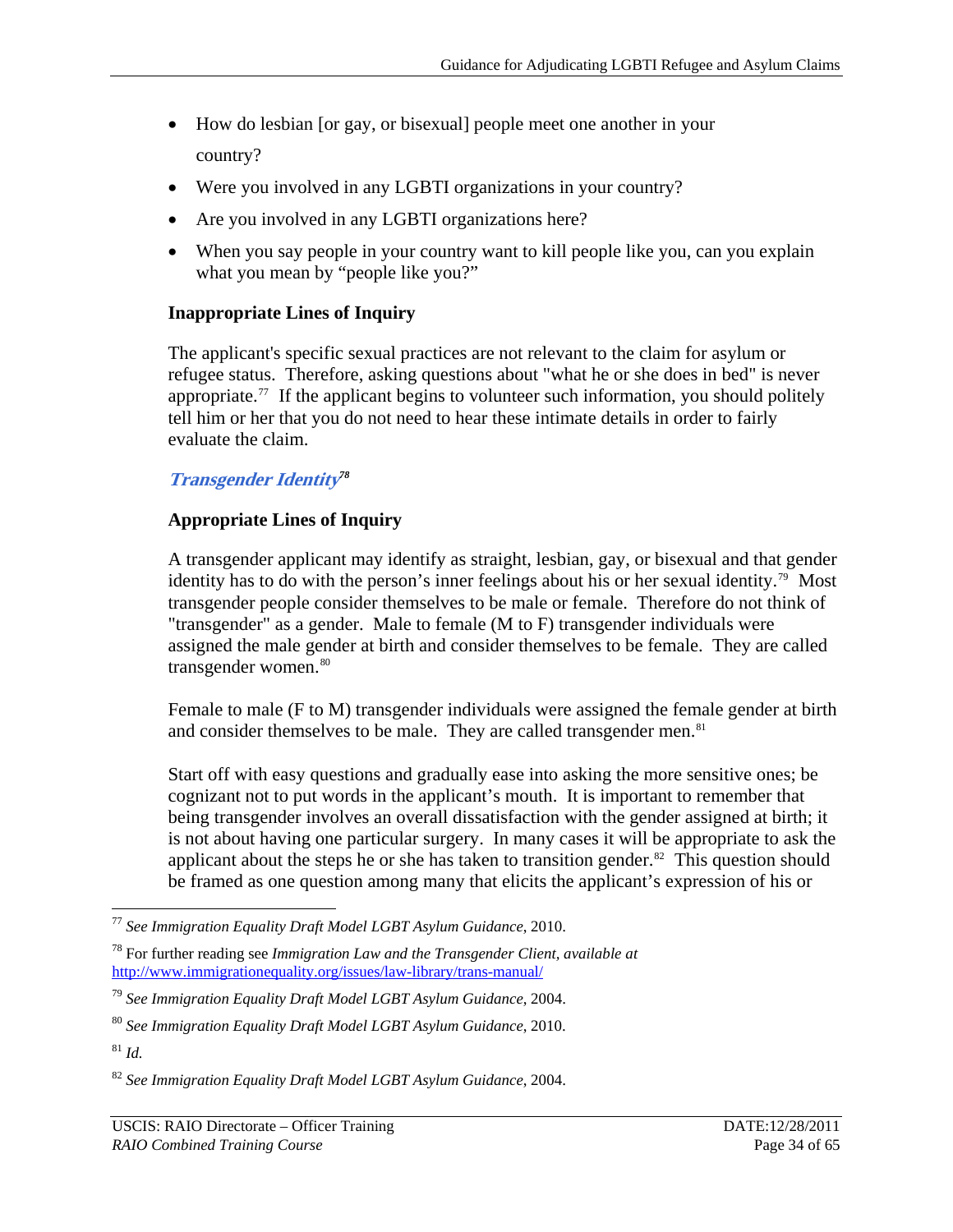her transgender identity, such that it is perceived by the persecutor and the society in which the applicant lived.<sup>83</sup>

The most important thing to remember is to be respectful and nonjudgmental. If you feel that it is necessary to ask a question that the applicant may perceive as intrusive, you should explain why the answer to the question is legally necessary. If you are confused about the applicant's self-identification, you should respectfully admit to feeling confused and ask the applicant to explain in his or her own words.<sup>[84](#page-34-1)</sup>

The following are some suggested questions that, depending on the facts, may be appropriate when adjudicating a claim that involves the applicant's gender identity:<sup>[85](#page-34-2)</sup>

- When did you first realize you were transgender? Or: When did you first realize that although you were born as a male (female) you felt more like a female (male)?
- How did you realize this?
- Did you know other transgender people in your country? Or: Did you know other people who felt like you in your country?
- If yes, how were they treated?
- Did you hear about other transgender people in your country?
- If yes, how were they treated?
- When did you begin to transition from a man to a woman or woman to a man?
- What steps have you taken to transition?
- Do you now live full-time as a man (or woman?) When did you begin to live full-time as a man (or woman)
- Does your family know you're transgender?
- If yes, how did they react when they found out?

Many transgender applicants will not have begun to live full-time in their corrected gender until they have come to the United States.<sup>[86](#page-34-3)</sup> In many cases, a person may discuss past mistreatment in terms of perceived sexual orientation. In these cases, it is appropriate to ask questions that pertain to sexual orientation as well as gender identity.

## **Inappropriate Lines of Inquiry**

If an applicant testifies that he or she was not accepted in his or her home country because "people think I look like a girl, but I'm a guy," do not follow up by asking "So,

 $\overline{a}$ <sup>83</sup> *Id.*

<span id="page-34-1"></span><span id="page-34-0"></span><sup>84</sup> *See Immigration Equality Draft Model LGBT Asylum Guidance*, 2010.

<span id="page-34-2"></span><sup>85</sup> *See Immigration Equality Draft Model LGBT Asylum Guidance*, 2004.

<span id="page-34-3"></span><sup>86</sup> *See Immigration Equality Draft Model LGBT Asylum Guidance*, 2010.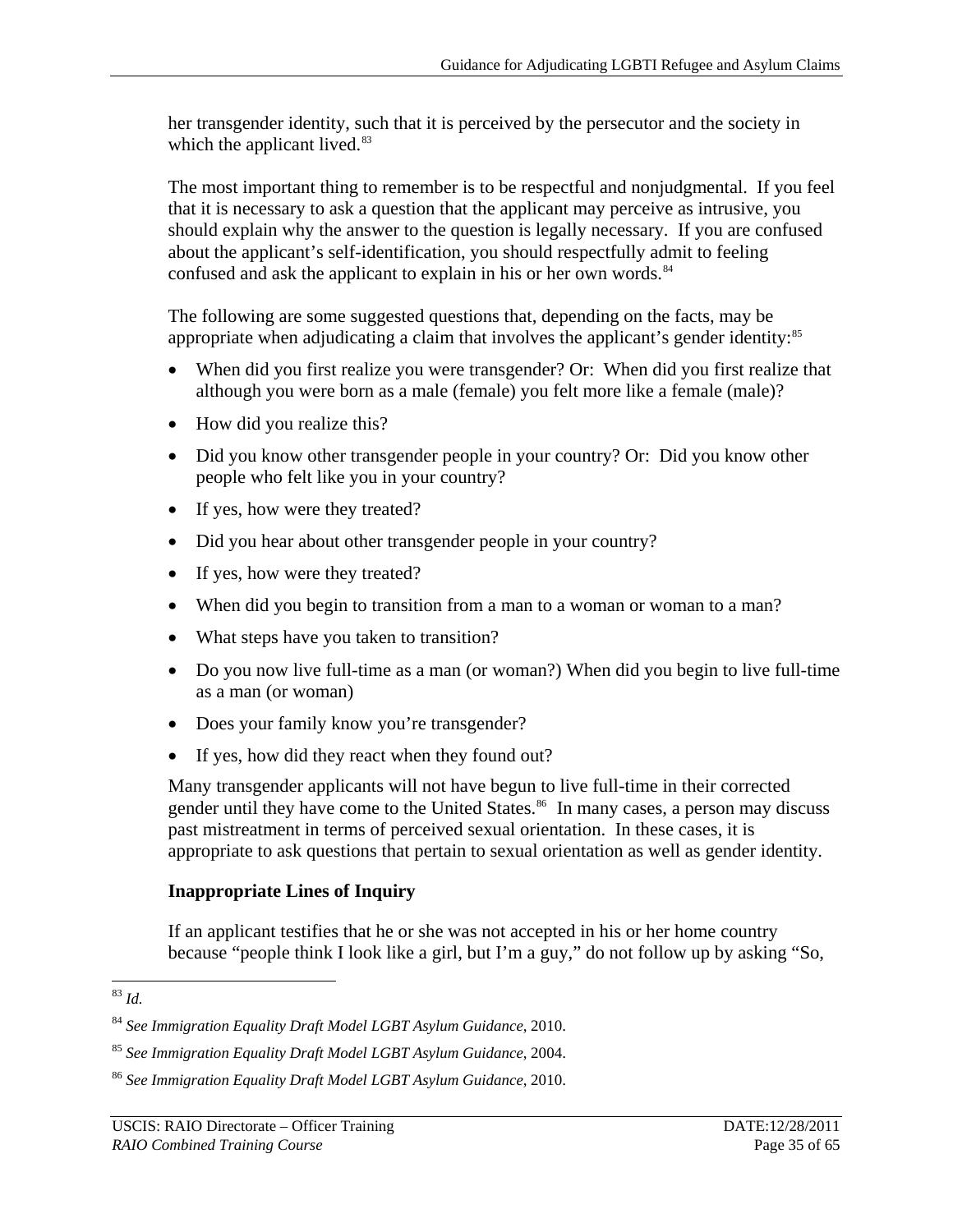what are you?" Furthermore, do not put words in the applicant's mouth by asking such questions as: "You haven't had any surgery or anything like that, right? So you're a male who looks effeminate?"<sup>87</sup>

If the applicant has not indicated that he or she was harmed or fears being harmed for being gay, do not begin by asking the applicant if he or she is homosexual. It is important to remember that gender identity and sexual orientation are two different issues. A transgender applicant may also be gay, lesbian, or bisexual, but that is not necessarily the case. It is also important to remember that even if the applicant is heterosexual, he or she may be perceived as homosexual because he or she does not fit the societal norms for his or her gender. Instead, focus on the problems the applicant experienced in the country of origin and address the issue of sexual orientation later, if necessary.

This approach also ensures that your questioning is tailored to eliciting information that allows you to determine what trait the persecutor, and the society in question, perceives in the applicant. Since this is the evidence required to analyze the nexus requirement and the social distinction of the relevant social group, lines of questioning that focus on what the applicant experienced and how he or she was or would be viewed will likely be the most effective.

## **HIV Status**

## **Appropriate Lines of Questioning**

You should be mindful that HIV is a very serious illness and that many individuals, especially those from countries with fewer treatment options, see an HIV diagnosis as a death sentence. It is therefore imperative for you to be extremely sensitive in asking about the applicant's HIV status.<sup>[88](#page-35-1)</sup>

If an applicant's case is based in whole or in part on his or her HIV-positive status, you will need to ask questions about this. It is appropriate to ask about the applicant's state of health, current treatment regimen, and the availability of treatment in the home country.<sup>[89](#page-35-2)</sup>

In some cases, the applicant's HIV status may be directly related to the persecution, for example, where a lesbian was raped and believes this was her only possible risk for HIV exposure. If the applicant's HIV status is related to the harm the applicant suffered, it will be relevant for you to ask questions about this as well.

Many cases involve an applicant's fear of harm based on the fact that his or her HIV-positive status may lead community members to assume, whether correctly or not,

<span id="page-35-2"></span><sup>89</sup> *Id*.

 $\overline{a}$ <sup>87</sup> *Id.*

<span id="page-35-1"></span><span id="page-35-0"></span><sup>88</sup> *See Immigration Equality Draft Model LGBT Asylum Guidance*, 2004.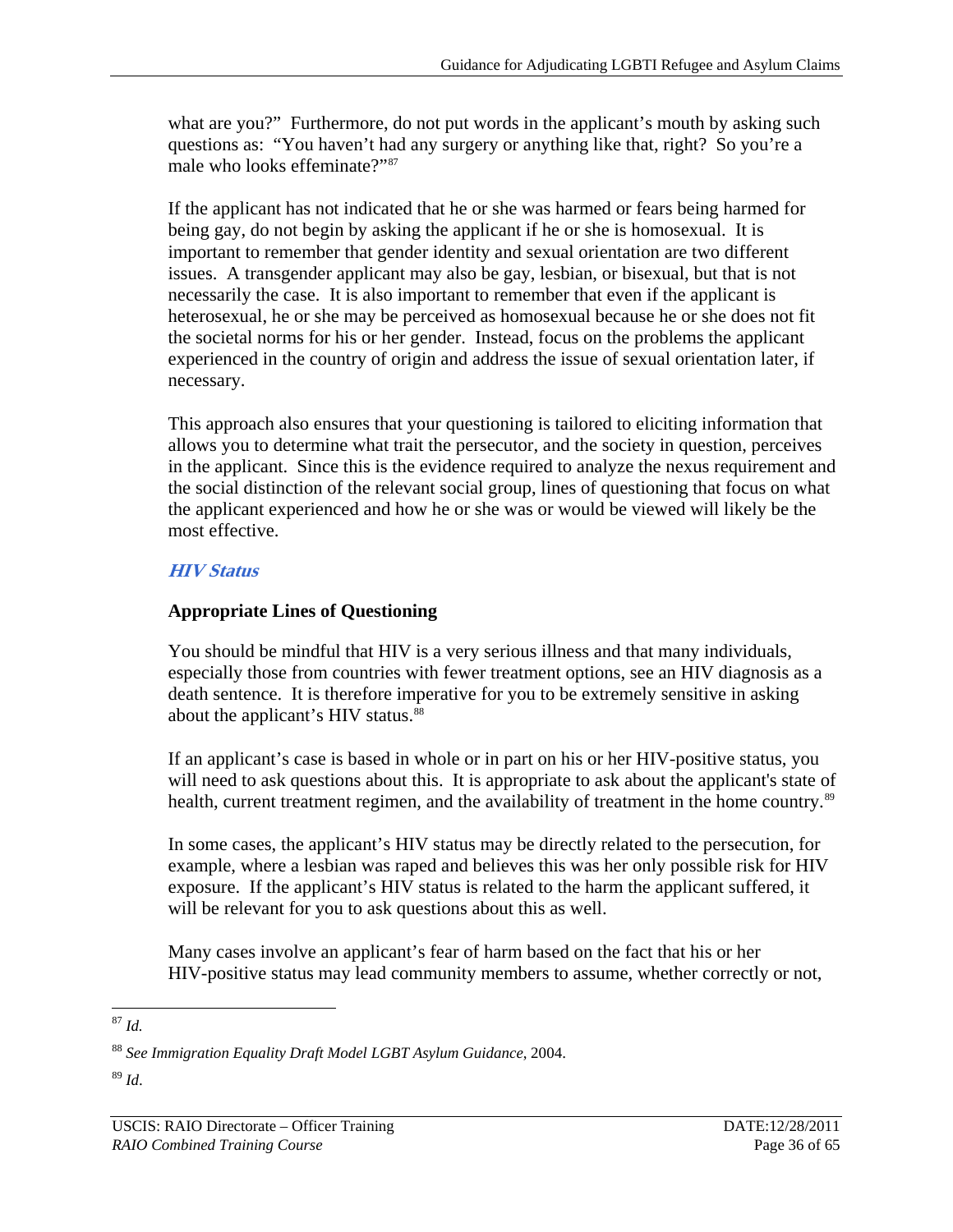that he or she is gay.[90](#page-36-0) If a claim is not based on the applicant's sexual orientation or gender identity and HIV status is not mentioned, it is not appropriate for you to ask the applicant if he or she is HIV-positive.

Some cases will involve an applicant's fear of violence, stigma, and extreme discrimination based on his or her HIV-positive status. In other instances, the applicant's primary fear may be the lack of medical care in his or her home country.

It is important to keep in mind that if an applicant's case is based on sexual orientation or gender identity and is not based on his or her HIV status, that you should not presume that he or she is HIV-positive.

#### **Inappropriate Lines of Questioning**

Generally, the risk factor for HIV infection is not relevant to the applicant's claim, so it is not appropriate to ask the applicant how he or she thinks that he or she contracted HIV.<sup>[91](#page-36-1)</sup>

In some asylum cases, an applicant's HIV status may also be relevant to a one-year filing deadline exception, for example, if the applicant was extremely ill during his or her first year in the United States or the applicant may not have been diagnosed until several years after entering the United States. (*[See Asylum Supplement One-Year Filing Deadline](#page-61-0)*, below).

#### **Intersex Conditions**

## **Appropriate Lines of Inquiry**

When questioning applicants with intersex conditions, use the same type of sensitive questioning techniques suggested for sexual orientation, transgender identity, and HIV-positive status claims.

Some intersex people will never have heard of anyone else like themselves, but others will. There are some intersex conditions that run in families or are more common in certain populations. Where the condition is known in a given culture, an applicant should be able to describe how people like them are treated. Where the condition is known to run in a family (but not throughout the culture), the entire family may face stigma, or family members may be on the lookout for signs of the condition in order to keep the family secret. For example, Androgen Insensitivity Syndrome (AIS) is an inherited condition. People with this condition will have a typical-looking female body, but will be infertile and will have only a shallow vaginal opening or none at all. Female relatives of an affected woman may be carriers and can pass it on to their children. Normally it is not discovered until puberty when the girl does not menstruate.

<sup>1</sup> <sup>90</sup> *Id*.

<span id="page-36-1"></span><span id="page-36-0"></span> $91$  *Id.*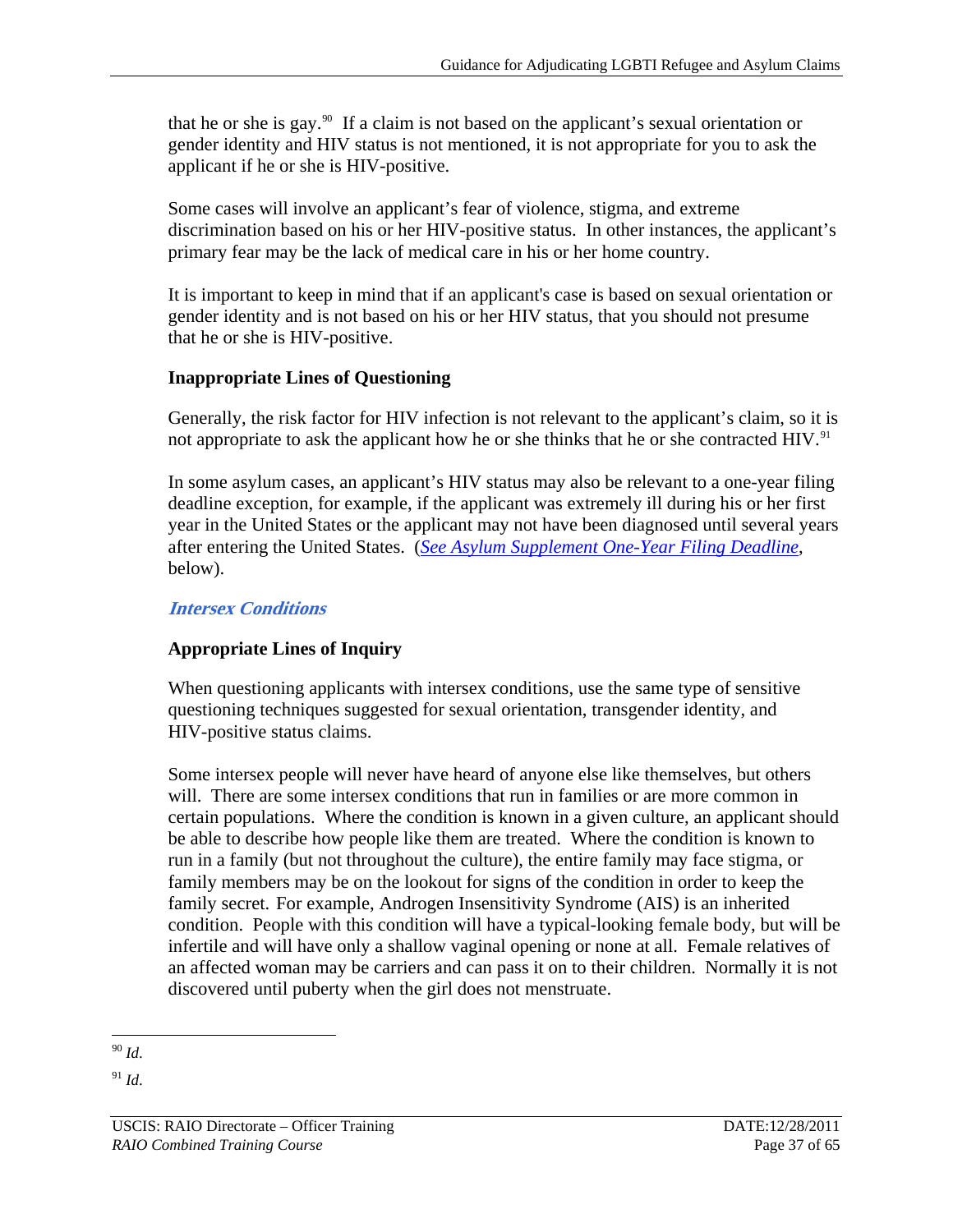Many persons with intersex conditions may have difficulty understanding and articulating their own physical conditions and medical history. Therefore, some of these questions may be more appropriate for parents or families of young intersex children who face persecution.

The following are some suggested questions that, depending on the facts, may be appropriate when adjudicating a claim that involves the applicant's intersex condition:

- When did you first learn about your condition?
- How did you learn about it?
- Did you tell anyone?
- Why/why not?
- $\bullet$  If yes, when?
- How did they react?
- Does your family know about your condition?
- If yes, how did they react when they found out?
- Did you go to a doctor or other medical professional?
- Have you ever received medical treatment for your condition?
- What were you told about your condition?
- How much do you understand about your condition?
- Did you know other people with similar conditions in your country? Or did you know other people like you in your country?
- If yes, how were they treated?

## <span id="page-37-0"></span>**7 EVIDENCE ASSESSMENT**

As explained in greater detail in the RAIO training modules *Eliciting Testimony* and *Evidence Assessment,* while the burden of proof is on the applicant to establish eligibility, equally important is your duty to elicit all relevant testimony. Establishing eligibility means the applicant must establish past persecution or a well-founded fear of future persecution based on actual or imputed (perceived) sexual orientation or gender identity. Your duty includes always recognizing the non-adversarial nature of the adjudication, applying interviewing techniques that best allow you to elicit detailed testimony from an LGBTI applicant, and diligently conducting relevant country of origin information research.

In addition to the applicant's testimony, reliable country of origin information may be the only other type of evidence available to you when you make your decision in a case involving LGBTI applicants. It is important to remember that reliable information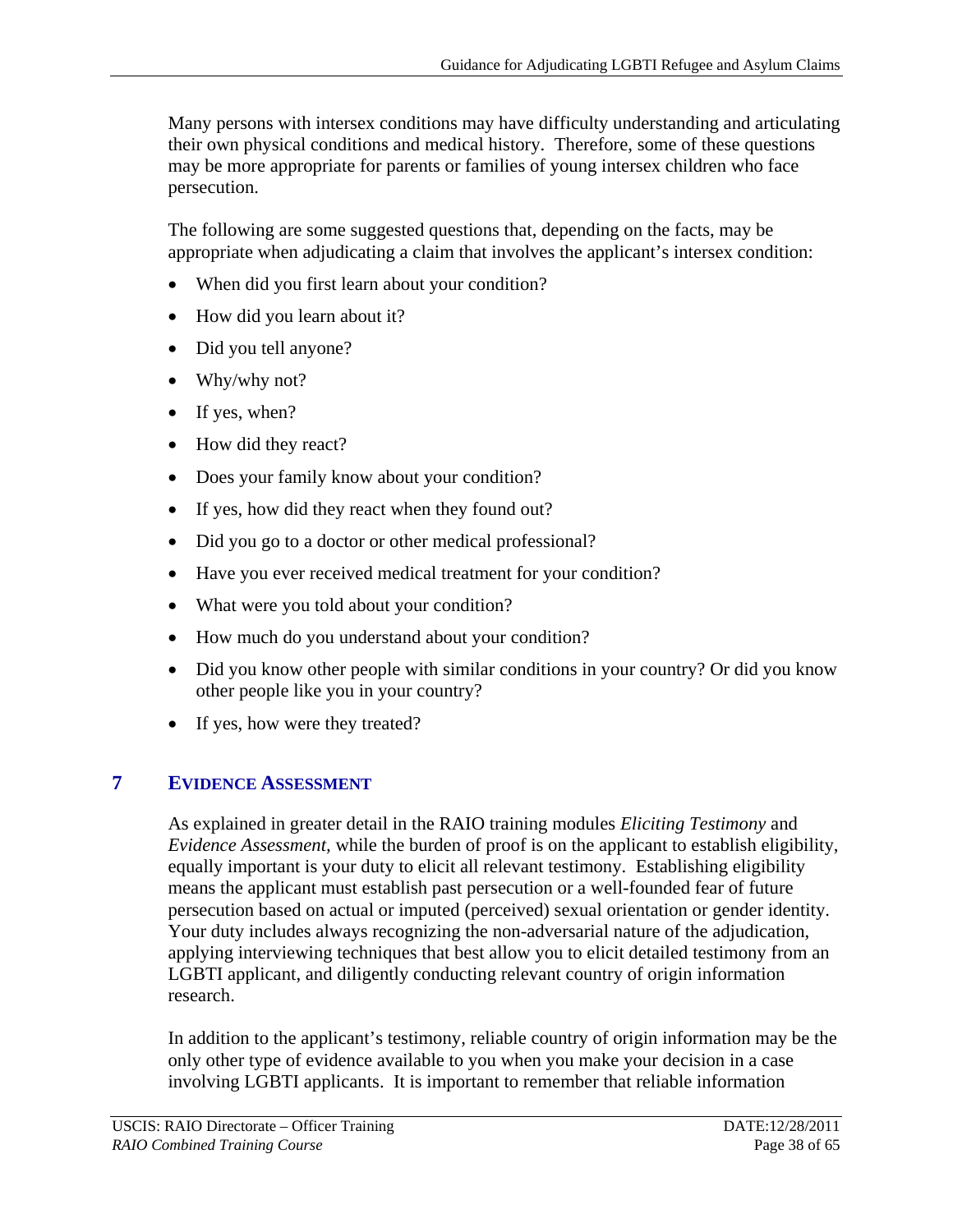regarding the treatment of LGBTI individuals may sometimes be difficult to obtain and that the absence of such information should not lead you to presume that LGBTI individuals are not at risk of mistreatment.

#### <span id="page-38-0"></span>**7.1 Credibility Considerations During the Interview**

If an applicant is seeking refugee or asylum status based on his or her sexual orientation, gender identity, intersex condition, or HIV-positive status, he or she will be expected to establish that the persecutor views the applicant as a sexual minority or HIV-positive, either because the applicant actually has such status or because the persecutor imputes it to him or her. Under either basis, the critical point to establish is what trait the persecutor perceived in the applicant.

Credible testimony alone may be enough to satisfy the applicant's burden. Sexual minority or imputed sexual minority claims tend to rely heavily on the applicant's own testimony to establish all of the elements of the claim. Therefore, your job will be to fully and fairly elicit all testimony with regard to the harm the applicant suffered or fears based on his or her actual status as a sexual minority or perceived status as a sexual minority.

## <span id="page-38-1"></span>**7.1.1 Plausibility**

The fact that an applicant testifies about events that may appear unlikely or unreasonable does not mean it is implausible that the events actually occurred. You must take care not to rely on your views of what is plausible based on your own experiences, which are likely to be quite different from the applicant's.

## **What if the Applicant is Married or Has Children?**

An applicant may have gotten married in his/her home country and/or have children.<sup>[92](#page-38-2)</sup> This, by itself, does not mean that the applicant is not gay. "Many applicants describe enormous social pressure to marry and being forced into a marriage by their family or society. Other applicants, while grappling with their sexual identity, have tried to lead a heterosexual life and 'fit in' within their society."<sup>93</sup>

Even in the United States, it is not uncommon for lesbians or gay men to marry people of the opposite sex in an effort to conform to societal norms. $94$  While some lesbians and gay men may feel that they have always known their sexual orientation, many others do not come to terms with their sexual identity until much later in life.

<span id="page-38-4"></span><sup>94</sup> *Id*.

 $\overline{a}$ <sup>92</sup> *See Immigration Equality Draft Model LGBT Asylum Guidance*, 2004.

<span id="page-38-3"></span><span id="page-38-2"></span><sup>93</sup> *Id.*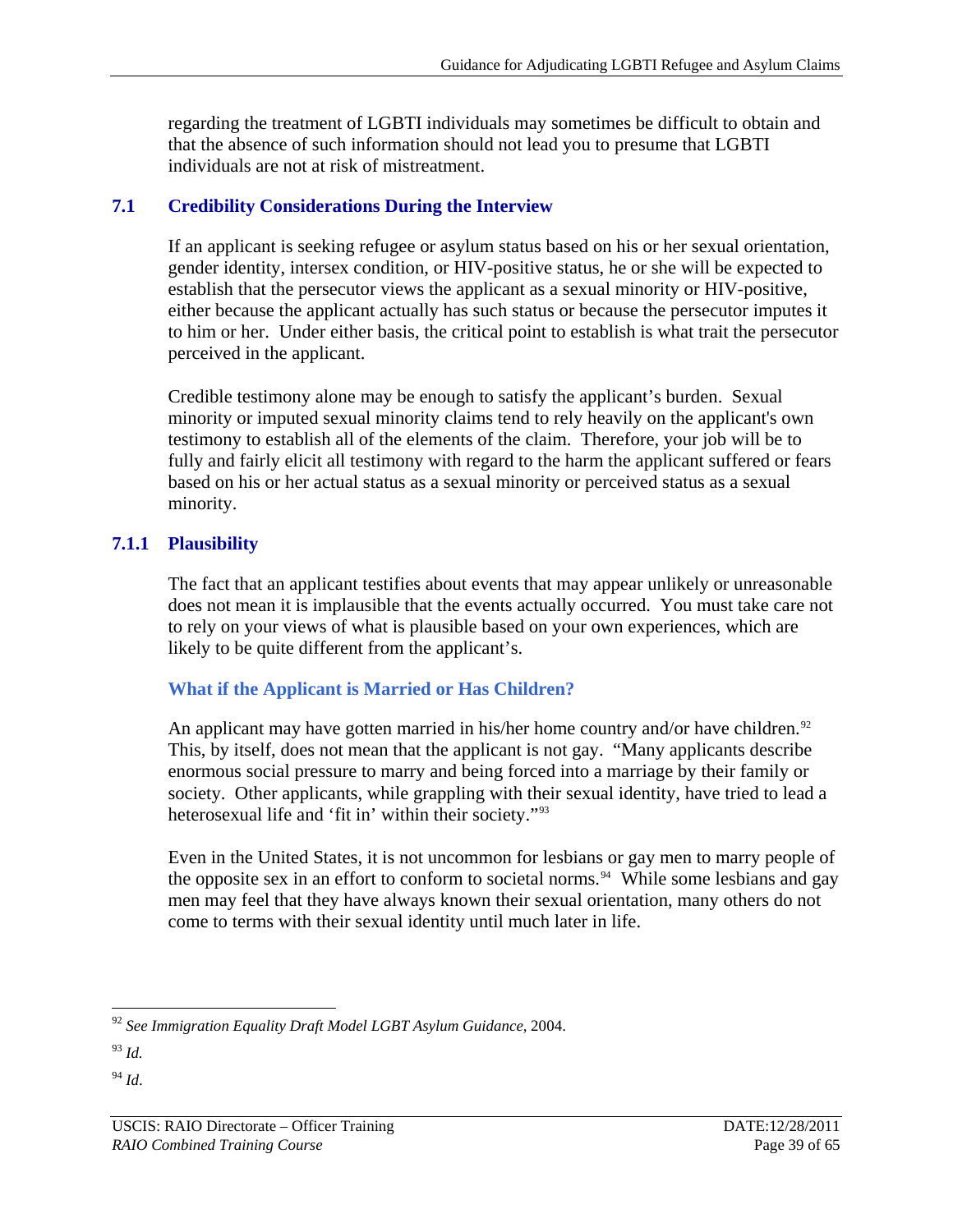If you have concerns about the credibility of an LGBTI applicant who is married, it may be appropriate to ask the applicant a few questions surrounding the reasons for marriage. If the applicant is able to provide a consistent and reasonable explanation of why he or she is married and/or has children, that portion of the testimony should be found credible.

#### **What if the Applicant Does Not Appear to be Familiar With LGBTI Terminology?**

While most Americans are accustomed to reading and hearing about LGBTI issues in the news, these terms may be unfamiliar to applicants from other cultures. "Some countries do not even have words for different sexual orientations other than homophobic slurs. The fact that an applicant may be uncomfortable with these terms may be a result of his or her own ingrained homophobia from growing up in a country where such terms were the equivalent of vile curses.["95](#page-39-0) Therefore, you should not assume that it is implausible for an applicant to be gay, lesbian, or transgender if he or she is not familiar with LGBTI terms.

## **What if The Applicant Does Not "Look" or "Act" Gay?**

Some applicants with LGBTI-related claims will not "look" or "act" gay.<sup>[96](#page-39-1)</sup> If an applicant provides detailed testimony about his or her experiences in the country of origin, $97$  it would be inappropriate for you hold against the applicant the fact that he or she does not fit your notion for how LGBTI people should look or behave.

While there are some individuals who identify as gay who may also consider themselves effeminate and some individuals who identify as lesbian who may also consider themselves masculine, many men who identify as gay will not appear effeminate and many women who identify as lesbians will not appear masculine<sup>[98](#page-39-3)</sup>

For some LGBTI people, the harm they suffer, especially in their youth before accepting their LGBTI identity, may be related to their feminine characteristics (for males) or their masculine characteristics (for females). Regardless of whether the applicant was "out" at the time he or she was harmed, this harm should be considered related to their LGBTI status.<sup>[99](#page-39-4)</sup>

<span id="page-39-0"></span> $\overline{a}$ <sup>95</sup> *Id.* 

<span id="page-39-1"></span><sup>&</sup>lt;sup>96</sup> Shahinaj v. Gonzales, 481 F.3d 1027 (8th Cir. 2007), remanding case to new Immigration Judge in part because IJ had improperly relied on his own stereotypes and found an Albanian applicant's claim to be gay not credible because he did not exhibit gay "mannerisms", "dress" or "speech."; Razkane v. Holder, 562 F.3d 128 (10th Cir. 2008), rejecting IJ's finding that applicant's appearance was not gay enough for persecution to be likely to occur; See also Ali v. Mukasey, 529 F.3d 478 (2nd Cir. 2008), rejecting IJs conclusion that a "dangerous criminal" could not be identified as a "feminine . . .homosexual" in his native Guyana.

<span id="page-39-2"></span> $97$  (See Credibility-Detail below for appropriate credibility considerations).

<span id="page-39-3"></span><sup>&</sup>lt;sup>98</sup> See Hernandez-Montiel v. INS, 225 F.3d 1088 (9<sup>th</sup> Cir. 2000).

<span id="page-39-4"></span><sup>99</sup> *See Immigration Equality Draft Model LGBT Asylum Guidance*, 2010.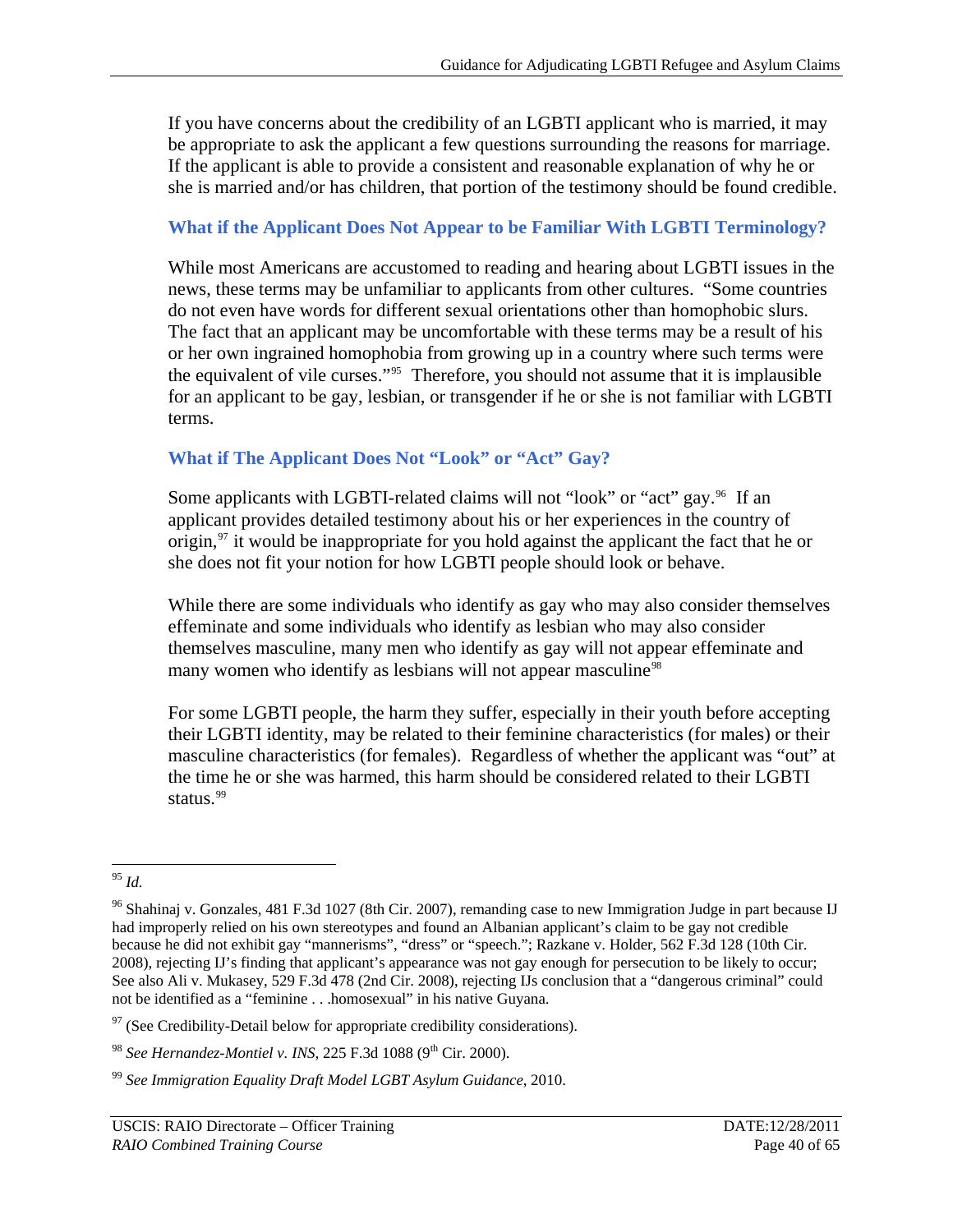In some cases, an applicant will testify that he or she was harmed or fears future harm because his or her appearance makes his or her LGBTI identity apparent, that is, he or she fits the accepted stereotype for LGBTI people in his or her culture. Cultural signals about a person's sexual orientation or gender identity may vary between individuals from other countries and your own. Thus, an applicant may tell you that he or she appears obviously LGBTI, but the applicant may not fit stereotypes you have formed of LBGTI people according to your own cultural norms.

Whether or not an applicant claims that his or her LGBTI identity is apparent, it is appropriate for you to elicit testimony about why the applicant fears harm. For example, in many countries, the fact that a person is unmarried or childless after young adulthood may make him or her suspect. In other countries, the only way for LGBTI people to meet other LGBTI people is to go to gay clubs, or parks, which may put them at risk of exposure. For transgender applicants, having identity documents that do not match their name or outward gender appearance, may put them at risk. (See *Interviewing Considerations* above for appropriate lines of questioning to determine credibility.)

As discussed above, it is important to remember that transgender identity and sexual orientation are distinct concepts. While it may be obvious from the appearance of some transgender individuals that they are transgender, other transgender individuals may "pass," or blend in quite well as their corrected gender. By way of contrast, transgender people who are at the beginning of their transition also may not "look transgender."[100](#page-40-1) In these cases, as in other categories of protection cases, you should not base your decision on the applicant's outward appearance. Instead, you should elicit relevant testimony about the applicant's identity and, if appropriate, request corroborating evidence.

## **What if Country of Origin Information Does Not Address LGBTI Issues?**

The fact that little or no corroboration of mistreatment against LGBTI individuals is included in reports that generally address human rights violations does not render the applicant's claim of past harm or fear of future harm implausible in light of country of or inconsistent with country of origin information.<sup>[101](#page-40-2)</sup> The weight to be given to the fact that country conditions information fails to corroborate a claim will depend on the specific allegations, the country, and the context of the claim.

## <span id="page-40-0"></span>**7.1.2 Consistency**

## **Claims Not Initially Put Forth**

An LGBTI individual may initially assert a claim based on another protected ground such as political opinion or religion and later reveal that he or she was harmed or fears harm based on his or her sexual orientation. This may be because the applicant was reluctant

 $\overline{a}$ <sup>100</sup> *See Immigration Equality Draft Model LGBT Asylum Guidance*, 2010.

<span id="page-40-2"></span><span id="page-40-1"></span><sup>101</sup> *See Immigration Equality Draft Model LGBT Asylum Guidance*, 2010.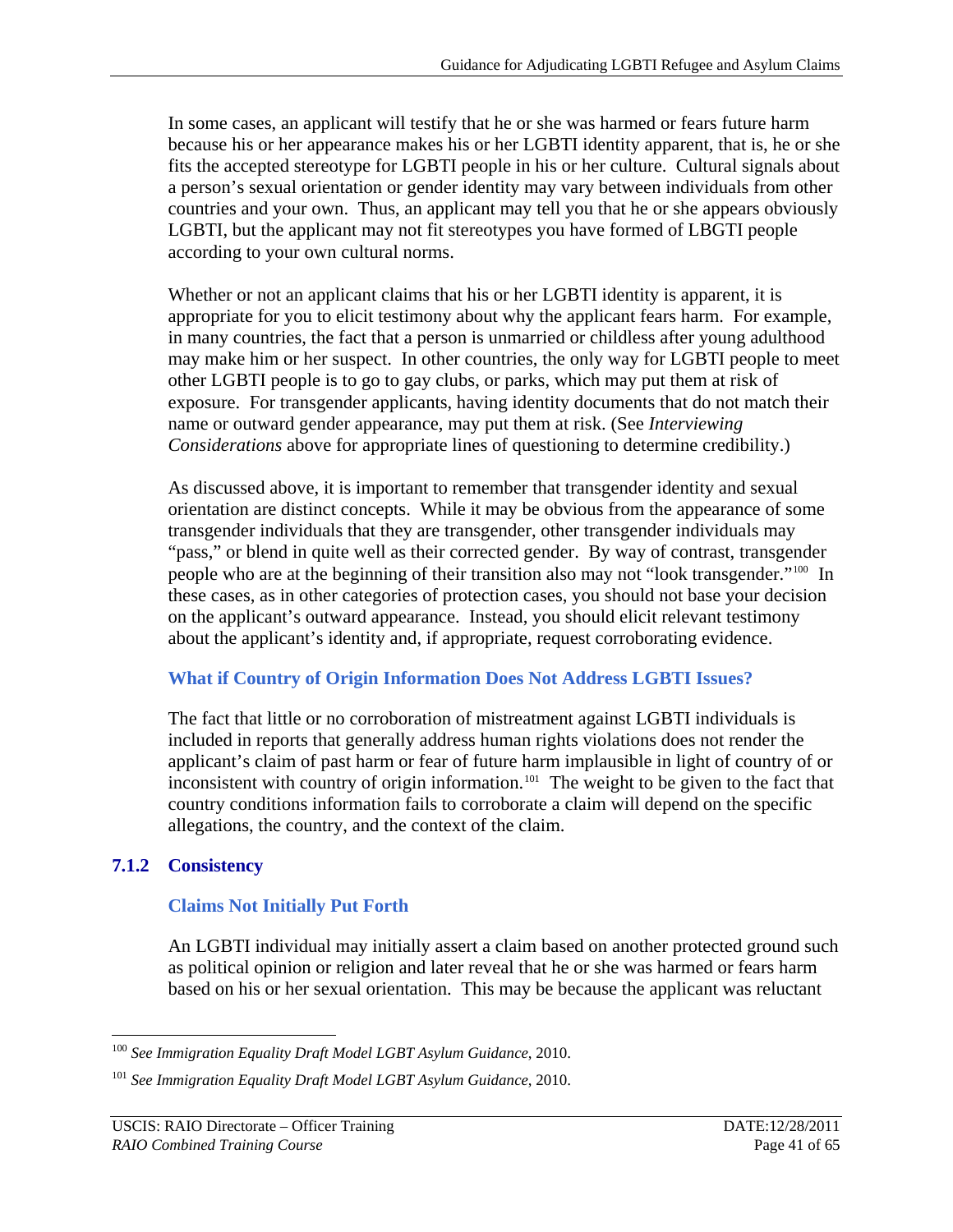to talk about his or her sexual orientation or gender identity or because he or she was unable to articulate a connection to a particular protected ground.

There may be situations where the applicant does not initially put forward a claim based on sexual orientation or gender identity but does so later on. For example, a newly arrived applicant may not feel comfortable or safe revealing his or her sexual orientation or gender identity to an Immigration Officer during primary or secondary inspection or an Asylum Officer during a Credible Fear interview at the Port of Entry. Then, he or she may subsequently reveal this information on his or her asylum application.

In the case of Dominic Moab, a gay asylum seeker from Sierra Leone, the IJ denied the case and the BIA affirmed, in part because Mr. Moab "failed to mention his homosexuality to the immigration officers at the airport or to the examining official during his credible fear interview."<sup>[102](#page-41-0)</sup> The Seventh Circuit remanded the case, finding that the BIA had not considered the fact that, for several reasons, "airport interviews are not always reliable indicators of credibility."

In overseas refugee processing, an applicant may not initially tell the referring agency, such as UNHCR or the Resettlement Support Center (RSC) about being gay or transgender, but then subsequently tell the USCIS Interviewing Officer about his or her LGBTI status. If you are confronted with such a scenario, do not automatically assume the applicant is not credible but follow the guidance above about what information the application should generally be able to relay.

It is important to take into account all of the factors mentioned in this module in assessing the applicant's ability to articulate his or her claim. When exploring these claims, remember that the applicant may have other grounds upon which he or she may qualify for refugee status or asylum. If a claim can clearly be established on another ground, that may form the basis for the decision.

As with all other credibility determinations, you must give the applicant the opportunity to explain any inconsistencies or omissions in his or her case. In a situation where an applicant does not initially mention his or her sexual orientation or gender identity and later does as a basis for protection, you would ask for an explanation:

"Help me understand. Why do you tell me this now, but did not mention it to the Officer at the airport? Or to UNHCR or the RSC?"

## **Seemingly Inconsistent Use of LGBTI Terms**

If the application form states in one place that the applicant is bisexual, but he or she testifies that he or she is homosexual, do not assume this is a contradiction and do not

<span id="page-41-0"></span> $\overline{a}$ <sup>102</sup> Moab v. Gonzales, 500 F. 3d 656, 657 (7<sup>th</sup> Cir. 2007).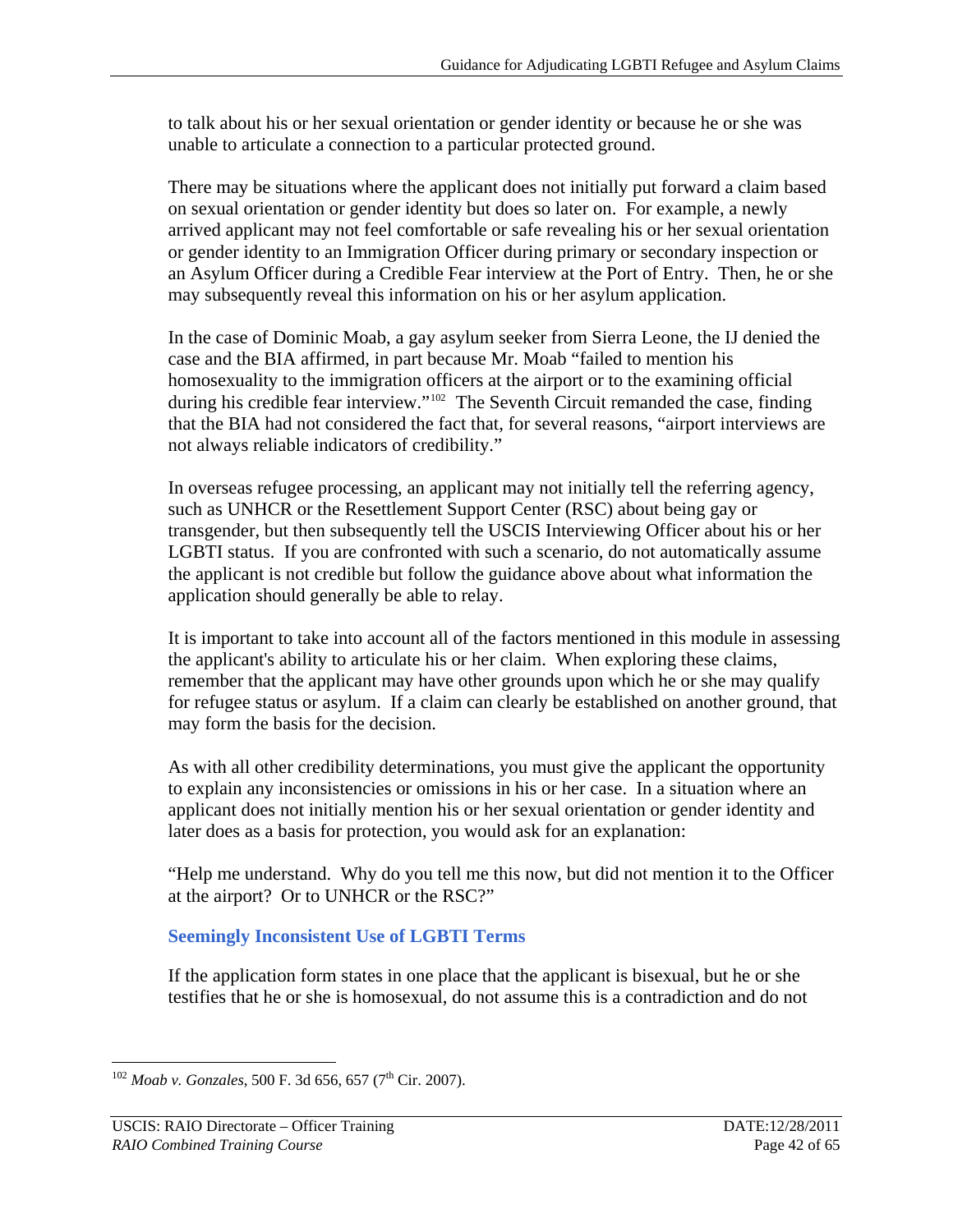pursue a line of questioning such as: "Homosexual? Your application says bisexual. Well, which is it homosexual or bisexual?"

## <span id="page-42-0"></span>**7.1.3 Detail**

An essential component of an LGBTI claim is that the applicant must establish that the persecutor perceived him or her to be a sexual minority. This perception can be based on the applicant's actual status, or on a status imputed to the applicant. Where the persecutor's perception is based on a status that the applicant in fact has, appropriate details about the applicant's experience as LGBTI may help to substantiate the claim.

It is important to remember however, that the ultimate legal question is whether the persecutor targets the victim because the persecutor perceives a protected trait in the victim. Questions about the applicant's sexual orientation should be filtered through that lens. The purpose of establishing LGBTI is to show why the persecutor perceived this trait in the individual. In a claim based on imputation of the protected trait, the reasons why the persecutor viewed the applicant as having that trait will be different, and it would be those different reasons that the applicant would have to establish.

As with any other type of refugee or asylum case, an applicant's detailed, consistent, credible testimony may be sufficient to prove his or her sexual orientation.

The applicant should be able to describe his or her "coming out" experience. He or she should be able to explain when he or she first began to feel attracted to members of the same sex, if and when he or she first engaged in a romantic or sexual relationship with a member of the same sex, how this made him or her feel, whether he or she told other people or kept this aspect of his or her identity secret, etc.<sup>[103](#page-42-2)</sup>

Acceptable lines of questioning to develop the applicant's claim and to test credibility are listed above in *Sample Questions*.

## <span id="page-42-1"></span>**7.2 Country of Origin Information**

Country of origin information on LGBTI issues can sometimes be more difficult to find than on other issues.[104](#page-42-3) You should not conclude that if these issues are not mentioned that no problems exist. Many organizations that report on human rights issues lack sufficient contacts within local LGBTI communities to know what LGBTI individuals experience in their countries, or do not have the resources to investigate and/or monitor all types of human rights violations in a particular country.

Often the countries where homosexuality is most taboo have the least country conditions information available. In many countries, for example those with conservative, religious

<span id="page-42-2"></span> $\overline{a}$ <sup>103</sup> *See Immigration Equality Draft Model LGBT Asylum Guidance*, 2004.

<span id="page-42-3"></span><sup>104</sup> *See Id*.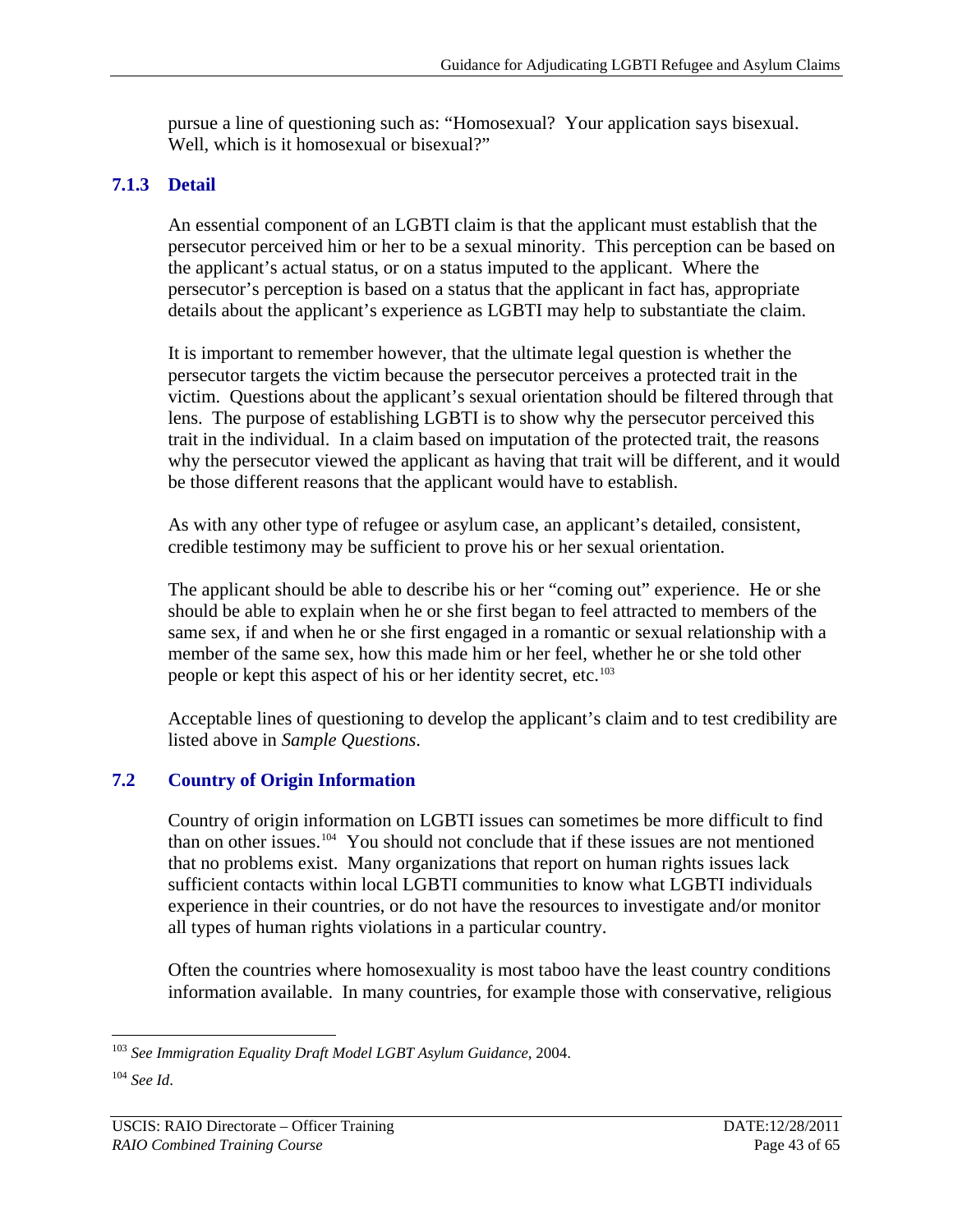governments, there is little or no mention of the existence of LGBTI citizens in any media. This may also be true in countries with antidemocratic, authoritarian governments, where LTBTI groups may not be allowed to exist.

Where there is a lack of sufficiently specific country of origin information, you may have to rely on the applicant's testimony alone to make your decision.<sup>[105](#page-43-1)</sup>

Useful resources in gathering information LGBTI claims include:

- The AsylumLaw.org Sexual Minorities and HIV status website at [http://www.asylumlaw.org/legal\\_tools/index.cfm?category=116&countryID=233](http://www.asylumlaw.org/legal_tools/index.cfm?category=116&countryID=233)
- The *International Gay and Lesbian Human Rights Commission* at <http://www.iglhrc.org/cgi-bin/iowa/home/index.html>
- The Amnesty International *Out Front* program at [www.amnestyusa.org/outfront](http://www.amnestyusa.org/outfront)
- $\triangleright$  The International Lesbian and Gay Association ([http://ilga.org/\)](http://ilga.org/) website, which contains a legal survey where you can search legal codes and country conditions.
- $\triangleright$  The Human Rights Watch LGBT division and HIV division at [www.hrw.org/en/category/topic/lgbt-rights](http://www.hrw.org/en/category/topic/lgbt-rights)
- Refugee, Asylum, and International Operations Directorate (RAIO) Virtual Library at <http://raiovl/docushare/dsweb/HomePage>
- $\triangleright$  Council on Global Equality at<http://www.globalequality.org/>
- UNHCR's Ref World at<http://www.unhcr.org/cgi-bin/texis/vtx/refworld/rwmain>

## <span id="page-43-0"></span>**7.3 Corroborating Evidence**

In some situations, where it is necessary to establish that the persecutor perceived a protected trait in the applicant, you may ask the applicant to provide evidence that corroborates his or her sexual orientation, gender identity, or HIV-positive status. Pursuant to amendments to INA section 208 made by the REAL ID Act of 2005, an applicant for asylum must provide this evidence unless he or she does not have the evidence and cannot reasonably obtain the evidence. Although the REAL ID Act amendments to INA section 208 do not directly apply to overseas refugee processing, which is governed by INA section 207, you may ask the applicant to produce corroborating evidence if it is reasonably available and is necessary for the adjudication of the claim.

<span id="page-43-1"></span> $\overline{a}$ 105 UNHCR *Guidance Note on Refugee Claims Relating to Sexual Orientation and Gender Identity*.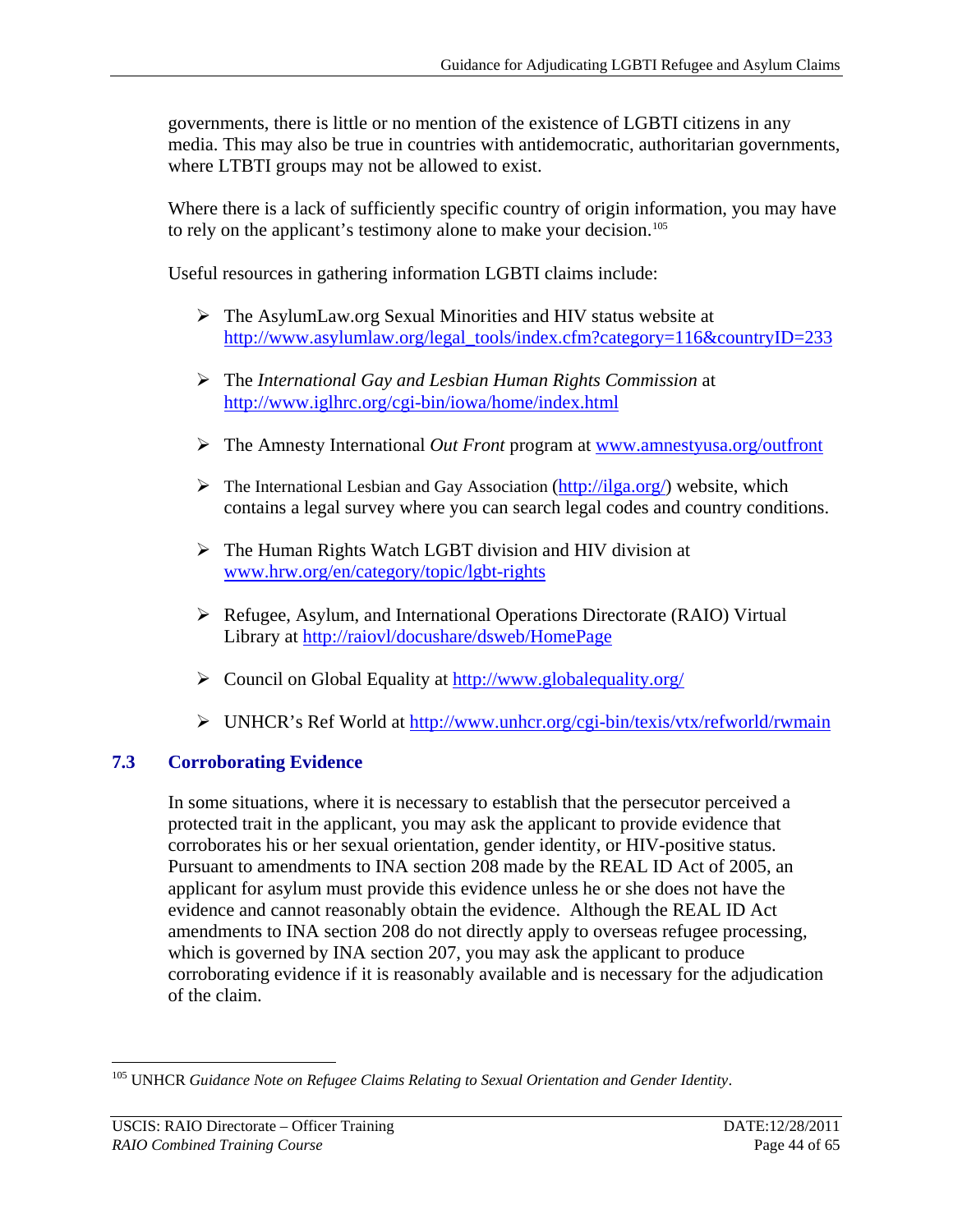It is very important to remember, however, that because of the different ways overseas refugee and asylum applicants obtain interviews with USCIS, the evidence that refugee applicants can reasonably obtain compared with the corroborating evidence some asylum seekers can reasonably obtain varies greatly.

#### **Corroborating Sexual Orientation**

You may ask the applicant to provide evidence that corroborates his or her sexual orientation as a means of establishing that the persecutor perceived or would perceive the protected trait in the applicant. The applicant must provide this evidence unless he or she does not have the evidence and cannot reasonably obtain the evidence. Again, it is important to remember that the evidence refugee applicants can reasonably obtain varies greatly compared with the evidence some asylum applicants can reasonably obtain. Examples include a letter from a current or ex-partner; a letter from a friend with whom the applicant has discussed his or her sexual orientation; a letter from a family member; proof that he or she is involved in an LGBTI political or social organization; or a psychological evaluation, etc.[106](#page-44-0)

There may be situations where the applicant will not be able to provide any corroboration, for example, if he or she is no longer in contact with an ex-partner in his or her country, where his or her family has disowned him or her, and where he or she does not yet know any LGBTI people in the United States or the country of first asylum. As in any other case, the applicant should not automatically be denied for lack of corroboration. Rather, it is reasonable for you to question the applicant about why corroboration is unavailable, and factor this explanation into your decision-making process.

#### **Corroborating Transgender Identity**

Again you may ask the applicant to provide evidence that corroborates his or her transgender identity as a means of establishing that the persecutor perceived or would perceive the protected trait in the applicant. The applicant's detailed, consistent, credible testimony may be sufficient to establish this status. The applicant should be able to describe his or her "coming out" process as a transgender individual. That is he or she should be able to explain when he or she first started to feel "different" or uncomfortable with the gender he or she was assigned at birth; ways in which his or her behavior and feelings differed from gender norms; steps he or she has taken to express the gender that he or she feels comfortable with, etc.

It may be appropriate to elicit information about what steps the applicant has taken in his or her transition but remember how personal and difficult it will be for the applicant to talk about these issues.

<span id="page-44-0"></span><sup>1</sup> <sup>106</sup> *See Immigration Equality Draft Model LGBT Asylum Guidance*, 2010.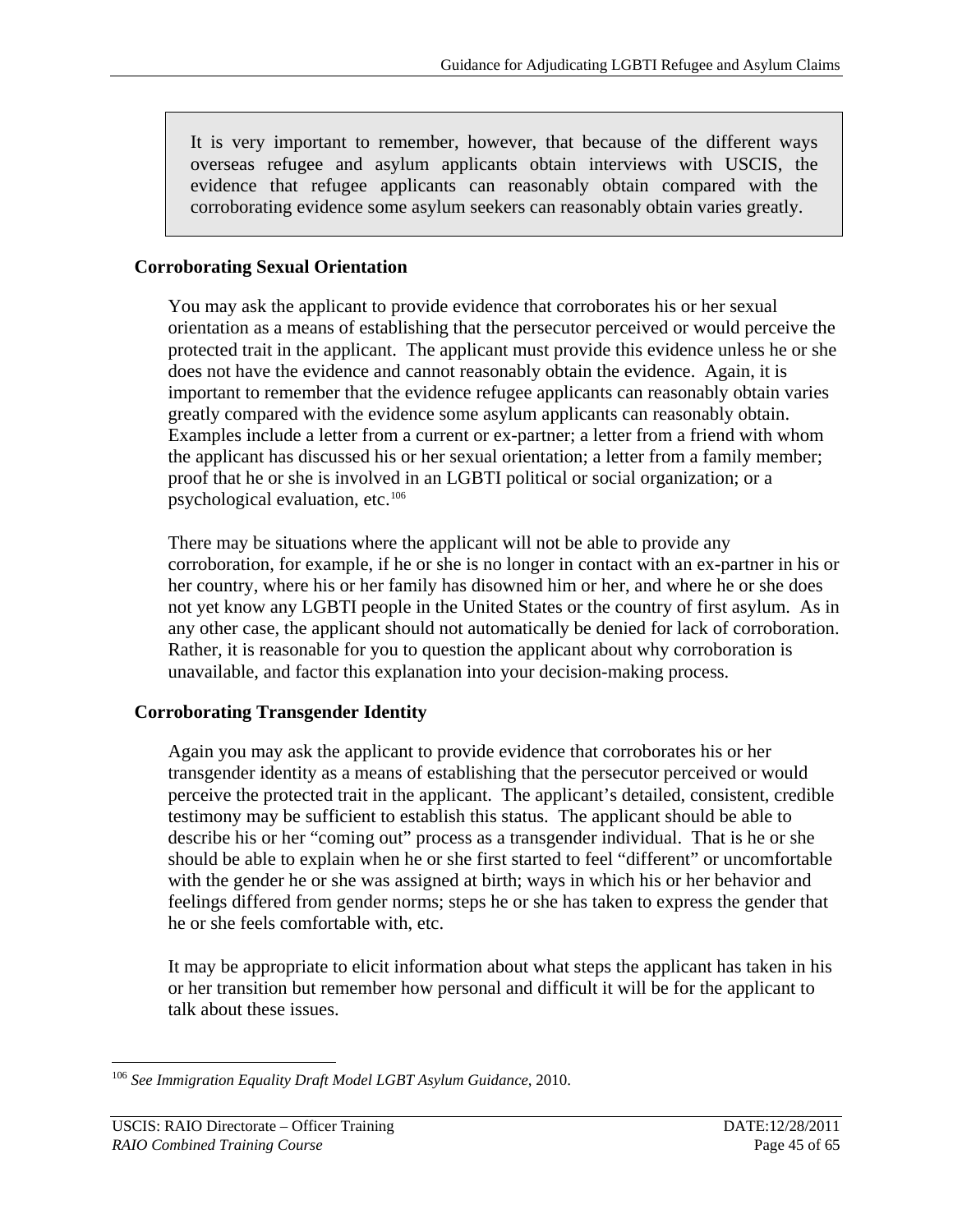A number of transgender individuals receive necessary medical treatment to help their outward appearance correspond with their internal identity. Bear in mind, however, that the treatment plan for every transgender person is different. There is not a single surgery which transforms a transsexual from one gender to another. If a transgender applicant is receiving treatment from a medical doctor or mental health professional (such as counseling, hormones, implants, or other surgeries), it is reasonable to expect corroboration of this treatment.<sup>[107](#page-45-3)</sup>

Many transgender individuals do not receive ongoing treatment, however. Some transgender individuals self-administer hormones, while others identify with their chosen gender without undergoing any medical treatment as part of their transition. Many others would like to access transition-related medical care but cannot, because of immigration status or lack of financial resources. In any event, an applicant should be able to corroborate any treatment he or she has received from a medical professional or explain why such corroboration is not available.<sup>[108](#page-45-4)</sup>

#### **Corroborating HIV-Positive Status**

An applicant who is requesting refugee or asylum status in whole or in part based on being HIV-positive, should generally be able to provide some external corroboration that he or she is HIV-positive, such as a letter from a doctor or the results of an HIV test*.* You may ask for such corroboration as a means of determining that the persecutor did or would perceive this trait in the applicant. Again, this expectation may vary in the context of overseas refugee processing.

## <span id="page-45-0"></span>**8 CONCLUSION**

Adjudicating LGBTI refugee and asylum claims presents certain unique challenges. It is important to remember to be sensitive to the issues, familiar with the terminology, and familiar with relevant country of origin information. By definition, these claims involve the most private of matters – sexual orientation, gender identity, and sometimes serious illness. Always remain respectful and nonjudgmental, don't be afraid to acknowledge your discomfort to yourself and to the applicant. Familiarize yourself with the legal nuances involved in these types of cases and do your best to elicit all relevant details without re-traumatizing the applicant or being insensitive.

## <span id="page-45-1"></span>**9 SUMMARY**

## <span id="page-45-2"></span>**9.1 LGBTI and HIV Terminology**

 $\overline{a}$ <sup>107</sup> *See Immigration Equality Draft Model LGBT Asylum Guidance*, 2010.

<span id="page-45-4"></span><span id="page-45-3"></span><sup>108</sup> *Id.*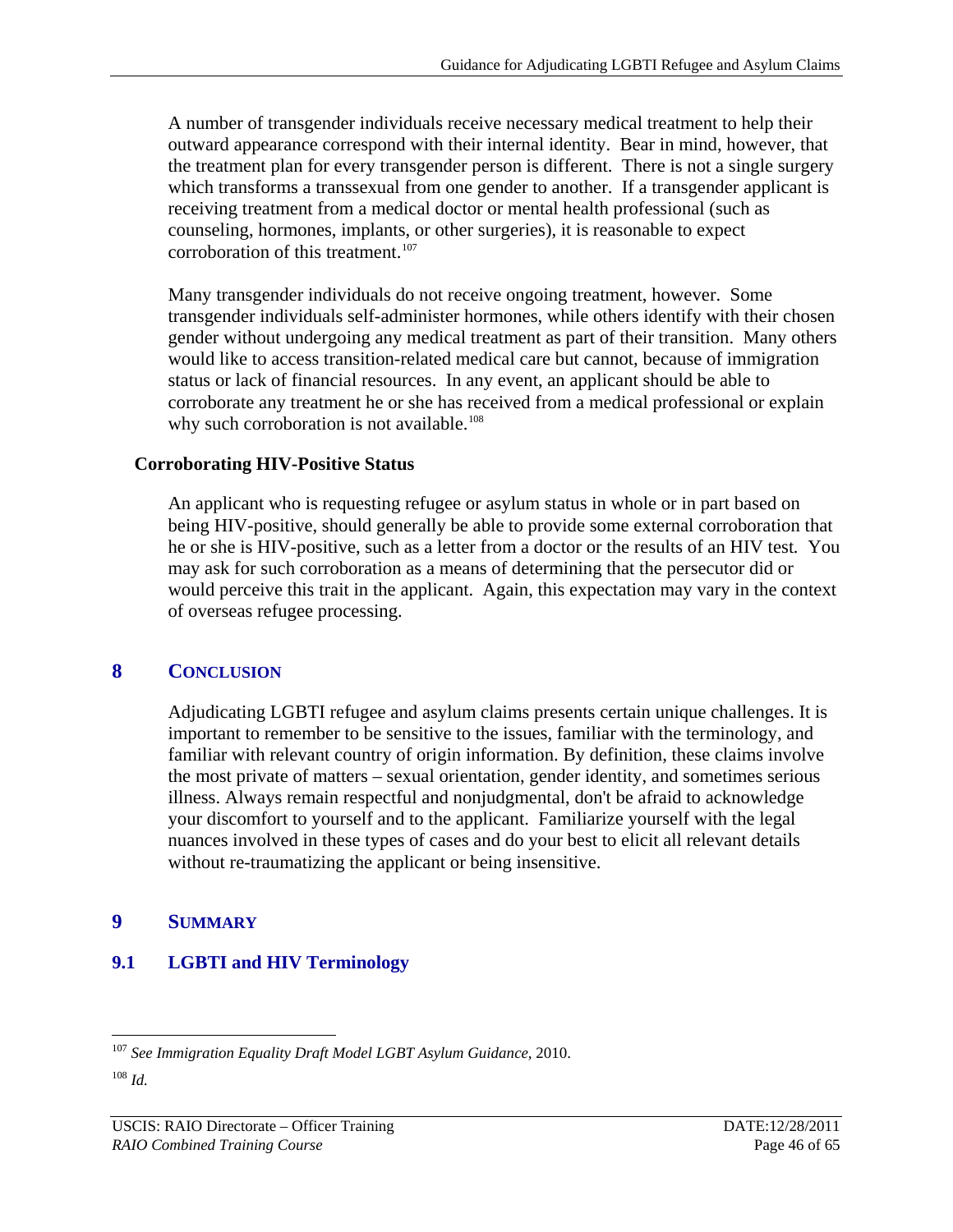Becoming familiar with relevant terminology helps you become more aware of the nuances involved in adjudicating LGBTI refugee and asylum claims. It is important to be familiar with the terminology but also to keep in mind that the applicant may come from a culture where sensitivity to these issues is not as high as in other countries and may not be familiar with the terms himself or herself. The terms "sexual minorities" and LGBTI are used in this module interchangeably to refer to issues that involve sexual orientation and gender identity.

## <span id="page-46-0"></span>**9.2 Legal Analysis – Nexus and the Five Protected Characteristics**

LGBTI refugee and asylum claims are primarily analyzed under the ground membership in a PSG. Sexual orientation, gender identity (or the right to live in one's "corrected gender"), and having an intersex condition can be classified as either innate or so fundamental to an individual's identity that the individual should not be required to change them. Social visibility does not require that the trait be literally visible to the eye.

Ways to formulate the PSG have included "sexual minority from Russia," "gay man from Columbia," "lesbian from Iran," or "transgender female from Mexico." Ask questions about what the persecutor may have said to him or her and about the circumstances surrounding the harm inflicted on or threats made against the applicant.

## <span id="page-46-1"></span>**9.3 Legal Analysis – Types of Persecution**

The two questions you must ask yourself to determine whether the applicant suffered or fears persecution are: 1) did the harm rise to the level of persecution; and, 2) did the applicant experience the incident as harm? Examples of harm that LGBTI applicants may have faced or fear and that may rise to level of persecution include: physical and sexual violence; execution; imprisonment; forced marriage; long-term, systemic discrimination; threats of violence and to "out" the applicant; and forced psychiatric treatment.

Lesbians may have suffered the harms that befall many women in addition to harms that befall members of the LGBTI community. Transgender individuals may be more visible and may be more commonly viewed as transgressing societal norms than gay men or lesbians. They may be subjected to increased discrimination and persecution.

## <span id="page-46-2"></span>**9.4 Legal Analysis – Well-Founded Fear**

The fact that LGBTI organizations are permitted to hold a parade once a year or the mere existence of LGBTI organizations does not mean that LGBTI people are free from ongoing violence and harm in that country.

An applicant who was forced to conceal his or her sexual orientation or gender identity in the home country in order to avoid harm and did not suffer harm that rose to the level of persecution may still qualify for refugee or asylum status if he or she has a well-founded fear of future persecution. In some cases, the experience of having to conceal sexual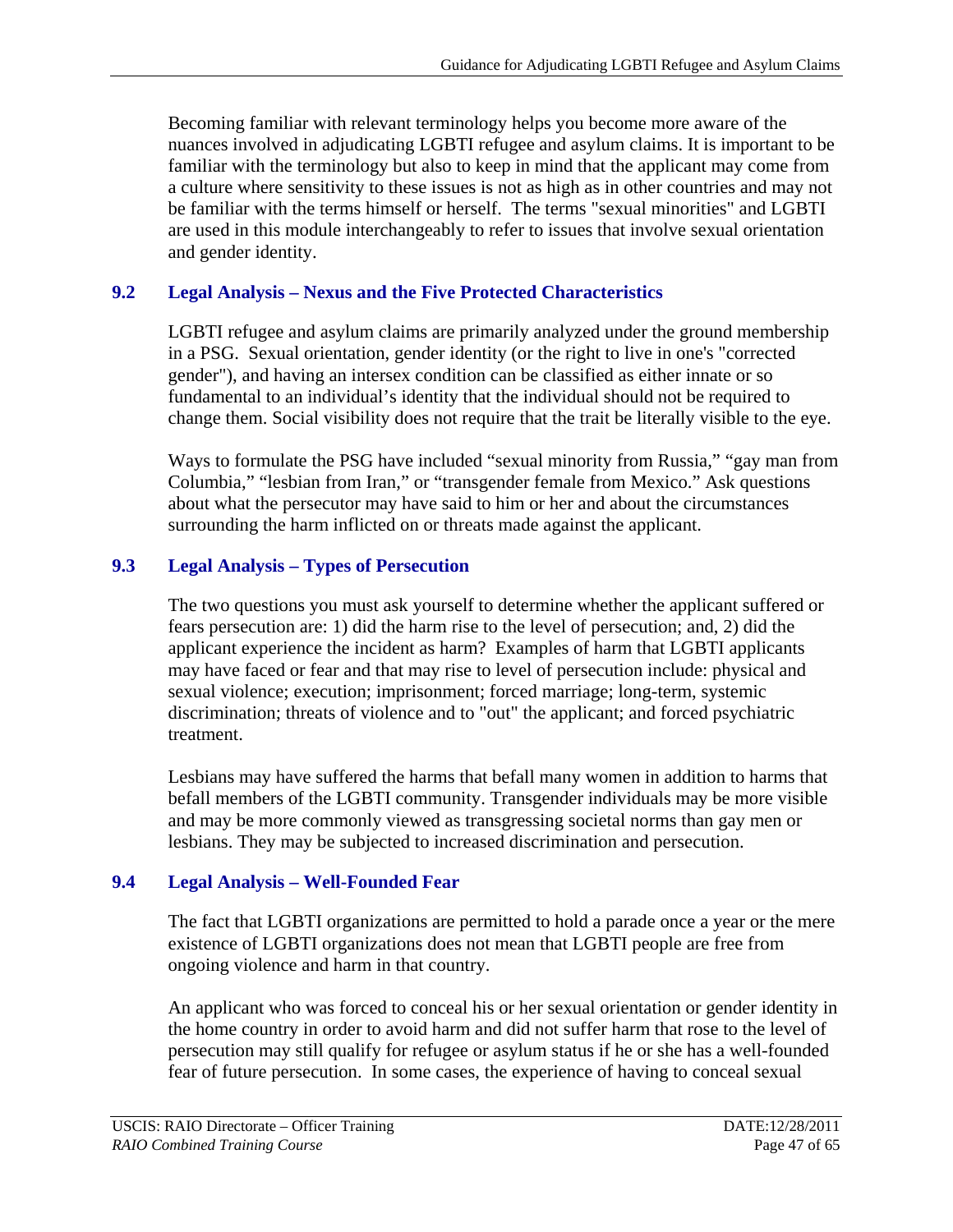orientation or gender identity may itself result in suffering severe enough to constitute persecution. Some LGBTI applicants come to the United States for work or study and subsequently "come out" to themselves and to others.

#### <span id="page-47-0"></span>**9.5 Legal Analysis – One-Year Filing Deadline (asylum only)**

In many instances an individual does not "come out" as lesbian, gay, bisexual, or transgender until he or she is in the country where he or she sees that it is possible to live an open life as an LGBTI person. If an individual has recently "come out" this may qualify as an exception to the one-year filing deadline based on changed circumstances.

An individual may qualify for a one-year exception based upon serious illness, for example being diagnosed as HIV-positive.

LGBTI individuals who suffer from internalized homophobia and transphobia or who may have been subjected to coercive mental health treatment to "cure" them in their home countries may find it especially difficult to access the mental health treatment they may need to proceed with their applications. Also many LGBTI asylum seekers in the United States live with extended family members or with members of the very community they fear.

#### <span id="page-47-1"></span>**9.6 Interviewing Considerations**

It is important to create an interview environment that allows applicants to freely discuss the elements and details of their claims. LGBTI claims involve very private topics that are difficult for the applicants to talk openly about and may sometimes make you uncomfortable.

You may help to set the applicant at ease by reminding him or her that the interview is confidential. You may also specifically remind the interpreter, in the presence of the applicant, that the interpreter must also keep all information confidential.

The early part of the interview should be devoted, in part, to putting the applicant at ease, while reviewing the biographical information on the application. For transgender applicants, it may be better to come back to the question about "gender" at the end of the interview as this issue may be sensitive and go to the heart of the claim.

It is important to conduct the interview in an open and nonjudgmental atmosphere. Try to use the same language that the applicant has used. For example if the applicant refers to himself as gay, you should use this term rather than homosexual and vice versa. Become familiar with the legal issues, terminology, and country of origin information to help the applicant to his or her own story.

Keep in mind that while you have familiarized yourself with LGBTI- related terms neither the applicant nor the interpreter may be as familiar with them as you are. You may then have to adjust the formulation of your questions accordingly.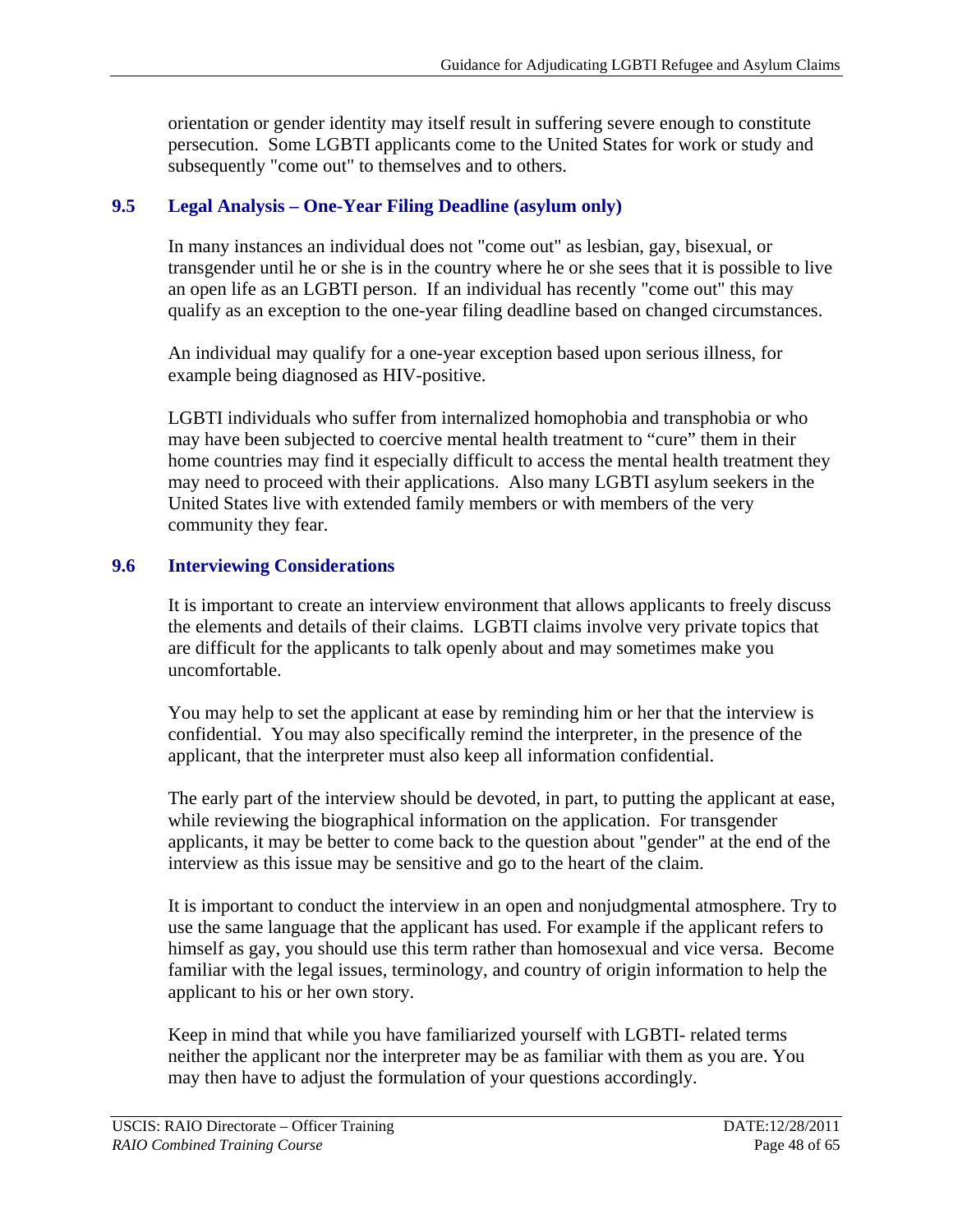It is never appropriate to ask questions about the applicant's specific sexual practices or about "what he or she does in bed." If the applicant begins to testify graphically about sexual practices, you should politely tell him or her that you do not need to hear these intimate details in order to fairly evaluate the claim.

If the applicant was "out" as lesbian, gay, or bisexual in the home country, he or she should be able to provide details about his or her experiences there; his or her awareness of the lives of other gay people there; what it was like coming to terms with his or her sexual orientation; and, if relevant, to describe his or her first relationship.

Keep in mind that sexual orientation and gender identity are two different concepts. A transgender applicant may identify as straight, lesbian, gay, or bisexual. Being transgender involves an overall dissatisfaction with the gender assigned at birth; it is not about having one particular surgery. If you were confused about an applicant's self identification, you should respectfully admit to feeling confused and asked the applicant to explain in his or her own words.

When interviewing an applicant who is HIV-positive be mindful that it may be appropriate to ask about the applicant's state of health, current treatment regimen, and the availability of treatment in the home country. DO NOT ask the applicant where he or she may have contracted HIV.

#### <span id="page-48-0"></span>**9.7 Burden of Proof and Evidence – Credibility**

An applicant's credible testimony may be the only evidence available for you to take into consideration when adjudicating LGBTI- related refugee and asylum claims. If the applicant is seeking refugee status or asylum based on his or her sexual orientation, gender identity, or HIV-positive status, he or she will be expected to establish that the persecutor perceived this protected trait in him or her. In some cases, the reason for the persecutor's perception is that the applicant is actually gay, lesbian, or bisexual, transgender, or HIV-positive. In other cases, where the applicant does not identify as gay, lesbian, or bisexual but is only imputed to be, he or she will need to establish the other reasons why he or she was perceived that way.

The fact that an applicant was married or has children does not mean that it is impossible that the applicant is gay. Even in the United States, it is not uncommon for lesbians or gay men to marry people of the opposite sex in an effort to conform to societal norms.

Do not assume that an applicant must conform to a particular stereotype in order to be lesbian or gay. A man may identify as gay and not appear or consider himself effeminate. A woman may identify as lesbian and not appear or consider herself masculine. This does not mean that it is not plausible that he or she is gay or lesbian.

If an applicant does not initially tell the first official he or she comes into contact with about his or her sexual orientation or gender identity and subsequently reveals this in his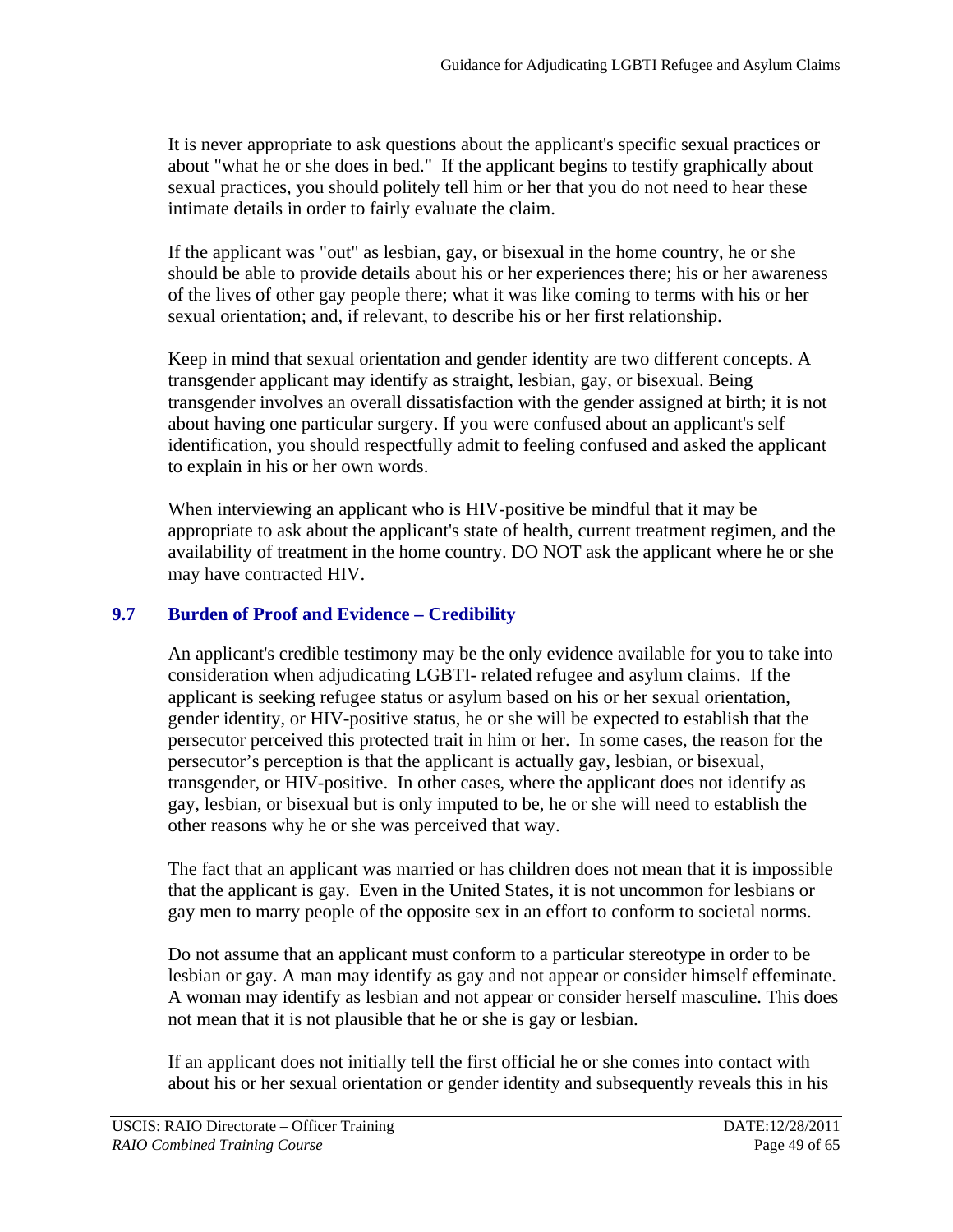or her claim, do not automatically assume that the applicant is not credible. Instead follow the guidance about what testimony such an applicant should reasonably be expected to provide and try to elicit that information.

#### <span id="page-49-0"></span>**9.8 Burden of Proof and Evidence – Country of Origin Information**

For various reasons, detailed, reliable country of origin information may be difficult to obtain. This does not render the applicant's claim of past harm or fear future harm implausible in light of or inconsistent with country of origin information.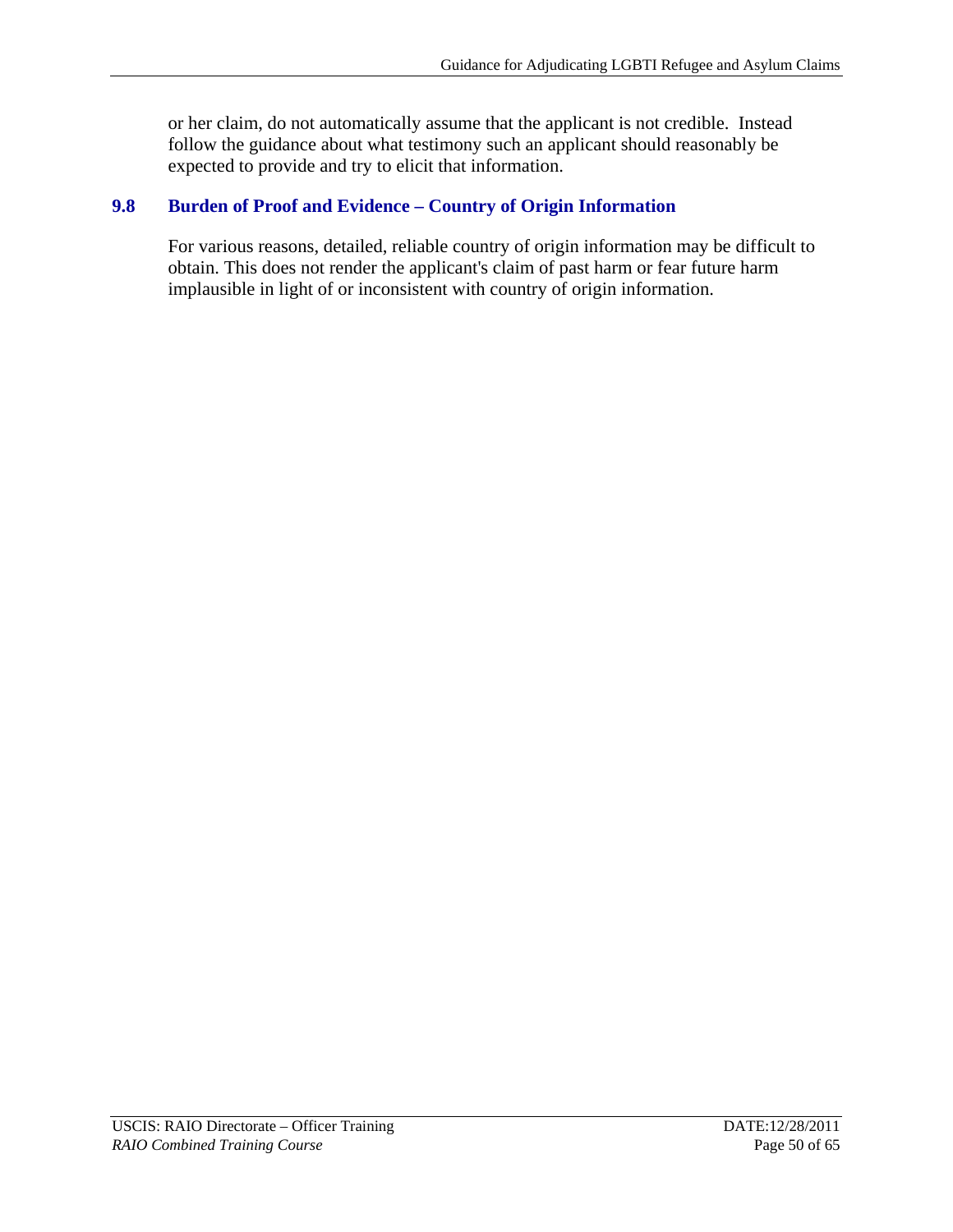## **PRACTICAL EXERCISES**

<span id="page-50-0"></span>NOTE: Practical Exercises will be added at a later date.

**Practical Exercise # 1**

• Title:

**Student Materials:**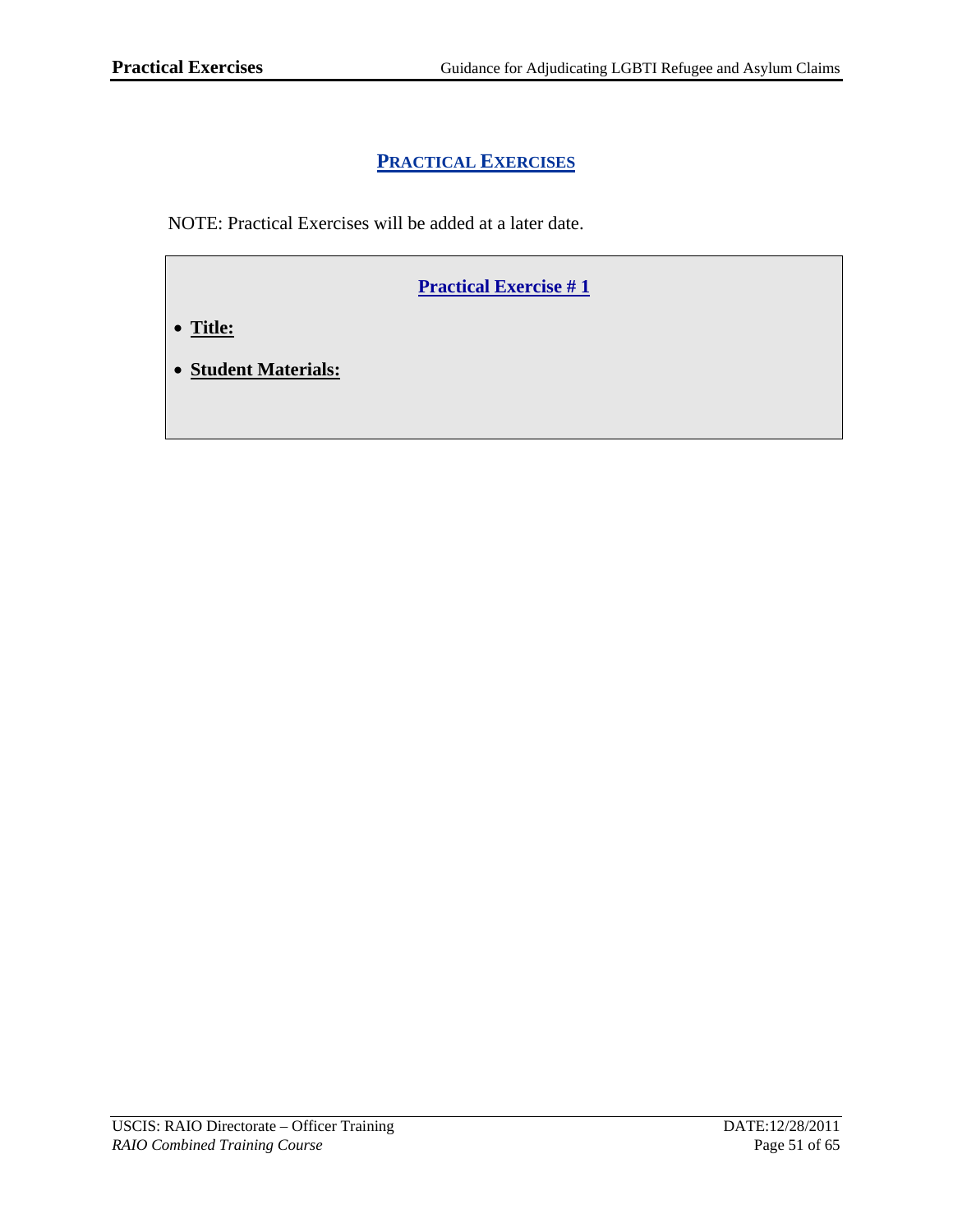## **OTHER MATERIALS**

## **[LGBTI Terminology/Glossary](#page-11-2)109**

<span id="page-51-1"></span><span id="page-51-0"></span>There are a number of terms that may be used by LGBTI applicants in their protection claims. Although not all LGBTI applicants will use these terms, it will be important for you to be familiar with these terms prior to conducting an interview. The glossary is divided into sections that distinguish between sexual orientation terms and gender identity terms, and also includes medical and legal terms. This glossary is comprised of terms generally used by the LGBTI community and others in the United States.

Please note: The definition of the term intersex sometimes overlaps with sexual orientation, gender identity, and medical issues and is therefore found in its own separate section.

## **Sexual Orientation Terms[110](#page-51-4)**

**Bisexual** – (noun or adjective) a man or woman who has an enduring emotional and/or physical attraction to both sexes. It is important to understand that although bisexual individuals may feel attraction to members of either sex, they cannot "choose" whom (or which gender) to feel attracted to any more so than a heterosexual or homosexual individual can.

<span id="page-51-3"></span>**"Closeted"** – (adjective) describes a person who keeps his or her sexual orientation secret. Also, "living in the closet."

<span id="page-51-2"></span>**"Come Out"** – (verb) the process by which an individual comes to terms with his or her sexual orientation. For most people this process first involves self-acceptance ("coming out" to one's self) and then may involve telling other people ("coming out" to others.) It is important to remember, however, that some people choose not to "come out" to others for fear of their safety. Some people realize as children that they are lesbian or gay, whereas others may not come out to themselves until they are adults. Many lesbian and gay people enter into opposite sex marriages before coming to terms with their sexual orientation.

**Gay** – (adjective) a man who has an enduring emotional and/or physical attraction to men. Some women who are attracted to women use the term gay to describe themselves as well.

<sup>&</sup>lt;sup>109</sup> Immigration Equality and HIAS Refugee Trust of Kenya.

<span id="page-51-4"></span><sup>&</sup>lt;sup>110</sup> For more general information about sexual orientation, see <http://www.apa.org/pubinfo/answers.html> on the American Psychological Association website.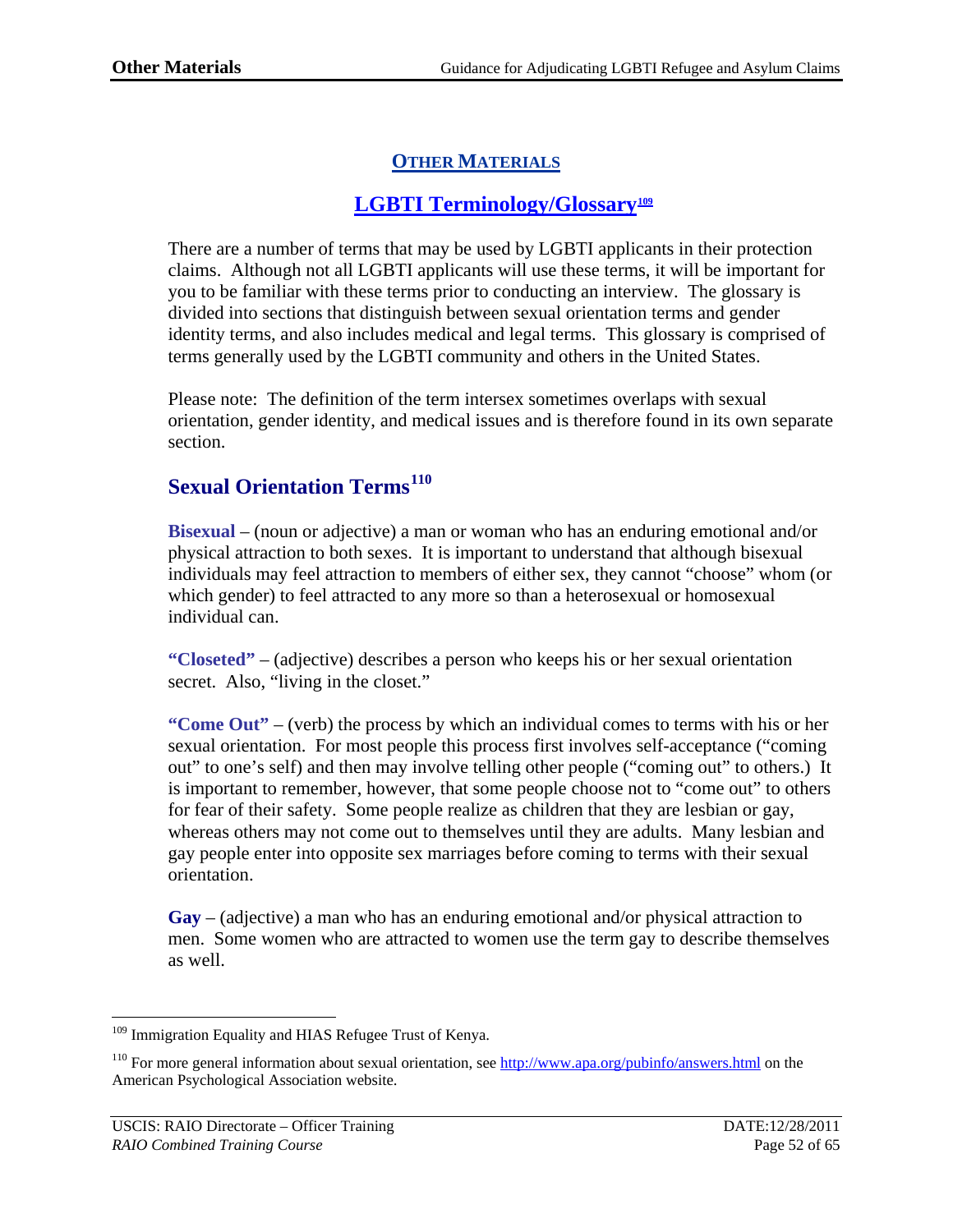**Heterosexual –** see "Straight" below

**Homosexual** – (noun or adjective) an individual who has an enduring emotional or physical attraction to members of the same sex. This term is often considered clinical with a slightly derogatory connotation within the LGBTI community.

**Homophobia** – (noun) deeply ingrained feelings of prejudice toward lesbian, gay and bisexual people; the irrational fear, based upon myths and stereotypes, of homosexuals or those perceived to be homosexual.

**Lesbian** – (noun or adjective) a woman who has an enduring emotional or physical attraction to women; homosexual women also sometimes use the term "gay" to describe themselves.

<span id="page-52-0"></span>**"Out"** – (verb) the involuntary disclosure of a person's lesbian or gay sexual orientation. For example, an applicant may say, "My cousin saw me with my partner and then he 'outed' me to the whole community."

**Sexual Orientation** – (noun) an umbrella term that describes an individual's enduring romantic and/or physical attraction to those of a particular sex; an aspect of human identity developed in the early stages of a person's life that is highly resistant to change.

**Straight** – (noun) (also heterosexual) or an individual's enduring romantic and/or physical attraction to individuals of the opposite sex.

## **Gender Identity Terms[111](#page-52-1)**

**Birth Sex –** (noun) the gender that an individual was assigned at birth which is usually indicated on his or her original birth certificate.

**"Corrected Gender"** – (noun) the gender with which a transgender individual identifies. For example, for an MTF transgender woman, female would be her "corrected gender."

**FTM** – (noun) a female to male transsexual; that is, an individual assigned the female gender at birth who now identifies as male. Also referred to as a transgender man or transman.

**Gender** – (noun) the social construction of what society values as the roles and identities of being male or female; assigned at birth to every person; does not always align with gender identity.

<span id="page-52-1"></span><sup>&</sup>lt;sup>111</sup> For more information about transition see the World Professional Association for Transgender Health website <http://www.wpath.org/documents/Med%20Nec%20on%202008%20Letterhead.pdf>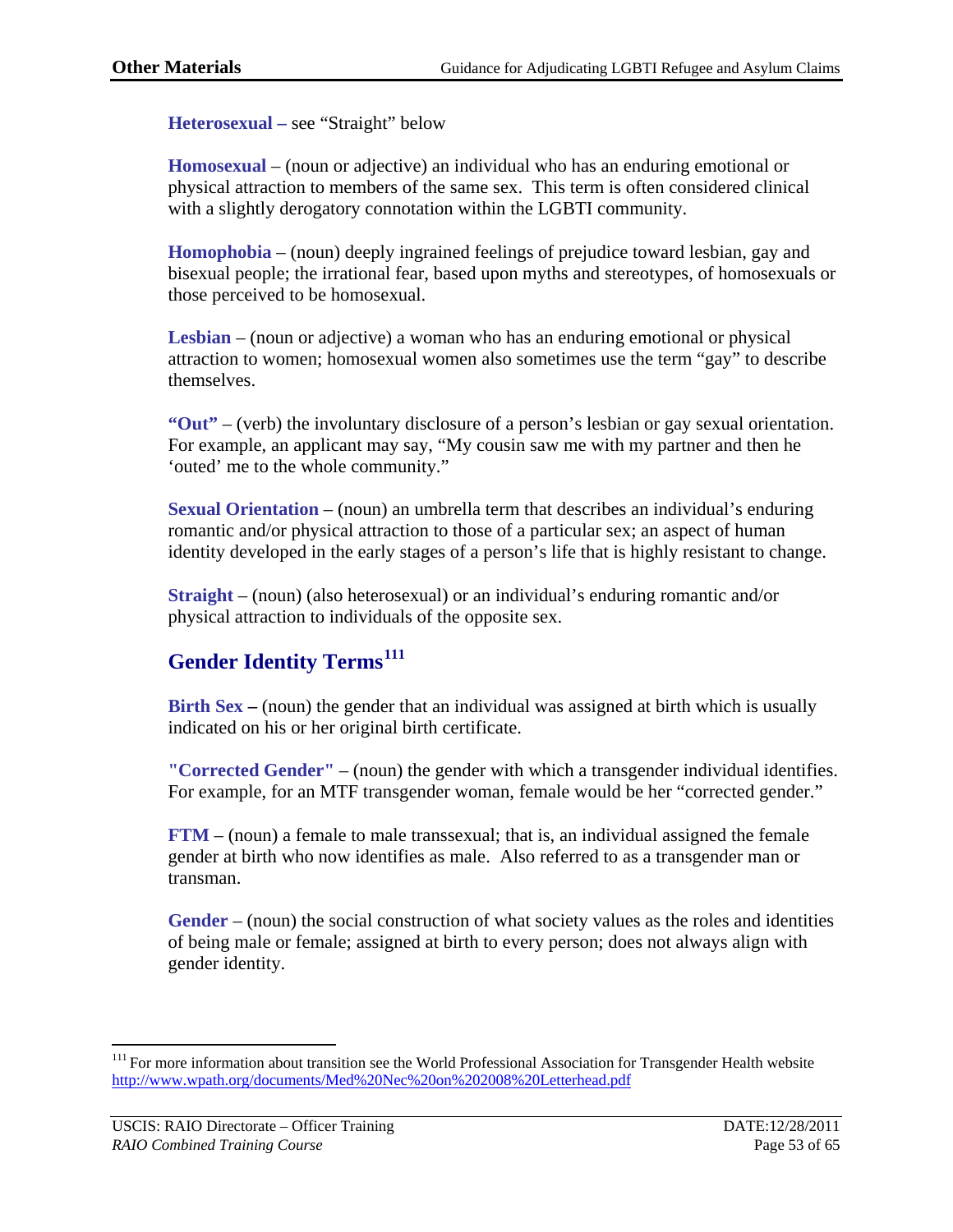**Gender Identity** – (noun) a person's inner sense of being male or female, both, or neither, resulting from a combination of genetic and environmental influences.

Gender Roles – (noun) what a given society considers "masculine" or "feminine" behaviors and attitudes; how individuals express their assigned gender or the gender they identify with. For example, a traditional gender role for a man is to be competitive, athletic, and aggressive. A traditional gender role for a woman is to want to have and take care of children. Gender roles in many societies have expanded in recent years for both men and women.

**Heterosexism** – (noun) the assumption that everyone is or ought to be heterosexual and that a person's gender identity will be fixed at birth in accordance to his or her birth sex.

**Hormone Therapy** – (noun) one medical step that a transgender person may take to transition. For transgender men this involves taking testosterone. For transgender women this involves taking estrogen.

**MTF** – (noun) a male to female transsexual, that is an individual assigned the male gender at birth who now identifies as female. Also referred to as a transgender woman or transwoman.

**"Passing"** – (verb) a transgender person living in his or her corrected gender without it being readily apparent that he or she is transgender.

**Sex** (noun) – biological maleness or femaleness; the division of male and female on the basis of reproductive organs.

**Sex Reassignment Surgery (SRS)** – (noun) refers to any of more than two dozen potential surgeries that a transgender person may undergo. Not all transsexuals choose or can afford SRS. This is a preferred term to "sex change operation."

**Transgender**<sup>[112](#page-53-1)</sup> – (noun) an umbrella term for people whose gender identity and/or gender expression differs from the sex they were assigned at birth or the stereotypes associated with that sex. The term may include transsexuals and others who do not conform to gender stereotypes. Many people who fit the definition of "transsexual" below, continue to refer to themselves as transgender. Transgender is a gender identity, not a sexual orientation. Thus, like any other man or woman, a transgender person may have a heterosexual, bisexual, or homosexual orientation.

**Transition** – (verb) the process of changing a gender expression from one gender to another. This process may be very different for different people. It may involve "coming

<span id="page-53-1"></span><span id="page-53-0"></span><sup>112</sup> National Center for Transgender Equality, *Teaching Transgender*, January 2009, *available at* [http://transequality.org/Resources/NCTE\\_Teaching\\_Transgender.pdf](http://transequality.org/Resources/NCTE_Teaching_Transgender.pdf).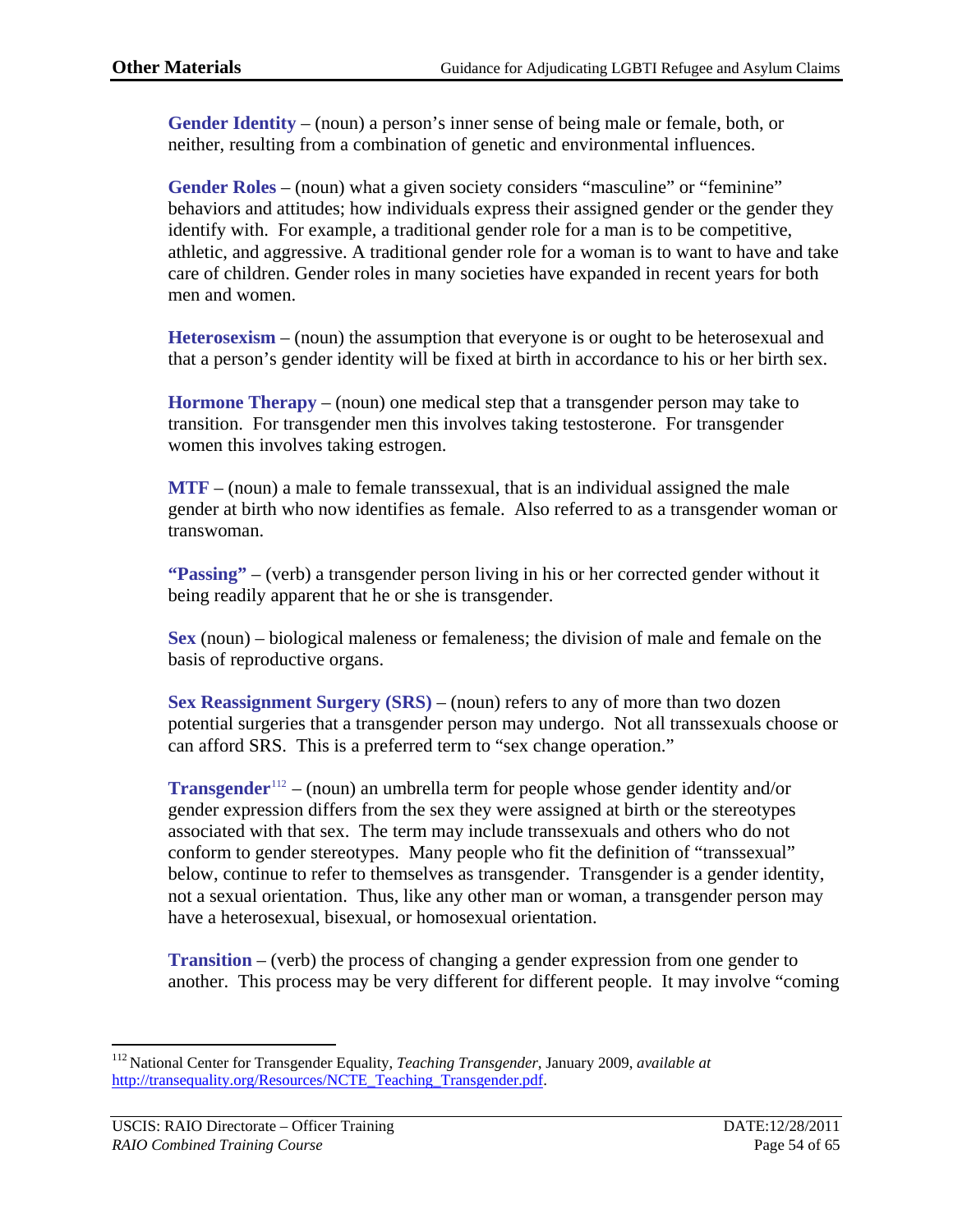out" as transgender to one's self and to others; living in one's chosen gender; changing legal documents; and/or accessing necessary medical treatment.

The medical treatment that transgender people receive is specific to each individual. There is no one specific procedure that changes a person's gender. Rather, medical transition is a process which may include any number of possible treatments such as: hormone therapy, electrolysis, and surgeries such as, hysterectomy, mastectomy, and genital reconstruction.

**Transsexual** – (noun) is a term used for people who seek to live in a gender different from the one assigned to them at birth. They may seek medical treatment to "transition." It is important to note, however, that being "transsexual" does not necessarily mean that a person has undergone any particular surgery or treatment.

**Transvestite or "Cross-Dresser"** (noun) - means an individual who chooses to wear clothes generally associated with the opposite sex. Sometimes this is related to transgender identity, and sometimes it is not. Note, however, that Spanish language articles often refer to transgender people as "travestis" which translates to "transvestites." "Transvestite" is considered an outmoded term and should not be used by the interviewer unless the applicant himself or herself uses it.

**Transphobia** (noun) – deeply ingrained feelings of prejudice toward transgender people; the irrational fear, based on myths and stereotypes, of people who are transgender or are perceived to be a transgender person.

## **Intersex Terms**

**Intersex**<sup>[113](#page-54-0)</sup> (noun, adjective) – Intersex refers to a condition in which an individual is born with a reproductive or sexual anatomy and/or chromosome pattern that does not seem to fit typical definitions of male or female. The conditions that cause these variations are sometimes grouped under the terms "intersex" or "DSD" (Differences of Sex Development). These conditions include androgen insensitivity syndrome, some forms of congenital adrenal hyperplasia, Klinefelter's syndrome, Turner's syndrome, hypospadias, and many others. Individuals with this condition were previously referred to as "hermaphrodites," but this term is considered outmoded and should not be used unless the applicant uses it.

## **Legal Terms**

 $\overline{a}$ 

**Civil Union** – formal recognition of committed same-sex relationships recognized by some states and foreign countries. Similar to but not the same as marriage. Civil unions confer many of the same rights, benefits, and privileges enjoyed by opposite sex marriages such as estate planning or medical decisions.

<span id="page-54-0"></span><sup>&</sup>lt;sup>113</sup> For more information on intersex issues, see the Advocates for Informed Choice website, [www.aiclegal.org](http://www.aiclegal.org/)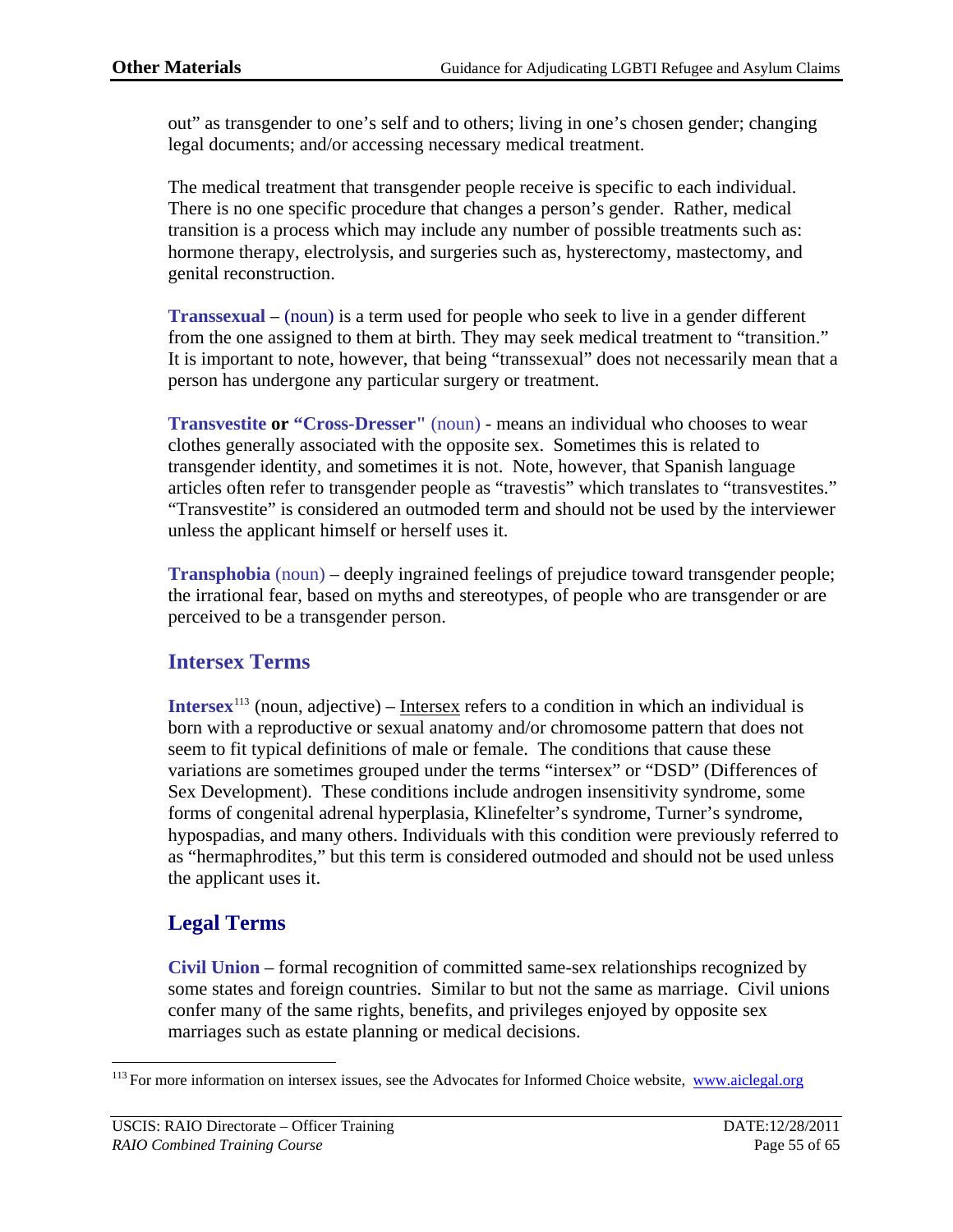**Domestic Partnership** – A civil or legal contract recognizing a partnership or a relationship between two people which confers limited benefits to them by their employer.

**Sodomy Laws** – laws that prohibit consensual, adult, private, noncommercial sex. Used mostly against gays and lesbians.

## **Medical Terms Related to HIV**

**AIDS or Acquired Immunodeficiency Syndrome** - is the medical term used for people with the HIV virus who have either experienced certain opportunistic infections (such as PCP pneumonia or Kaposi's Sarcoma), or whose T-cells (infection fighting blood cells) have dropped below 200.

**CD4 Count or T-Cell Count** – this is a test used to measure the well-being of the immune system of an individual who is HIV-positive. People with healthy immune systems generally have between 800-1200 T-cells. If T-cells drop below 200, a person is considered to have AIDS.

**HIV-Positive** <sup>[114](#page-55-0)</sup> – means that a person has been exposed to the Human Immunodeficiency Virus (HIV) and developed anti-bodies to the virus. Once a person has tested positive for HIV, he or she will always test positive for HIV, regardless of his or her health.

Not everyone who is HIV-positive has AIDS, but everyone who has AIDS is HIV-positive. HIV is transmitted through the transfer of bodily fluids from an infected individual to an uninfected individual. People are primarily infected with HIV through sexual contact which involves the exchange of bodily fluids; from sharing intravenous drug paraphernalia; during childbirth and breast-feeding; and from receiving contaminated blood transfusions. There is no risk of HIV transmission from casual contact, such as shaking hands or sharing a drinking glass.

<span id="page-55-0"></span><sup>&</sup>lt;sup>114</sup> For more information about HIV see  $\frac{http://www.gmhc.org/}{http://www.gmhc.org/})$  on the Gay Men's Health Crisis website.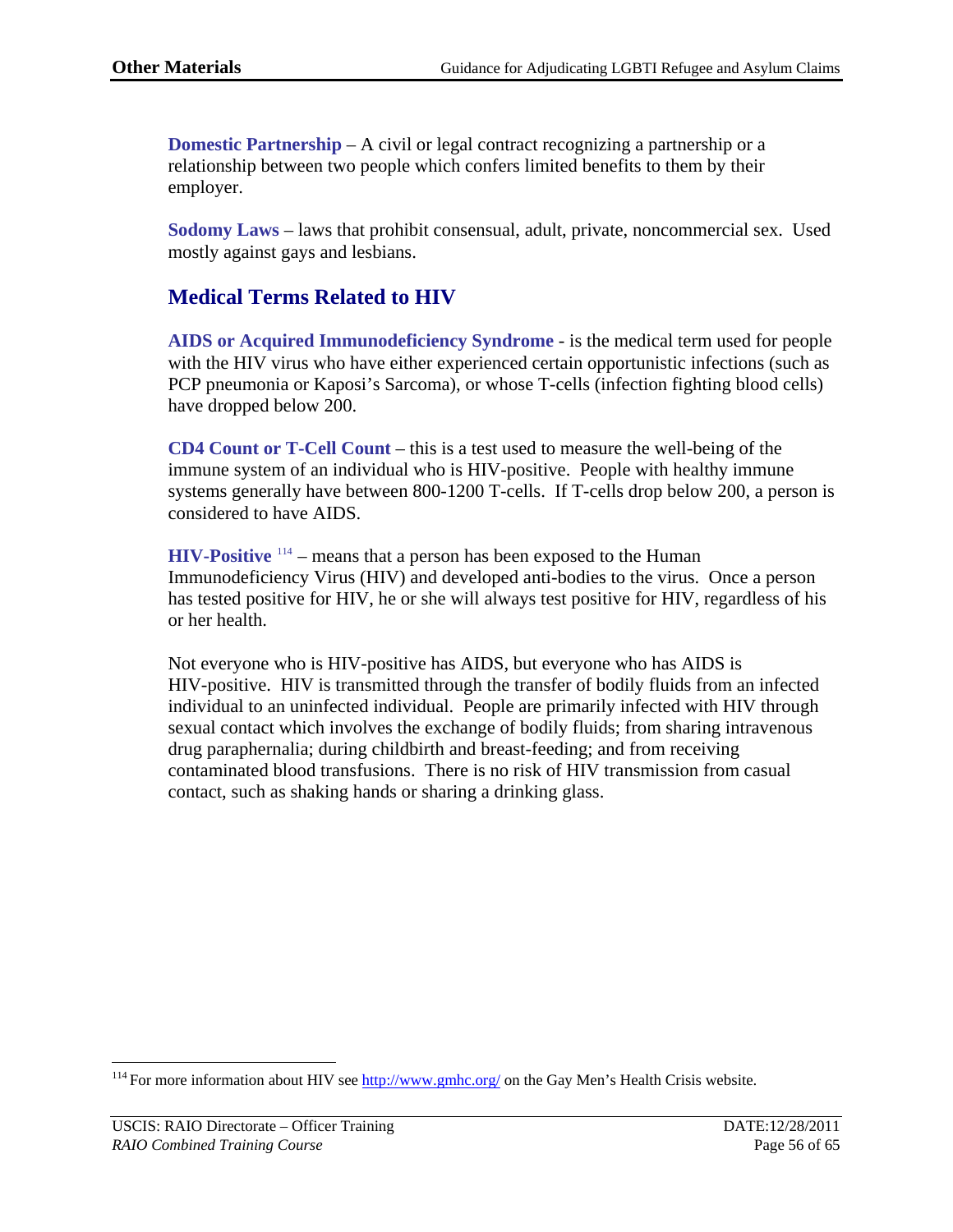## **[LGBTI-Related Case Law](#page-3-1)**[115](#page-56-1)

#### **2011**

<span id="page-56-0"></span>*Castro* – *[Martinez v. Holder](http://web2.westlaw.com/find/default.wl?cite=641+F.3d+1103&rs=WLW12.01&vr=2.0&rp=%2ffind%2fdefault.wl&sv=Split&fn=_top&mt=Westlaw)*, 641 F.3d 1103 (9th Cir. 2011) (amended by *[Castro – Martinez v.](http://web2.westlaw.com/find/default.wl?mt=Westlaw&caseserial=2026620725&rp=%2ffind%2fdefault.wl&docfam=Iff182ef41f5d11e19553c1f5e5d07b6a&findtype=0&ordoc=2026620725&serialnum=2026620725&vr=2.0&fn=_top&sv=Split&pbc=BC6E23F9&casecite=2011+WL+6016162&rs=WLW1)*   $\underline{Holder}$  $\underline{Holder}$  $\underline{Holder}$ , WL 6016162, Dec. 5, 2011 (9<sup>th</sup> Cir. 2011) (gay man from Mexico)

#### **2010**

*[Todorovic v. Att'y Gen. of the U.S.](http://web2.westlaw.com/find/default.wl?cite=621+F.3d+1318&rs=WLW12.01&vr=2.0&rp=%2ffind%2fdefault.wl&sv=Split&fn=_top&mt=Westlaw)*, 621 F.3d 1318 (11th Cir. 2010) (gay man from Serbia)

*[Ayala v. Att'y Gen. of the U.S](http://web2.westlaw.com/find/default.wl?cite=605+F.3d+941&rs=WLW12.01&vr=2.0&rp=%2ffind%2fdefault.wl&sv=Split&fn=_top&mt=Westlaw)*, 605 F.3d 941 (11th Cir. 2010) (gay, HIV+ man from Venezuela)

*[Eneh v. Holder](http://web2.westlaw.com/find/default.wl?cite=601+F.3d+943+&rs=WLW12.01&vr=2.0&rp=%2ffind%2fdefault.wl&sv=Split&fn=_top&mt=Westlaw)*, 601 F.3d 943 (9th Cir. 2010) (man living with AIDS from Nigeria)

*[Aguilar-Mejia v. Holder](http://web2.westlaw.com/find/default.wl?cite=616+F.3d+699&rs=WLW12.01&vr=2.0&rp=%2ffind%2fdefault.wl&sv=Split&fn=_top&mt=Westlaw)*, 616 F.3d 699 (7th Cir. August 6, 2010) (HIV+ man from Mex./Guatemala)

#### **2009**

*[N-A-M- v. Holder](http://web2.westlaw.com/find/default.wl?cite=587+F.3d+1052+&rs=WLW12.01&vr=2.0&rp=%2ffind%2fdefault.wl&sv=Split&fn=_top&mt=Westlaw)*, 587 F.3d 1052 (10th Cir. 2009) (M to F transsexual woman from El Salvador)

*[Martinez v. Holder](http://web2.westlaw.com/find/default.wl?cite=557+F.3d+1059+&rs=WLW12.01&vr=2.0&rp=%2ffind%2fdefault.wl&sv=Split&fn=_top&mt=Westlaw)*, 557 F.3d 1059 (9th Cir. 2009) (gay man from Guatemala)

*[Pangilinan v Holder](http://web2.westlaw.com/find/default.wl?cite=568+F.3d+708&rs=WLW12.01&vr=2.0&rp=%2ffind%2fdefault.wl&sv=Split&fn=_top&mt=Westlaw)*, 568 F.3d 708 (9th Cir. 2009) (transsexual woman from the Philippines)

*[Manani v. Filip](http://web2.westlaw.com/find/default.wl?cite=552+F.3d+894&rs=WLW12.01&vr=2.0&rp=%2ffind%2fdefault.wl&sv=Split&fn=_top&mt=Westlaw)*, 552 F.3d 894 (8th Cir. 2009) (HIV+ woman from Kenya)

#### **2008**

*[Razkane v. Holder](http://web2.westlaw.com/find/default.wl?cite=562+F.3d+1283+&rs=WLW12.01&vr=2.0&rp=%2ffind%2fdefault.wl&sv=Split&fn=_top&mt=Westlaw)*, 562 F.3d 1283 (10th Cir. 2008) (gay man from Morocco)

*[Bromfield v. Mukasey](http://web2.westlaw.com/find/default.wl?cite=543+F.3d+1071+&rs=WLW12.01&vr=2.0&rp=%2ffind%2fdefault.wl&sv=Split&fn=_top&mt=Westlaw)*, 543 F.3d 1071 (9th Cir. 2008) (gay man from Jamaica)

*[Eke v. Mukasey](http://web2.westlaw.com/find/default.wl?cite=512+F.3d+372+&rs=WLW12.01&vr=2.0&rp=%2ffind%2fdefault.wl&sv=Split&fn=_top&mt=Westlaw)*, 512 F.3d 372 (7th Cir. 2008) (gay man from Nigeria)

*[Bosede v. Mukasey](http://web2.westlaw.com/find/default.wl?cite=512+F.3d+946+&rs=WLW12.01&vr=2.0&rp=%2ffind%2fdefault.wl&sv=Split&fn=_top&mt=Westlaw)*, 512 F.3d 946 (7th Cir. 2008) (HIV+ man from Nigeria)

*[Ali v. Mukasey](http://web2.westlaw.com/find/default.wl?cite=529+F.3d+478+&rs=WLW12.01&vr=2.0&rp=%2ffind%2fdefault.wl&sv=Split&fn=_top&mt=Westlaw)*, 529 F.3d 478 (2nd Cir. 2008) (gay man from Guyana)

*[Kadri v. Mukasey](http://web2.westlaw.com/find/default.wl?cite=543+F.3d+16+&rs=WLW12.01&vr=2.0&rp=%2ffind%2fdefault.wl&sv=Split&fn=_top&mt=Westlaw)*, 543 F.3d 16 (1st Cir. 2008) (gay man from Indonesia)

<span id="page-56-1"></span><sup>1</sup> <sup>115</sup> In descending order by year.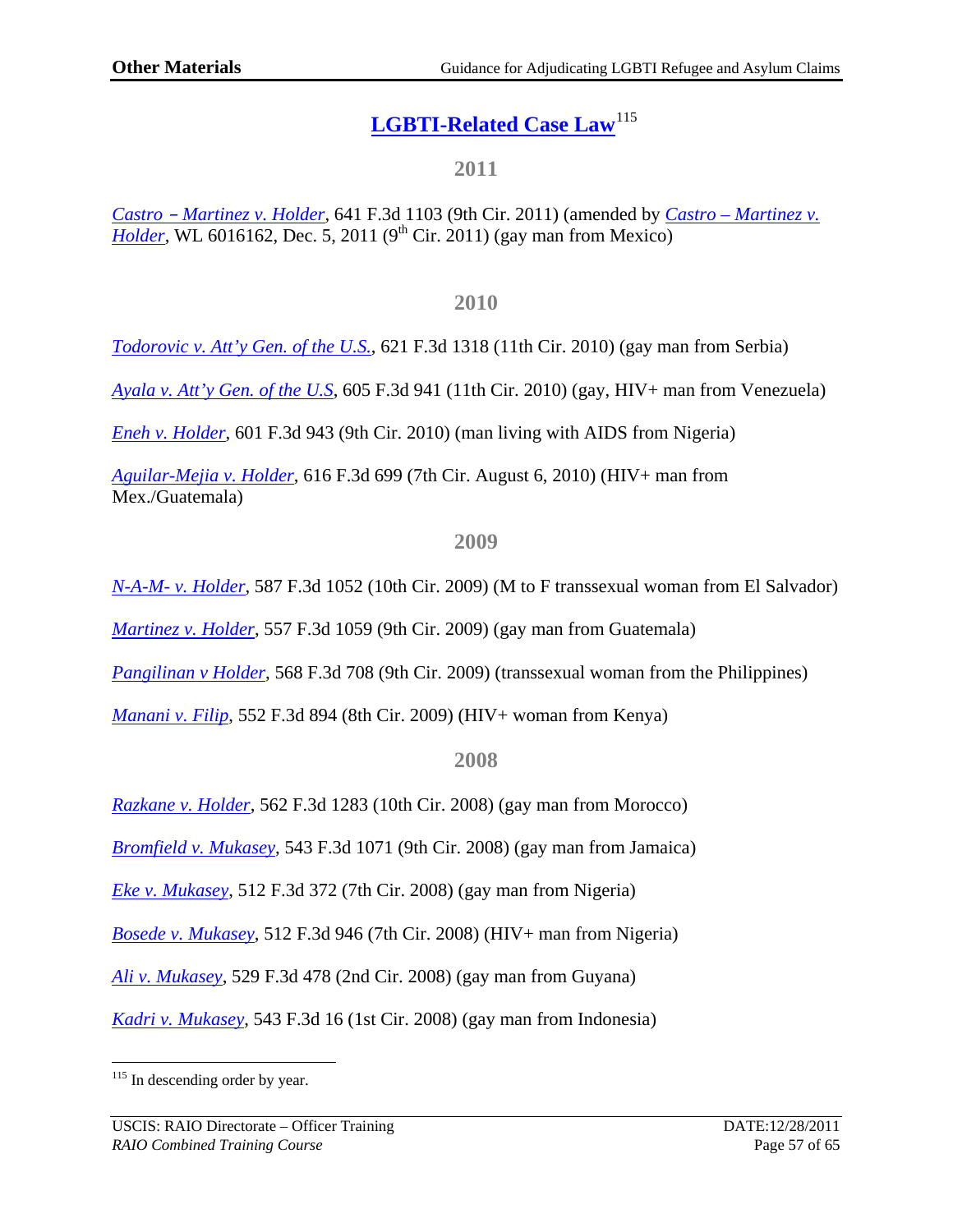#### **2007**

*[Jean-Pierre v. Att'y Gen. of the U.S](http://web2.westlaw.com/find/default.wl?cite=500+F.3d+1315+&rs=WLW12.01&vr=2.0&rp=%2ffind%2fdefault.wl&sv=Split&fn=_top&mt=Westlaw)*, 500 F.3d 1315 (11th Cir. 2007) (HIV+ man from Haiti)

*[Morales v. Gonzales](http://web2.westlaw.com/find/default.wl?cite=478+F.3d+972+&rs=WLW12.01&vr=2.0&rp=%2ffind%2fdefault.wl&sv=Split&fn=_top&mt=Westlaw)*, 478 F.3d 972 (9th Cir. 2007) (transgender woman from Mexico)

*[Nabulwala v. Gonzales](http://web2.westlaw.com/find/default.wl?cite=481+F.3d+1115+&rs=WLW12.01&vr=2.0&rp=%2ffind%2fdefault.wl&sv=Split&fn=_top&mt=Westlaw)*, 481 F.3d 1115 (8th Cir. 2007) (lesbian woman from Uganda)

*[Shahinaj v. Gonzales](http://web2.westlaw.com/find/default.wl?cite=481+F.3d+1027+&rs=WLW12.01&vr=2.0&rp=%2ffind%2fdefault.wl&sv=Split&fn=_top&mt=Westlaw)*, 481 F.3d 1027 (8th Cir. 2007) (gay man from Albania)

*[Ixtlilco-Morales v. Keisler](http://web2.westlaw.com/find/default.wl?cite=507+F.3d+651+&rs=WLW12.01&vr=2.0&rp=%2ffind%2fdefault.wl&sv=Split&fn=_top&mt=Westlaw)*, 507 F.3d 651 (8th Cir. 2007) (gay man from Mexico)

*[Moab v. Gonzales](http://web2.westlaw.com/find/default.wl?cite=500+F.3d+656+&rs=WLW12.01&vr=2.0&rp=%2ffind%2fdefault.wl&sv=Split&fn=_top&mt=Westlaw)*, 500 F.3d 656 (7th Cir. 2007) (gay man from Liberia)

*[Lavira v. Att'y Gen. of the U.S.](http://web2.westlaw.com/find/default.wl?cite=478+F.3d+158+&rs=WLW12.01&vr=2.0&rp=%2ffind%2fdefault.wl&sv=Split&fn=_top&mt=Westlaw)*, 478 F.3d 158 (3d. Cir. 2007) (HIV+ man from Haiti)

*[Joaquin-Porras v. Gonzales](http://web2.westlaw.com/find/default.wl?cite=435+F.3d+172+&rs=WLW12.01&vr=2.0&rp=%2ffind%2fdefault.wl&sv=Split&fn=_top&mt=Westlaw)*, 435 F.3d 172 (2d. Cir. 2006) (gay man from Costa Rica)

**2006** 

*[Ornelas Chavez v. Gonzalez](http://web2.westlaw.com/find/default.wl?cite=458+F.3d+1052+&rs=WLW12.01&vr=2.0&rp=%2ffind%2fdefault.wl&sv=Split&fn=_top&mt=Westlaw)*, 458 F.3d 1052 (9th Cir. 2006) (transgender woman from Mexico)

*Maldonado v. Att'y Gen. of the U.S.* 188 Fed. Appx. 101, 103 (3d Cir. 2006) (unpublished)(gay man from Argentina)

#### **2005**

*[Salkeld v. Gonzales](http://web2.westlaw.com/find/default.wl?cite=420+F.3d+804+&rs=WLW12.01&vr=2.0&rp=%2ffind%2fdefault.wl&sv=Split&fn=_top&mt=Westlaw)*, 420 F.3d 804 (8th Cir. 2005) (gay man from Peru)

*[Boer-Sedano v. Gonzales](http://web2.westlaw.com/find/default.wl?cite=418+F.3d+1082+&rs=WLW12.01&vr=2.0&rp=%2ffind%2fdefault.wl&sv=Split&fn=_top&mt=Westlaw)*, 418 F.3d 1082 (9th Cir. 2005) (gay man with AIDS from Mexico)

*[Karouni v. Gonzales](http://web2.westlaw.com/find/default.wl?cite=399+F.3d+1163+&rs=WLW12.01&vr=2.0&rp=%2ffind%2fdefault.wl&sv=Split&fn=_top&mt=Westlaw)*, 399 F.3d 1163 (9th Cir. 2005) (gay, HIV+ man from Lebanon)

*[Kimumwe v. Gonzales](http://web2.westlaw.com/find/default.wl?cite=431+F.3d+319+&rs=WLW12.01&vr=2.0&rp=%2ffind%2fdefault.wl&sv=Split&fn=_top&mt=Westlaw)*, 431 F.3d 319 (8th Cir. 2005) (gay man from Zimbabwe)

*[Galicia v. Ashcroft](http://web2.westlaw.com/find/default.wl?cite=396+F.3d+446+&rs=WLW12.01&vr=2.0&rp=%2ffind%2fdefault.wl&sv=Split&fn=_top&mt=Westlaw)*, 396 F.3d 446 (1st Cir. 2005) (gay man from Guatemala)

**2004** 

*[Reyes-Reyes v. Ashcroft](http://web2.westlaw.com/find/default.wl?cite=384+F.3d+782+&rs=WLW12.01&vr=2.0&rp=%2ffind%2fdefault.wl&sv=Split&fn=_top&mt=Westlaw)*, 384 F.3d 782 (9th Cir. 2004) (gay man with female sexual identity from El Salvador)

*[Gebremaria v. Ashcroft](http://web2.westlaw.com/find/default.wl?cite=378+F.3d+734+&rs=WLW12.01&vr=2.0&rp=%2ffind%2fdefault.wl&sv=Split&fn=_top&mt=Westlaw)*, 378 F.3d 734 (8th Cir. 2004) (HIV+ woman from Ethiopia)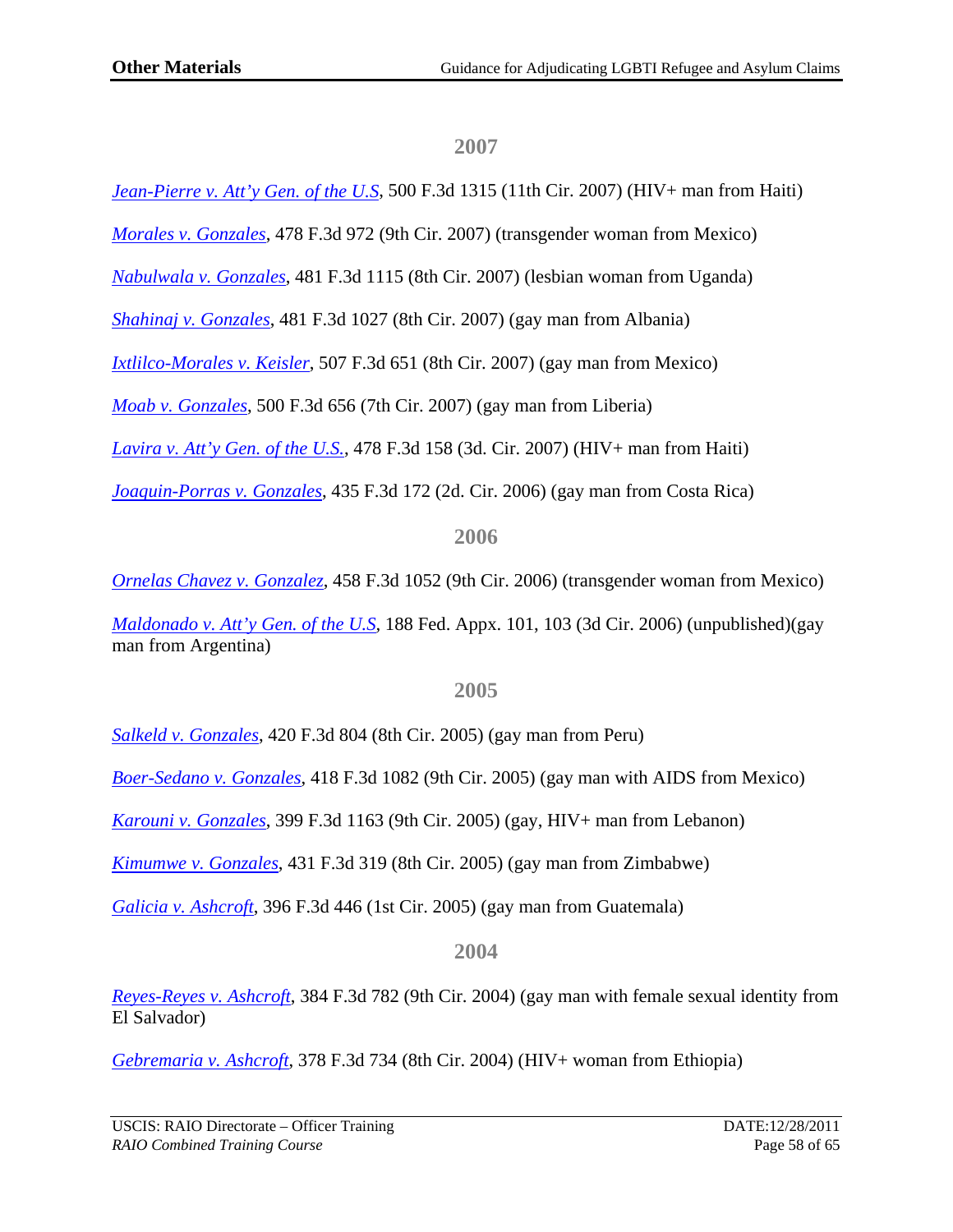*[Molathwa v. Ashcroft](http://web2.westlaw.com/find/default.wl?cite=390+F.3d+551+&rs=WLW12.01&vr=2.0&rp=%2ffind%2fdefault.wl&sv=Split&fn=_top&mt=Westlaw)*, 390 F.3d 551 (8th Cir. 2004) (gay man Botswana)

**2003** 

*[Amanfi v. Ashcroft](http://web2.westlaw.com/find/default.wl?cite=328+F.3d+719+&rs=WLW12.01&vr=2.0&rp=%2ffind%2fdefault.wl&sv=Split&fn=_top&mt=Westlaw)*, 328 F.3d 719 (3rd Cir. 2003) (man imputed to be gay from Ghana)

**1990-2000** 

*[Hernandez-Montiel v. INS](http://web2.westlaw.com/find/default.wl?cite=225+F.3d+1084+&rs=WLW12.01&vr=2.0&rp=%2ffind%2fdefault.wl&sv=Split&fn=_top&mt=Westlaw)*, 225 F.3d 1084 (9th Cir. 2000) (gay man with female sexual identity from Mexico)

*[Pitcherskaia v. INS](http://web2.westlaw.com/find/default.wl?cite=118+F.3d+641+&rs=WLW12.01&vr=2.0&rp=%2ffind%2fdefault.wl&sv=Split&fn=_top&mt=Westlaw)*, 118 F.3d 641 (9th Cir. 1997) (lesbian woman from Russia)

*[Matter of Toboso-Alfonso](http://web2.westlaw.com/find/default.wl?cite=20+I%26N+Dec.+819+&rs=WLW12.01&vr=2.0&rp=%2ffind%2fdefault.wl&sv=Split&fn=_top&mt=Westlaw)*, 20 I&N Dec. 819 (BIA 1990) (gay man from Cuba)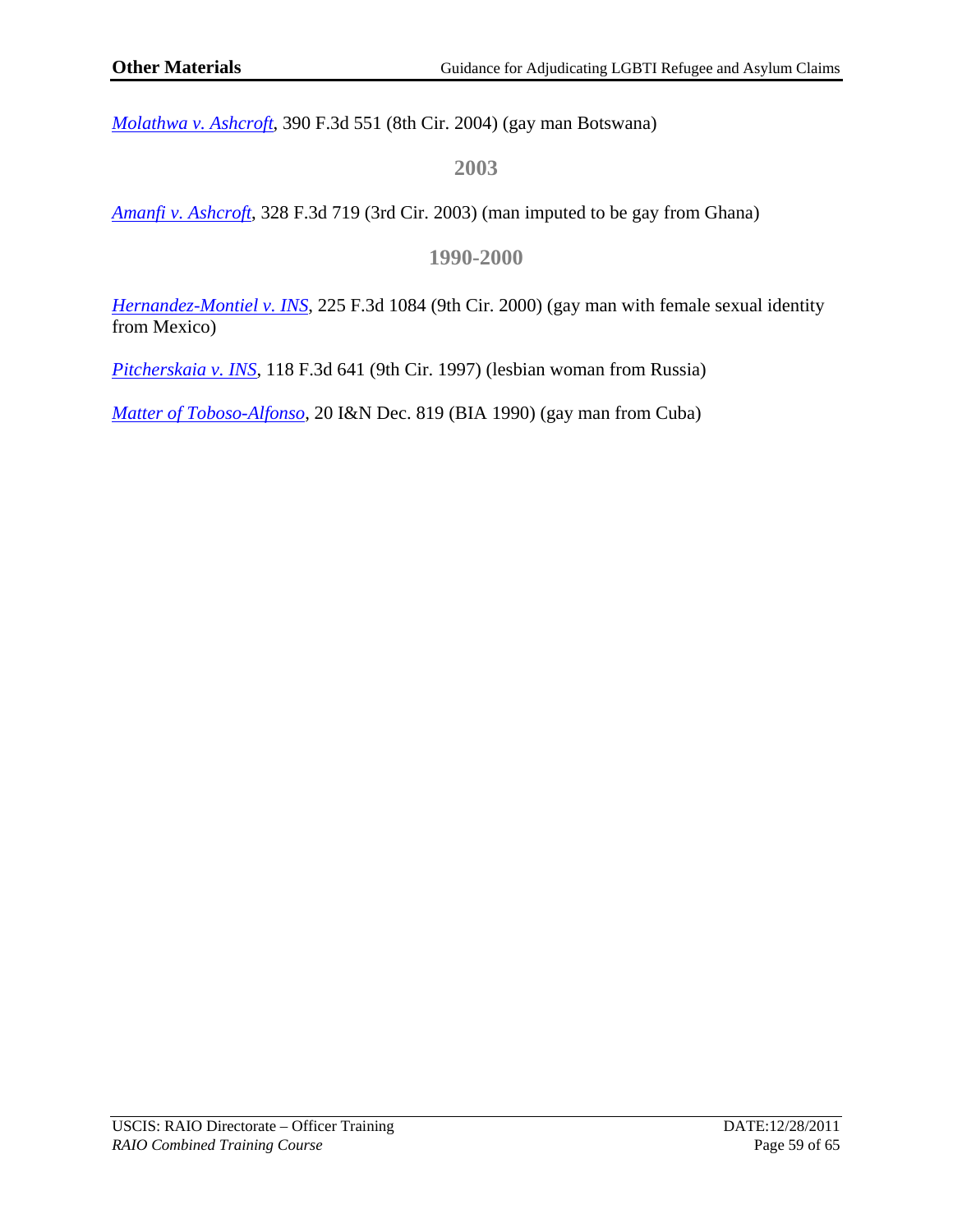#### **SUPPLEMENT A – REFUGEE AFFAIRS DIVISION**

<span id="page-59-0"></span>The following information is specific to the Refugee Affairs Division. Information in each text box contains division-specific procedures and guidelines related to the section from the Training Module referenced in the subheading of the supplement text box.

#### <span id="page-59-1"></span>**REQUIRED READING**

*[Medical Examination of Aliens – Removal of Human Immunodeficiency Virus \(HIV\)](http://ecn.uscis.dhs.gov/team/raio/PerMgt/Training/RAIOTraining/RDOT%20Curriculum%20Library/CDC%20-%20Removal%20of%20HIV%20Infection%20from%20Definition%20of%20Communicable%20Disease.pdf)  [Infection from Definition of Communicable Disease of Public Health Significance](http://ecn.uscis.dhs.gov/team/raio/PerMgt/Training/RAIOTraining/RDOT%20Curriculum%20Library/CDC%20-%20Removal%20of%20HIV%20Infection%20from%20Definition%20of%20Communicable%20Disease.pdf)*. Centers for Disease Control and Prevention (CDC) and U.S. Department of Health and Human Services (HHS). 74 FR 56547-62 (Nov. 2, 2009). Final rule, January 4, 2010, *available at* [http://www.cdc.gov/immigrantrefugeehealth/laws-regs/hiv-ban](http://www.cdc.gov/immigrantrefugeehealth/laws-regs/hiv-ban-removal/final-rule.html)[removal/final-rule.html](http://www.cdc.gov/immigrantrefugeehealth/laws-regs/hiv-ban-removal/final-rule.html).

#### <span id="page-59-2"></span>**ADDITIONAL RESOURCES**

See [Additional Resources](#page-3-1) listed at the beginning of this module.

#### <span id="page-59-3"></span>**SUPPLEMENTS**

There are no RAD supplements for this training module.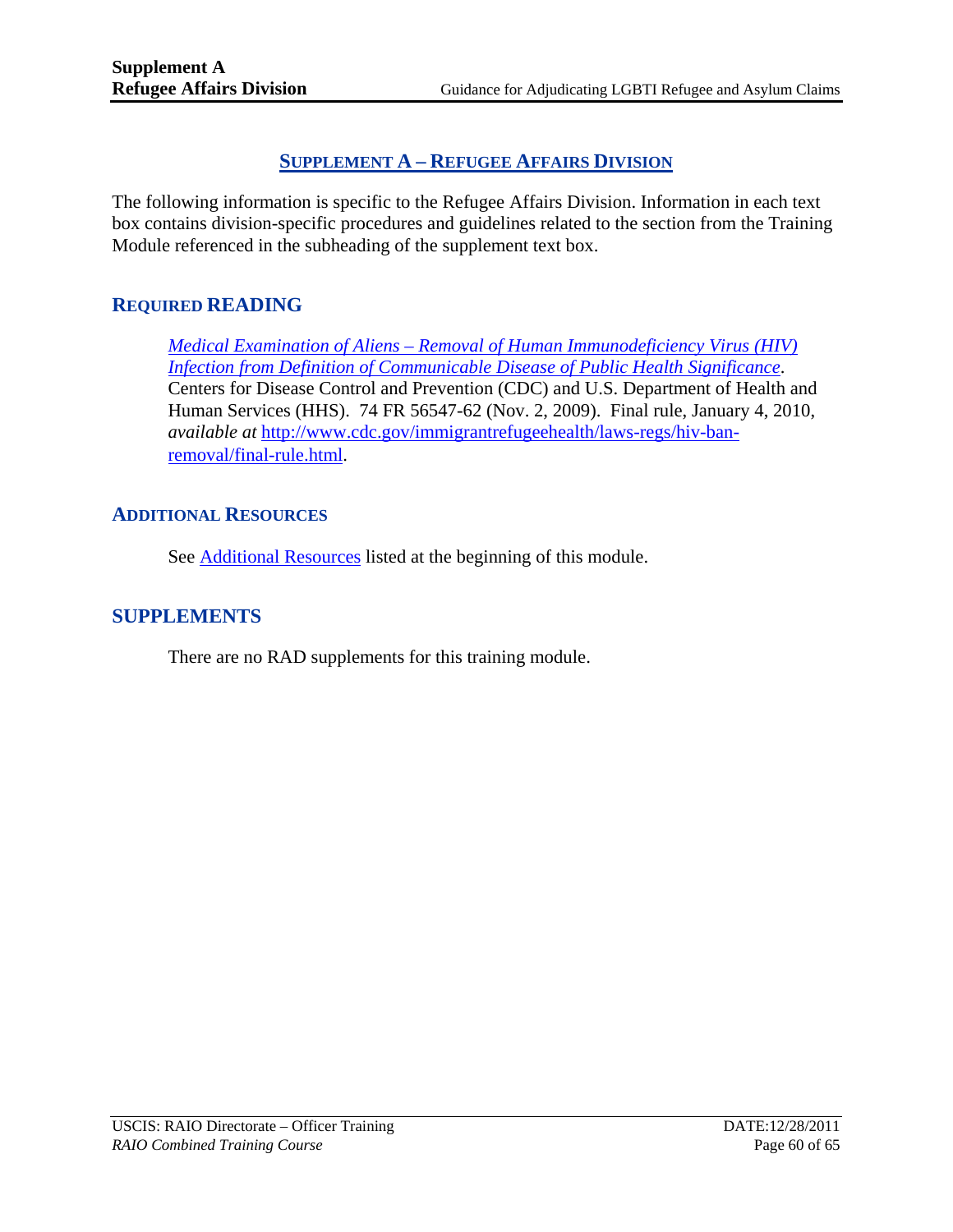#### **SUPPLEMENT B – ASYLUM DIVISION**

<span id="page-60-0"></span>The following information is specific to the Asylum Division. Information in each text box contains division-specific procedures and guidelines related to the section from the Training Module referenced in the subheading of the supplement text box.

#### <span id="page-60-1"></span>**REQUIRED READING**

See [Required Reading](#page-59-1) listed at the beginning of this module.

#### <span id="page-60-2"></span>**ADDITIONAL RESOURCES**

See [Additional Resources](#page-3-1) listed at the beginning of this module.

#### <span id="page-60-4"></span><span id="page-60-3"></span>**SUPPLEMENTS**

#### **ASM Supplement – 1**

#### **Legal Analysis – One-Year Filing Deadline**

This module does not alter the legal criteria used to evaluate the one-year filing deadline. There are, however, some factual scenarios that may arise specifically in the context of LGBTI claims that are useful to discuss within the legal framework of established guidance on the one-year filing deadline.

#### **Changed Circumstances Specific to LGBTI Applicants**

#### **Changed Country Conditions**

As with any other type of asylum claim, if conditions in the applicant's country of origin have changed substantially, this may form the basis for an exception to the one year filing deadline.[116](#page-60-5) For example, a fundamentalist government may have just come to power and instituted criminal sanctions for consensual homosexual activity.

**"Coming Out" as LGBTI** 

<span id="page-60-5"></span><sup>&</sup>lt;sup>116</sup> See Victoria Neilson and Aaron Morris, The Gay Bar: The Effect of the One-Year Filing Deadline on Lesbian, Gay, Bisexual, Transgender, and HIV-Positive Foreign Nationals Seeking Asylum or Withholding of Removal, 8 New York City Law Review 233 (Summer 2005), *available at*  [http://www.asylumlaw.org/docs/sexualminorities/GayBar091798.pdf.](http://www.asylumlaw.org/docs/sexualminorities/GayBar091798.pdf)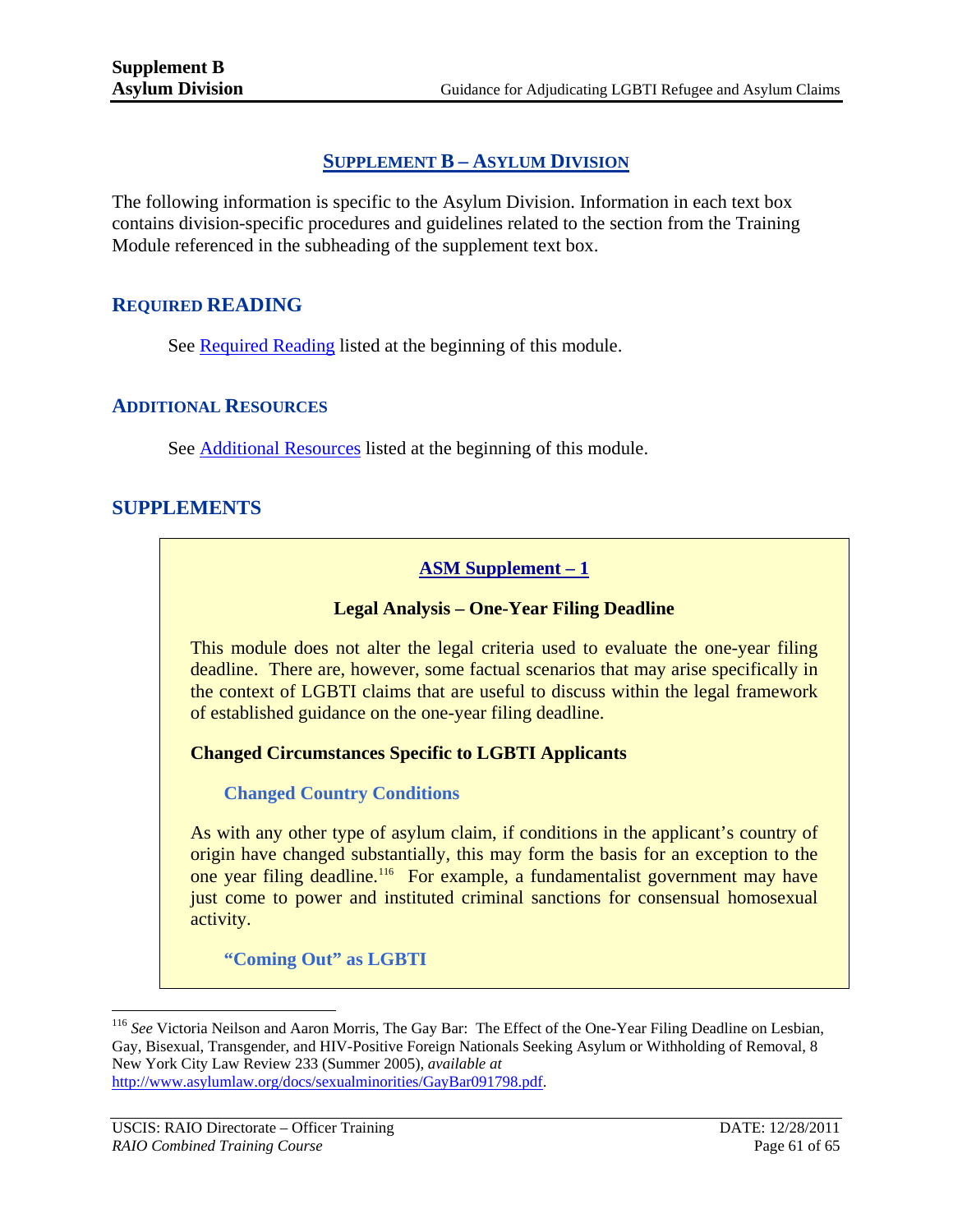In many instances an individual does not feel comfortable accepting himself or herself as LGBTI until he or she is in a country where the applicant can see that it is possible to live an open life as an LGBTI person. If an individual has recently "come out" as lesbian, gay, bisexual, or transgender, this may qualify as an exception based on changed circumstances.

#### **Recent Steps in Gender Transitioning**

As noted above, transitioning from the gender assigned at birth to the gender with which the applicant identifies is a process which may involve many steps. At some point during this process, the applicant may realize that he or she could no longer "pass" as his or her birth gender and therefore may become more fearful of returning to his or her country of origin. For example, a transgender woman (MTF) may have recently had breast implants which would now make it impossible to "pass" as male.

#### **Recent HIV Diagnosis**

<span id="page-61-0"></span>Some individuals will apply for asylum only after they have been diagnosed with HIV. For some applicants, the claim will be based wholly on his or her HIV status and the fear of persecution upon return to the country of origin. For other individuals who may also be LGBT, the HIV diagnosis may be "the last straw," causing the applicant to realize that returning to the country of origin would be a "death sentence." Many countries do not have confidentiality laws protecting HIV status, so some LGBT people fear that their HIV status could become widely known. In many countries, being HIV-positive is equated with being LGBT, and so their LGBT identity would become known.

In *Manini v. Filip* 552 F.3d 894, (8<sup>th</sup> Cir. 2009), a Kenyan woman entered the U.S. in October 2001, was diagnosed with HIV in January 2003, and filed affirmatively for asylum in May 2004. The Asylum Office accepted her recent HIV diagnosis as a "changed circumstance," but found that the 16 month delay in filing after the diagnosis fell outside the "reasonable period of time" required by law. The BIA upheld the decision and the Eight Circuit found that it lacked jurisdiction to review the one year issue. *See also Ixtlilco-Morales v. Keisler*, 507 F.3d 651 (8<sup>th</sup> Cir. 2007), where the Eight Circuit also accepted the applicant's recent HIV diagnosis as a changed circumstance but upheld the BIA and IJ decisions to deny the case on other grounds.

The following are some suggested lines of questioning when adjudicating a claim

#### 117 *Id*.

<sup>119</sup> *See Explore All Possible Grounds* in Section 6, *Interview Considerations*, and *Claims Not Initially Put Forward*  in Section 7*, Burden of Proof and Evidence* above.

<sup>118</sup> See AOBTC *One-Year Filing Deadline lesson plan, Section VII, Credibility, Subsection B, Totality of the Circumstances, Subsection c, Extraordinary Circumstances*.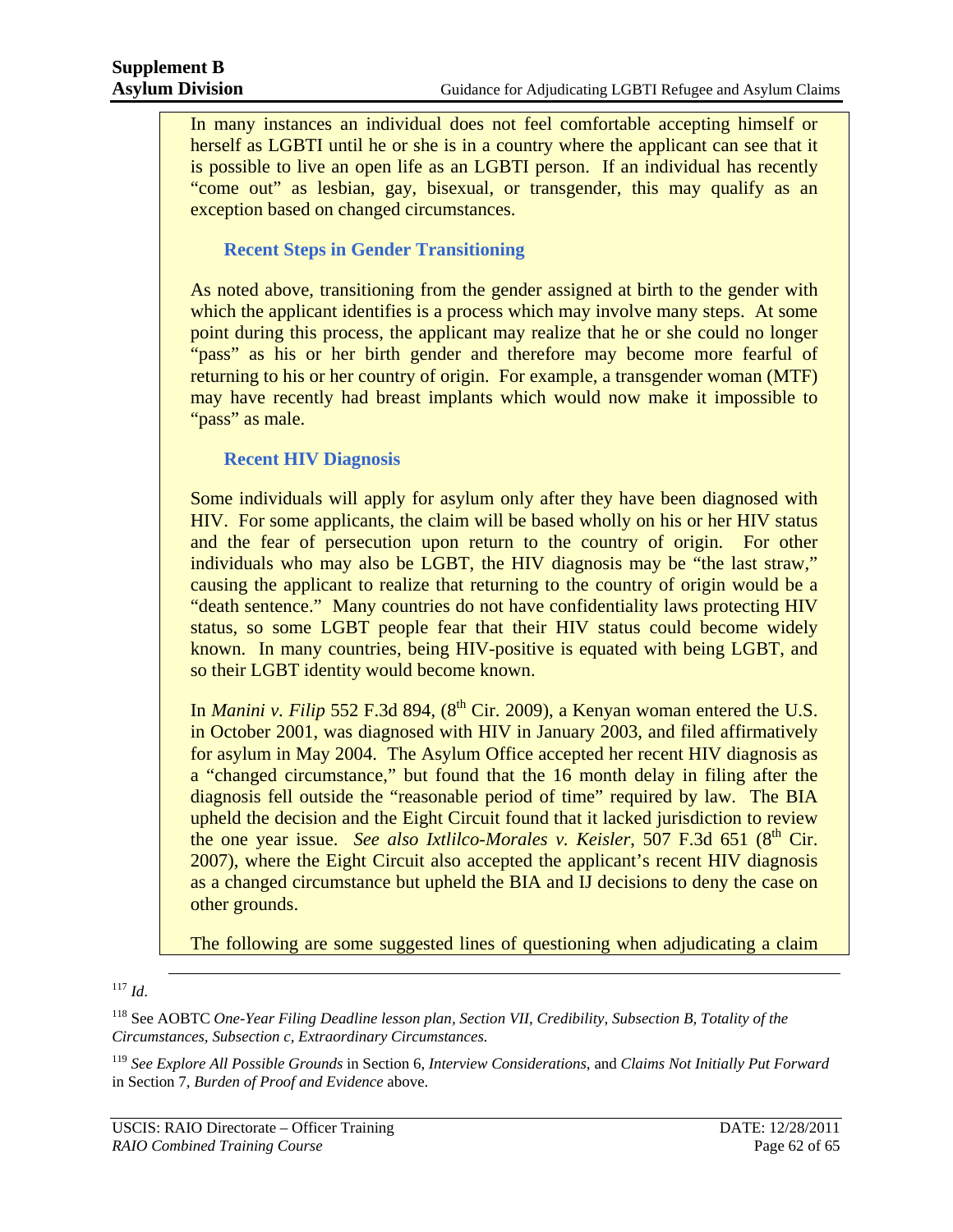that involves the applicant's  $HIV$  status: $117$ 

- When did you learn that you are HIV-positive?
- How did you feel when you received your diagnosis?
- Does your family know that you're HIV-positive?
- How did they react?
- Have you experienced any HIV-related symptoms?
- Have you ever been hospitalized because of HIV?
- Are you taking any HIV-related illnesses?
- When did you begin taking them?
- Do you experience any side effects from the medications?
- Have you ever seen a mental health provider because of your diagnosis?

#### **Extraordinary Circumstances Specific to LGBTI**

#### **HIV-Positive Status**

Applicants who are HIV-positive may exhibit life-threatening symptoms and require hospitalization. An individual may qualify for a one year exception based upon serious illness. Additionally, many individuals living with HIV experience extreme depression and other mental health issues as a result of their diagnosis which may affect the applicant's ability to timely file and/or may affect what period of time is "reasonable" to file after an HIV diagnosis.

#### **PTSD or Other Mental Health Issues**

As with any other asylum seekers, LGBTI applicants may suffer from Post Traumatic Stress Disorder (PTSD) or other mental health issues which make it difficult to file within a year of entry into the United States. LGBTI individuals who suffer from internalized homophobia and transphobia, or who have been subjected to coercive mental health treatment to "cure" them in their home countries, may find it especially difficult to access the mental health treatment that they may need to proceed with their applications.

<span id="page-62-0"></span>Many LGBTI individuals will have fled to the United States leaving behind a partner. Under current immigration law, there is no way for a refugee or asylee to sponsor a same-sex partner for immigration benefits, so the applicant may also be dealing with the possible permanent loss of a partner by coming to the United States.

Example: The applicant, a transgender male from Honduras, suffered severe and continuous sexual and other physical abuse for many years as well as familial and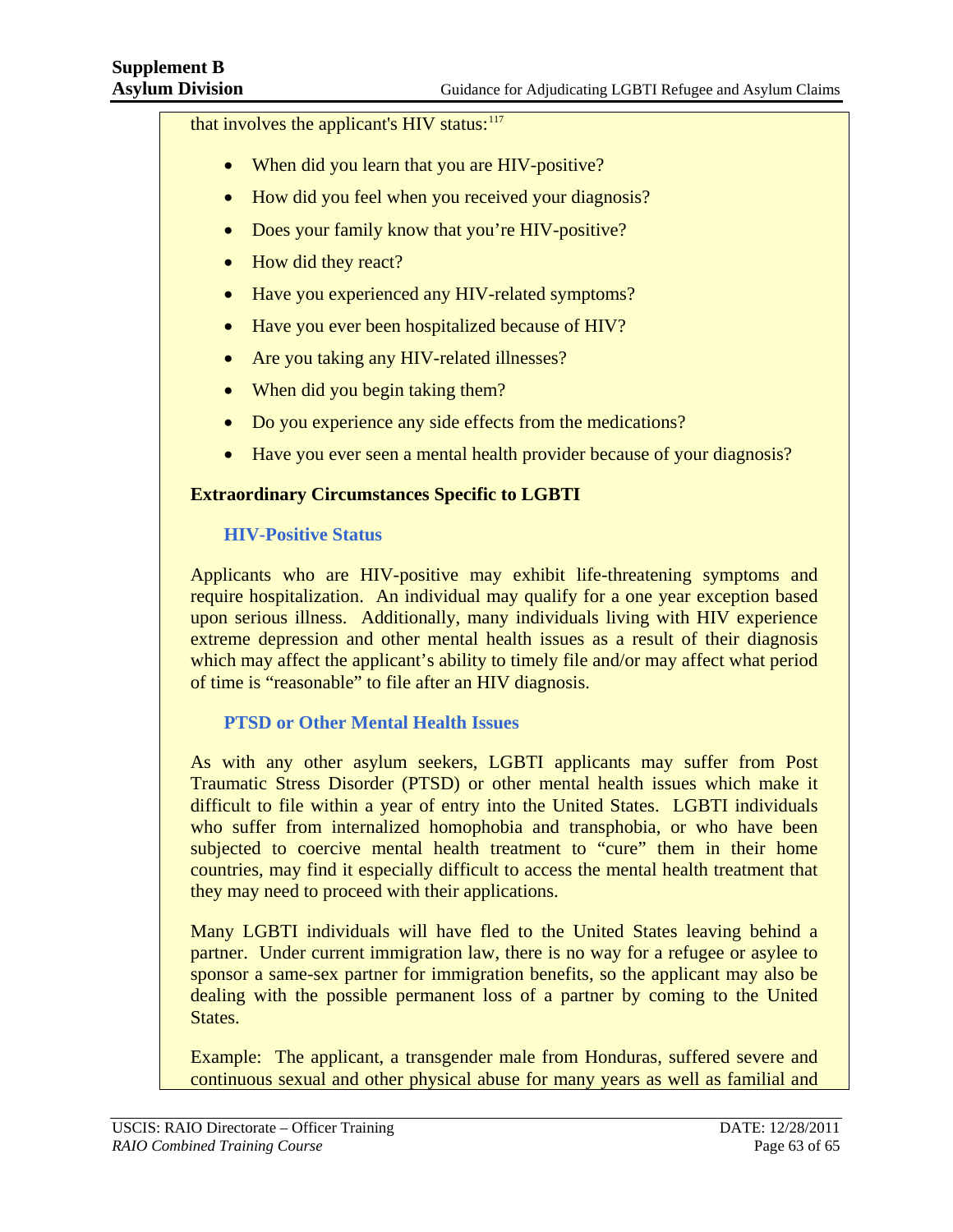societal discrimination and ostracism on account of his sexual orientation. He last entered the US in 2003 but did not file for asylum until 2009. The applicant credibly explained that he felt isolated and was afraid to come forward sooner because he was ashamed and fearful of ostracism by friends and colleagues and society in general. According to medical reports he submitted, he suffered from PTSD as a result of the years of trauma he suffered in Honduras. His PTSD can be seen as an extraordinary circumstance related to the delay in filing during the year after he arrived; the 5-year delay afterwards may also be considered reasonable based on that medical condition.<sup>[118](#page-63-0)</sup>

#### **Severe Family or Community Opposition or Isolation**

Many LGBTI people who arrive in the United States stay with extended family members or with other members of their community. Being surrounded by family or community members may make it impossible for the LGBTI applicant to timely file for fear that if the family member learns of the applicant's LGBTI identity, he or she will be thrown out of the home, the applicant's family at home will be told, and/or the applicant and his or her family will be disgraced.

Extreme isolation within a particular immigrant community may qualify as an exception. It is common for foreign nationals who have newly arrived in the United States to be steered to immigration attorneys from within their own cultural community. While some applicants may be aware that they can seek asylum in the United States based on their political beliefs or religion, many foreign nationals (and, indeed, many U.S. immigration attorneys) are not aware that sexual orientation or transgender identity might form the basis of an asylum claim.<sup>[119](#page-63-1)</sup> This problem may be compounded for LGBTI individuals who come to the U.S. and immediately take up residence in an immigrant community with people from their own country. Often an LGBTI applicant would be fearful of disclosing his or her LGBTI status to any community member, and so might be informed by an immigration attorney that his or her only option to legalize would be to marry.

<span id="page-63-1"></span><span id="page-63-0"></span>For example, a gay Tunisian man who was admitted to the United States on a nonimmigrant visa is helped by men from Egypt and other Arab immigrant communities to find housing and employment. These men are not aware that the applicant is gay and tell him that asylum is generally not a means for legalizing one's status in the United States. It is not until the applicant meets a gay man from the United States that he becomes aware that he may be a refugee under U.S. law.